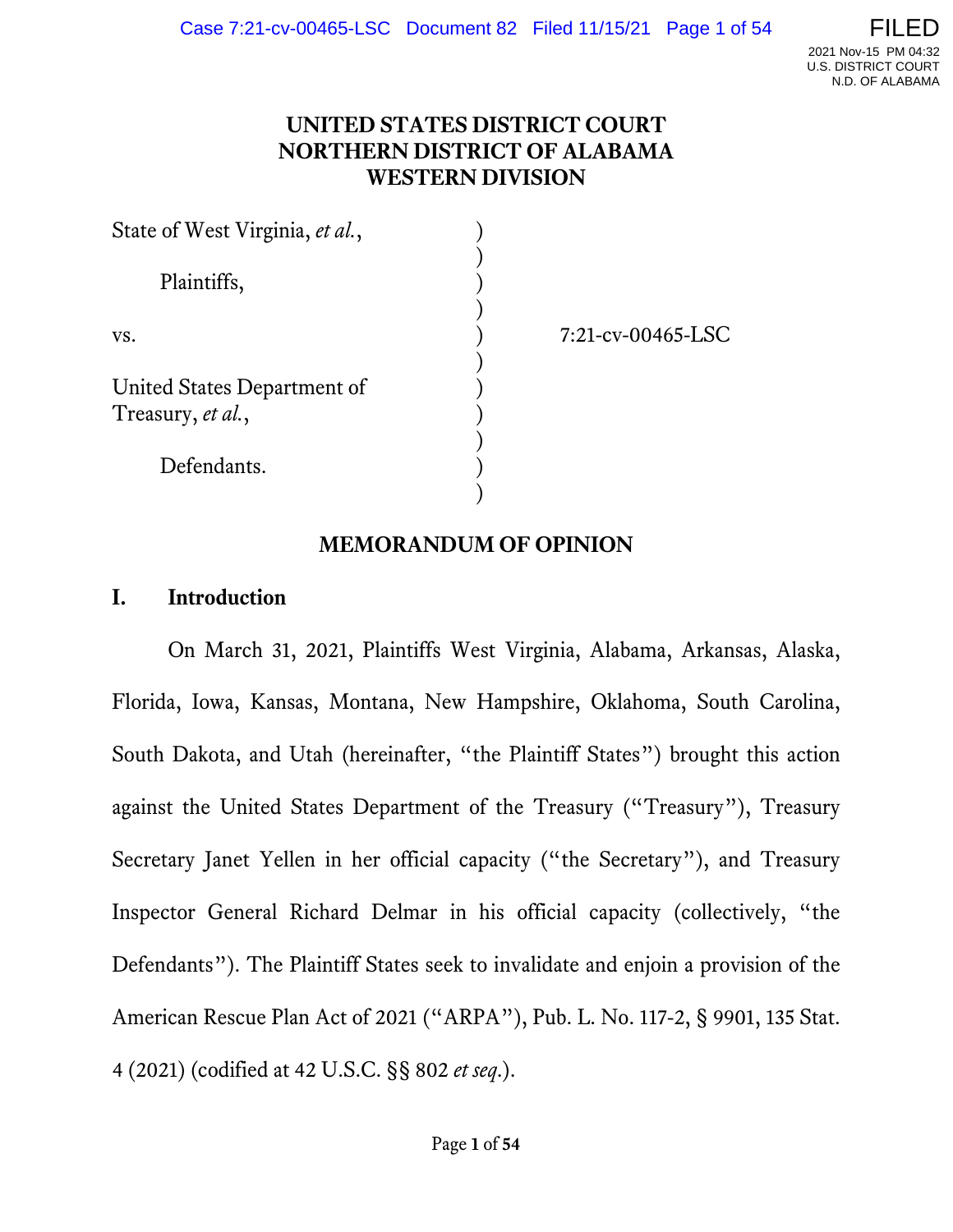The ARPA is a \$1.9 trillion economic stimulus bill that was passed by Congress and signed into law by President Biden on March 11, 2021. It was enacted to hasten the United States' recovery from the economic impact of the COVID-19 pandemic and accompanying recession. The ARPA distributes roughly \$195.3 billion directly to the States for specified purposes. 42 U.S.C. § 802(b)(3)(A). However, before a State can receive those funds, it must certify to the Secretary that it will comply with multiple conditions that the ARPA imposes. *Id.* § 802(d)(1). The Plaintiff States contend that one of those conditions—what this opinion will refer to as the "Tax Mandate"—exceeds Congress's power under the Spending Clause of Article I, Section 8 of the U.S. Constitution because it is ambiguous, coercive, and unrelated to the ARPA's purpose. The Plaintiff States also claim that the Tax Mandate violates the Tenth Amendment to the U.S. Constitution and the anticommandeering doctrine because it intrudes into their sovereignty by prohibiting States from reducing taxes for the next three years. Their Complaint seeks a declaration from this Court stating as much and an order permanently enjoining enforcement of the Tax Mandate against them. (*See* doc. 1).

The Court has previously entered one opinion and order in this case, denying the Plaintiff States' motion for a preliminary injunction of the Tax Mandate during the pendency of this litigation. This opinion considers three motions that are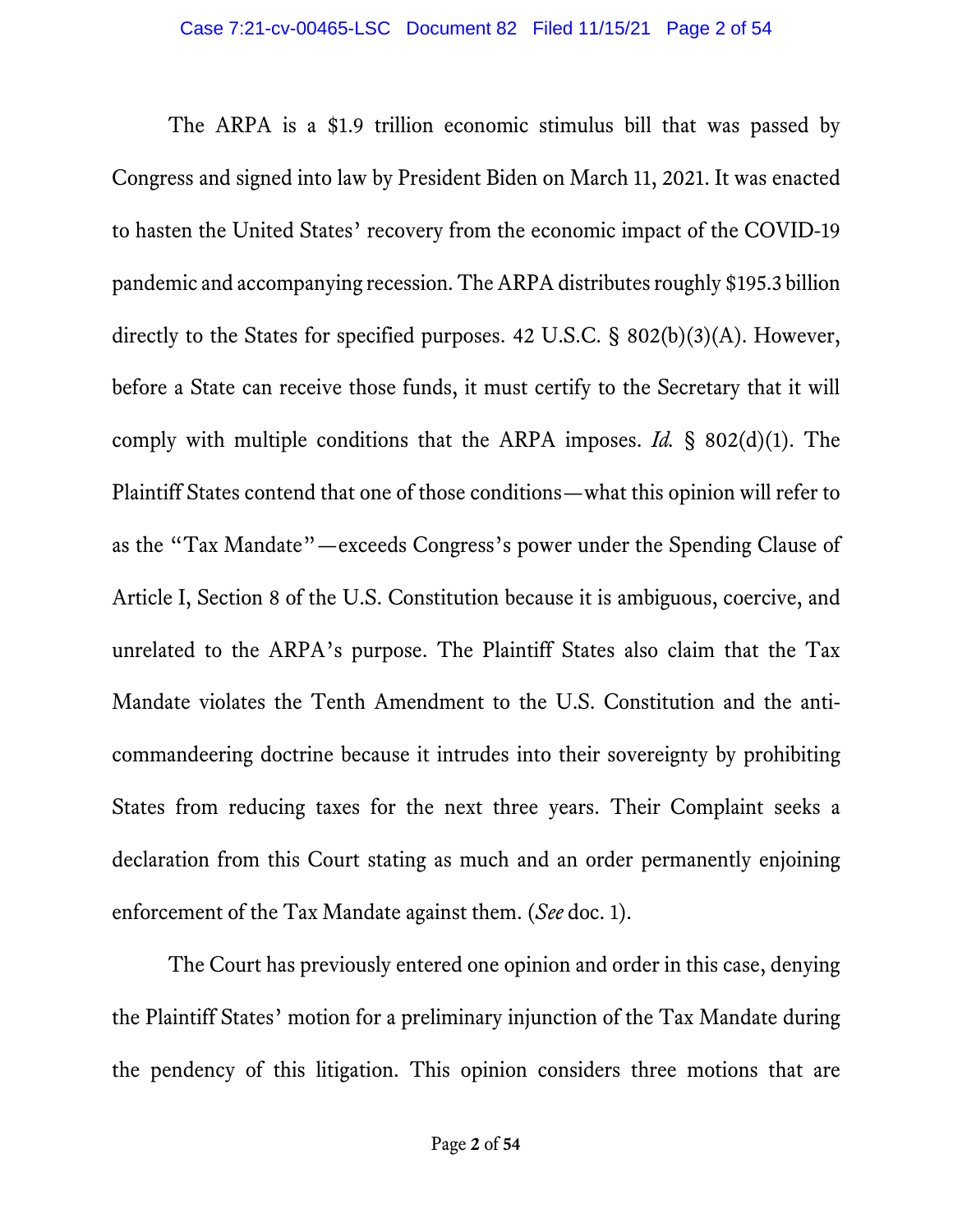currently pending. The Wisconsin Legislature has moved to intervene as a plaintiff in this lawsuit. (Doc. 58.) Additionally, the existing parties have filed warring motions, the resolution of which will conclude this litigation: the Plaintiff States' motion for a final judgment that would declare the Tax Mandate unconstitutional and permanently enjoin its enforcement (doc. 75) and the Defendants' motion to dismiss the Plaintiff States' Complaint for lack of subject matter jurisdiction and for failure to state a claim upon which relief may be granted (doc. 76).

After providing background information on the ARPA, the Tax Mandate, and events that occurred afterits enactment, the Court will consider whether it continues to have subject matter jurisdiction over this action, concluding that it does. The Court will then explain why the Wisconsin Legislature is not entitled to intervene as a plaintiff in this action. Finally, the Court will discuss why the Plaintiff States' motion for a final judgment and permanent injunction is due to be granted and the Defendants' motion to dismiss is due to be denied. Accordingly, the Court will permanently enjoin the Secretary from seeking enforcement of the Tax Mandate against the Plaintiff States.<sup>[1](#page-2-0)</sup>

<span id="page-2-0"></span>This lawsuit by thirteen Plaintiff States is one of six around the country with nearly identical complaints. Four cases have already been decided with vastly different results. In two of the four, district courts in Missouri and Arizona dismissed the complaints, finding that those States lack of standing. *See Arizona v. Yellen*, 2021 WL 3089103, at \*6 (D. Ariz. July 22, 2021), appeal filed, No. 21-16227 (9th Cir. July 26, 2021); *Missouri v. Yellen*, 2021 WL 1889867, at \*5 (E.D. Mo. May 11, 2021), appeal filed, No. 21-2118 (8th Cir. May 18, 2021). In Ohio, however, a district court ruled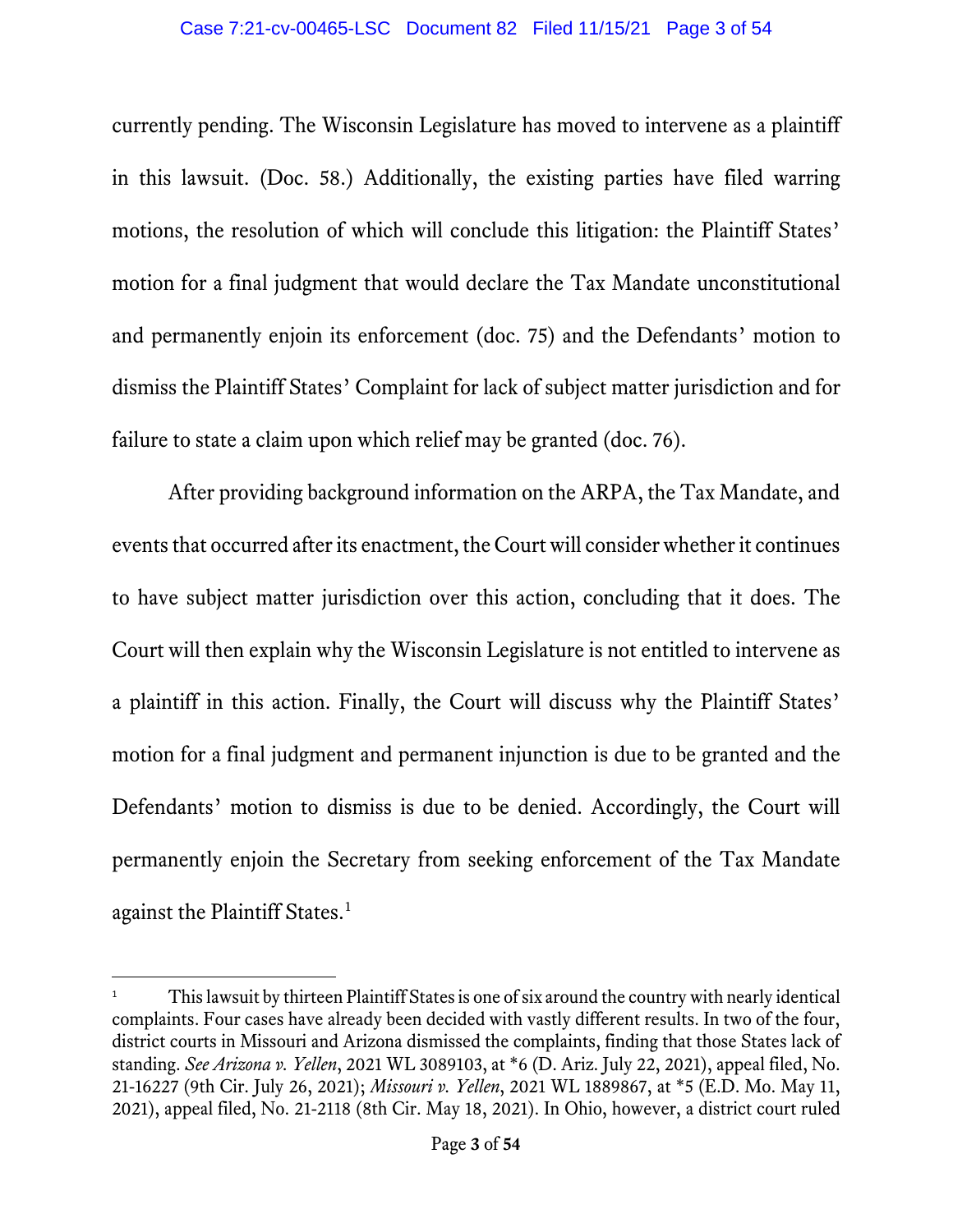## **II. Background**

The COVID-19 pandemic has caused ongoing economic harm to individuals, businesses, and state and local governments. To ease the financial strain, in March 2020, Congress provided \$150 billion in direct assistance for state, local, and Tribal governments under the Coronavirus Aid, Relief, and Economic Security Act ("CARES Act"). *See* Pub. L. No. 116-137, § 5001, 134 Stat. 281, 501 (2020) (codified at 42 U.S.C. § 801). However, economic distress continued. Accordingly, on March 11, 2021, the 117th Congress passed, and President Joseph Biden signed, the ARPA, which appropriated approximately \$1.9 trillion to provide relief to address the impact of the COVID-19 pandemic. *See* 42 U.S.C. § 802 *et seq.* Out of the roughly \$1.9 trillion that the ARPA allocates for pandemic relief, around \$195.3 billion is tapped for the States. *Id.* § 802(b)(3)(A). These funds represent an average of about 25% of the thirteen Plaintiff States' annual budgets. (Doc. 1 ¶¶ 45–57.) In Arkansas, for instance, anticipated ARPA funding represents 29% of the State's annual budget. (*Id.* 

that Ohio had standing to sue and granted its motion for a permanent injunction solely on the ground that the Tax Mandate is unconstitutionally ambiguous under the Spending Clause. *See Ohio v. Yellen*, 2021 WL 2712220, at \*22 (S.D. Ohio July 1, 2021), appeal filed, No. 21-3787 (6th Cir. Sept. 3, 2021). Similarly, a district court in Kentucky ruled that Tennessee and Kentucky possessed standing, but it granted their motion for a permanent injunction solely on a different ground: that the Tax Mandate is unconstitutionally coercive under the Spending Clause. *See Kentucky v. Yellen*, 2021 WL 4394249, at \*9 (E.D. Ky. Sept. 24, 2021). A lawsuit brought by Texas, Louisiana, and Mississippi challenging the Tax Mandate remains pending. *See Texas, et al. v. Yellen*, No. 2:21-cv-00079-Z (N.D. Tex.).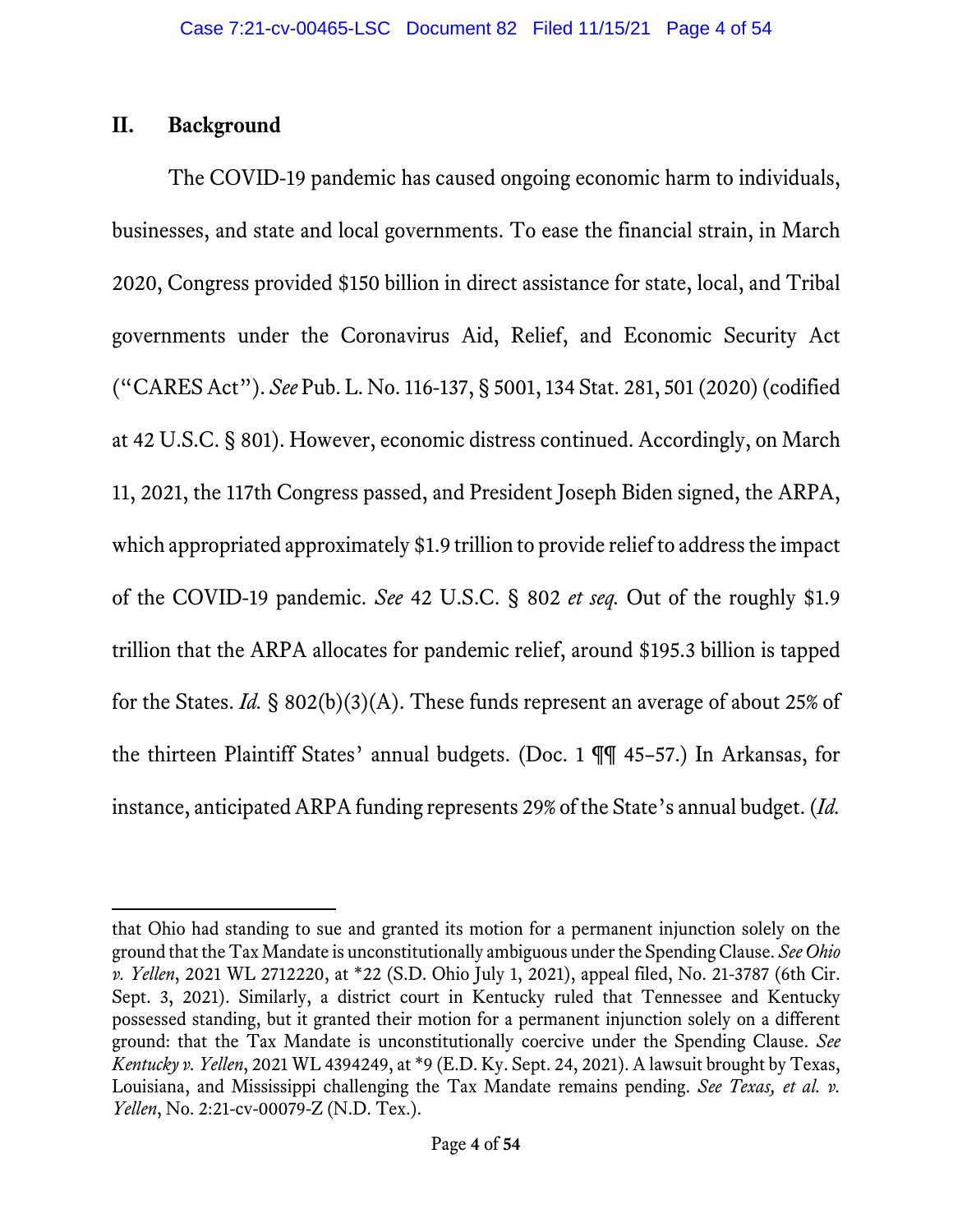¶ 117.) For West Virginia and Arkansas, it represents over 25% (*id.* ¶ 47, 53); for Alabama, over 21% (*id.* ¶ 50); and Kansas, over 20% (*id.* ¶ 56).

The federal funds come with certain strings attached. To qualify for the funding, a State must "provide the Secretary with a certification, signed by an authorized officer of such State . . . that such State . . . requires the payment . . . to carry out the activities specified in subsection (c) . . . and will use any payment under this section . . . in compliance with subsection (c)." 42 U.S.C. § 802(d)(1). The Secretary is to "make the payment required for the State . . . not later than 60 days after the date on which th[at] certification . . . is provided to the Secretary." *Id*. §  $802(b)(6)(A)(i)$ .

As the above language suggests, the conditions are set forth in subsection (c). In that section, Congress specified that States must use ARPA funds to respond to the negative economic impacts of the COVID-19 pandemic in one of four specific ways: (1) providing assistance to "households, small businesses, and nonprofits" and "impacted industries such as tourism, travel, and hospitality"; (2) responding "to workers performing essential work during the COVID-19 public health emergency by providing premium pay to eligible workers"; (3) making up for pandemic-related reductions in state government revenue; and (4) paying for "necessary investments in water, sewer, or broadband infrastructure." *Id.* §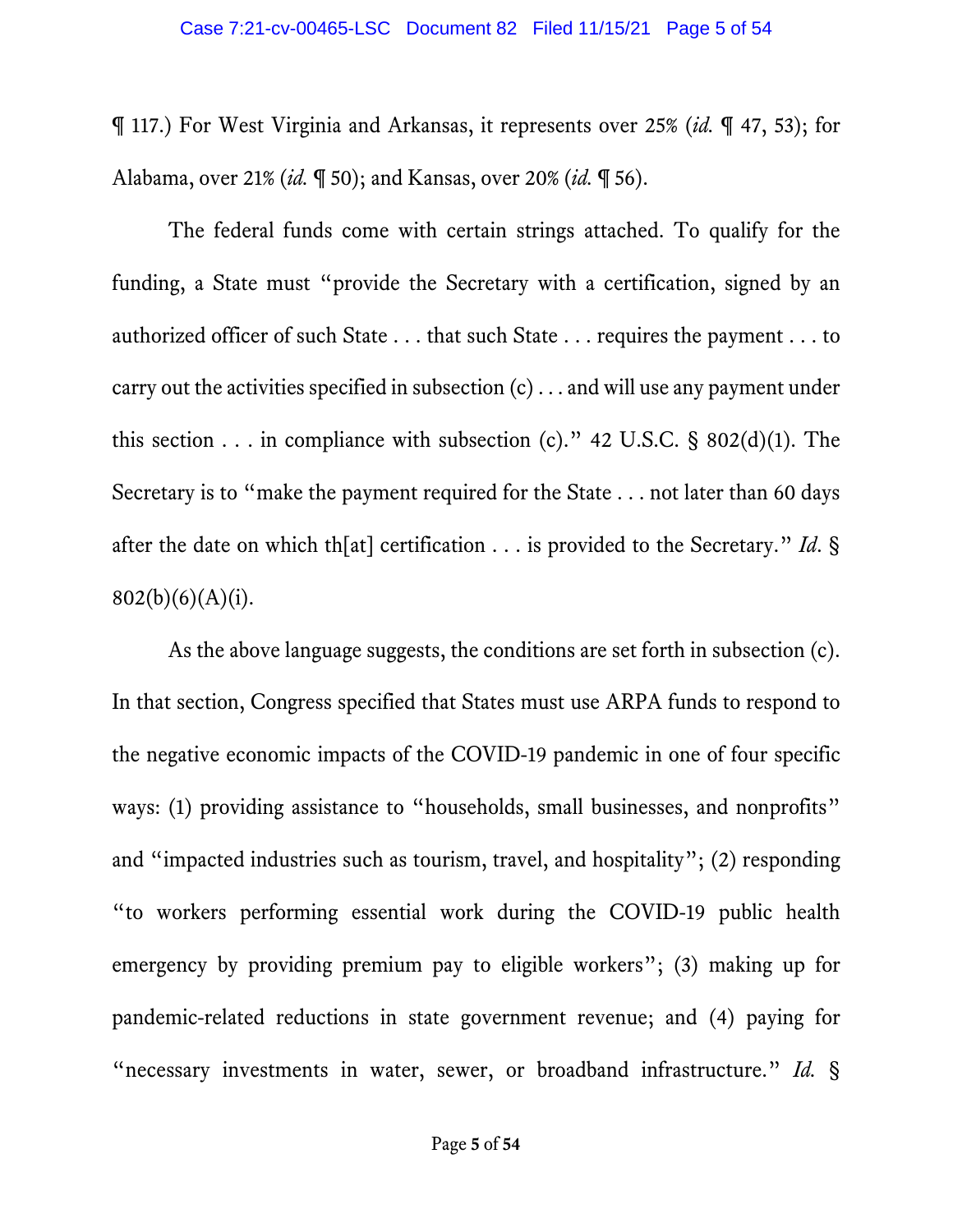802(c)(1)(A-D). The States must use the funds by December 31, 2024. *Id.* §  $802(c)(1)$ .

The ARPA also contains two restrictions on the States' use of the federal funds. One limitation (not challenged here) provides that a State may not deposit ARPA funds "into any pension fund." *Id*. § 802(c)(2)(B). The other limitation (the Tax Mandate) provides as follows:

(2) FURTHER RESTRICTION ON USE OF FUNDS. —

(A) IN GENERAL. — A State or territory shall not use the funds provided under this section or transferred pursuant to section  $603(c)(4)$ to either directly or indirectly offset a reduction in the net tax revenue of such State or territory resulting from a change in law, regulation, or administrative interpretation during the covered period that reduces any tax (by providing for a reduction in a rate, a rebate, a deduction, a credit, or otherwise) or delays the imposition of any tax or tax increase.

*Id.* § 802(c)(2)(A). The phrase "directly or indirectly offset" is not defined in the ARPA. The ARPA requires any State that receives funds to "provid[e] a detailed accounting" to the Secretary of "all modifications to the State's . . . tax revenue sources" for the covered period, as well as "such other information as the Secretary may require for the administration of" the Tax Mandate. *Id.* § 802(d)(2). The Secretary can recoup funds that she interprets were used in violation of the Tax Mandate. *Id.* § 802(e)(1). The Tax Mandate's "covered period" extends from March 3, 2021, until all funds "have been expended or returned to, or recovered by,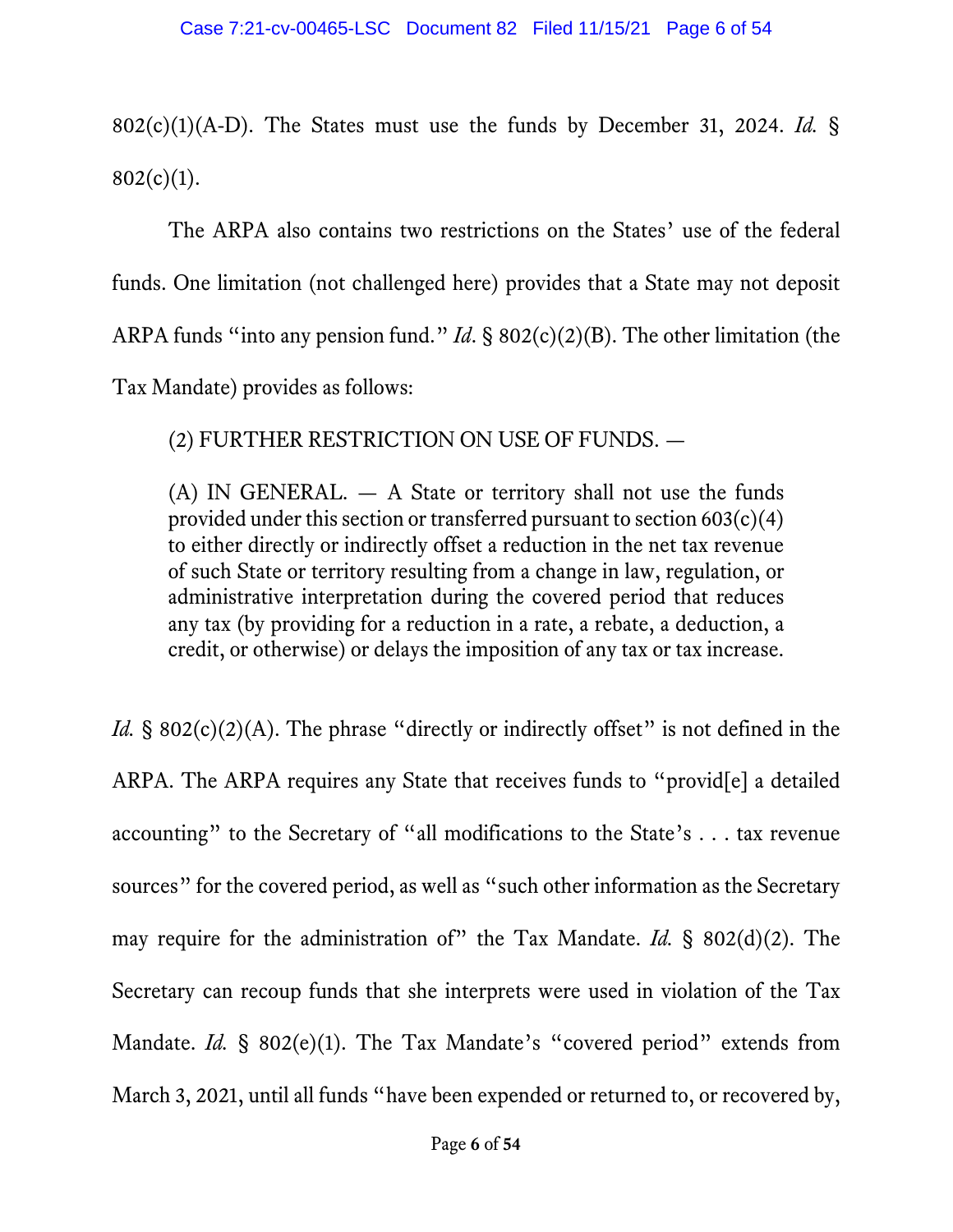the Secretary." *Id.* § 802(g)(1). The ARPA also authorizes the Secretary "to issue such regulations as may be necessary or appropriate to carry out" the applicable statutory provisions. *Id*. § 802(f).

On March 16, 2021, twenty-one State attorneys general wrote a letter to the

Secretary, seeking guidance as to the scope of the Tax Mandate. (Doc. 21–1 at 4.)

The letter listed several tax cuts proposed by legislatures in various States and asked

if those cuts would expose the States to ARPA recoupment. The letter included the

following concern:

The import of [the ARPA's] prohibition against "offsetting" reductions in state tax revenue is unclear, but potentially breathtaking. This provision might have been intended merely to prohibit States from *expressly* taking COVID-19 relief funds and rolling them directly into a tax cut of a similar amount. But its prohibition on "indirectly" offsetting reductions in tax revenue, combined with the list of prohibited kinds of tax reductions (rate cuts, rebates, deductions, credits, or "otherwise"), could also be read to prohibit tax cuts or relief of any stripe, even if wholly unrelated to and independent of the availability of relief funds. After all, money is fungible, and States must balance their budgets. So, in a sense, *any* tax relief enacted by a state legislature after the State has received relief funds could be viewed as "using" those funds as an "offset" that allows the State to provide that tax relief.

(*Id.* at 5.)

The Secretary responded on March 23, 2021, writing as follows:

Nothing in the Act prevents States from enacting a broad variety of tax cuts. That is, the Act does not "deny States the ability to cut taxes in any manner whatsoever." It simply provides that funding received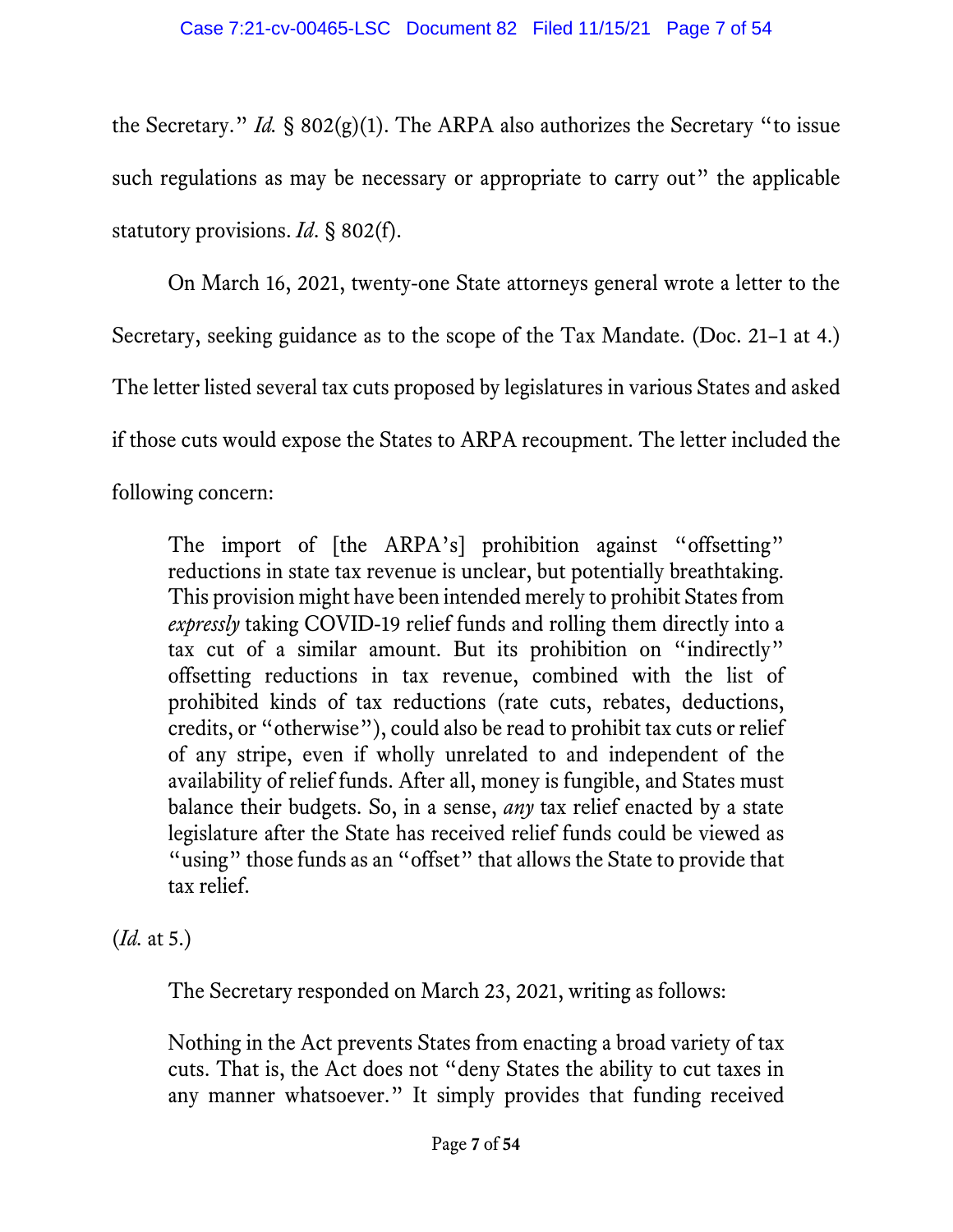under the Act may not be used to offset a reduction in net tax revenue. If states lower certain taxes but do not use funds under the Act to offset those cuts—for example, by replacing the lost revenue through other means—the [Tax Mandate] is not implicated.

(*Id.* at 12.) The Secretary's letter did not respond to the States' questions regarding the specific tax modification proposals pending in the States.

On March 31, 2021, the Plaintiff States, believing the Tax Mandate to be unconstitutional, sued for declaratory and injunctive relief in this Court. The Plaintiff States alleged in their Complaint that they are or were actively considering various forms of tax relief for individuals and small businesses, whether directly related to state pandemic-relief efforts or through unrelated policy measures. (Doc. 1 ¶¶ 76–83.) They claim that the Tax Mandate has cast significant uncertainty over these efforts as it is unclear whether States can pass any tax relief measures throughout the covered period without running afoul of the Tax Mandate and thus being forced to repay some or all of the federal funds to the Treasury. The Plaintiff States' Complaint alleges that the Federal Tax Mandate is unconstitutional for two reasons: (1) it violates the Spending Clause of the U.S. Constitution by being coercive, ambiguous, and unrelated to the ARPA's purpose (Count 1); and (2) it violates the Tenth Amendment to the U.S. Constitution in that it commandeers state taxing authority (Count 2).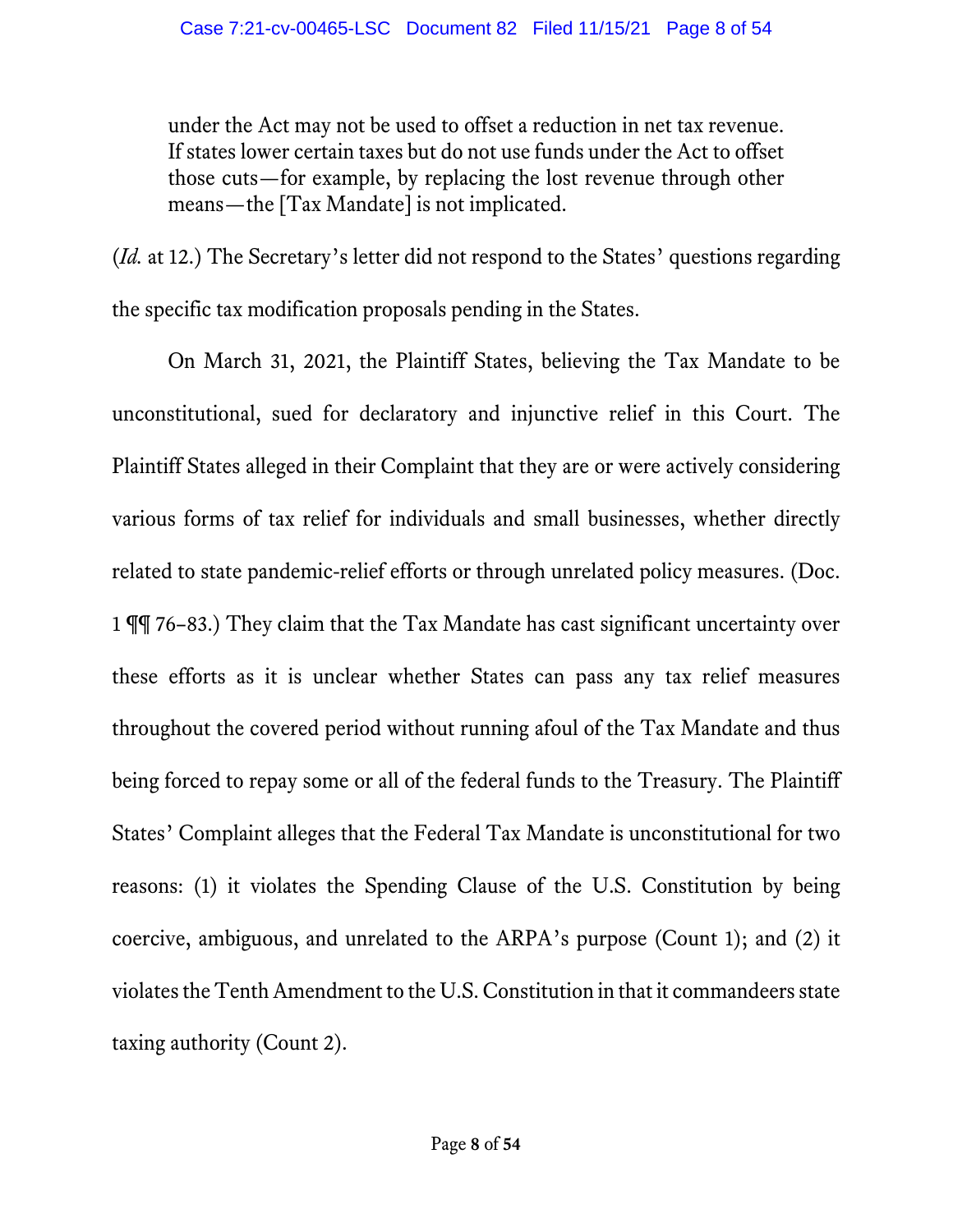On April 13, 2021, the Plaintiff States moved in this Court, pursuant to Federal Rule of Civil Procedure 65, for an order preliminarily enjoining enforcement of the Tax Mandate, while keeping the remainder of the ARPA intact, while this lawsuit is pending. (Doc. 21.) The Defendants responded in opposition to the motion, claiming that this Court does not have jurisdiction because the Plaintiff States lack standing and their claims are not yet ripe, and that, on the merits, the Plaintiff States failed to show that a preliminary injunction is warranted. (Doc. 54.) The Plaintiff States, as well as numerous amici, replied in support of their motion. (Docs. 59, 41, 42, 43, 44, and 48).

On May 13, 2021, while the motion for a preliminary injunction was still pending, the Wisconsin Legislature moved to intervene as a Plaintiff in this lawsuit pursuant to Federal Rule of Civil Procedure 24. (Doc. 58.) The Wisconsin Legislature attached a Proposed Complaint in Intervention (doc. 58-1) and a proposed motion to join in the Plaintiff States' motion for a preliminary injunction (doc. 58-2). The Plaintiff States consented to the Wisconsin Legislature's request (*see* doc. 58 at 2), but the Defendants opposed it (doc. 67).

On May 17, 2021, the Secretary published a 66-page Interim Final Rule (hereinafter the "Final Rule") in the Federal Register, which expounded on the ARPA, including the Tax Mandate. *See* 86 Fed. Reg. 26786–824. Relevant here, the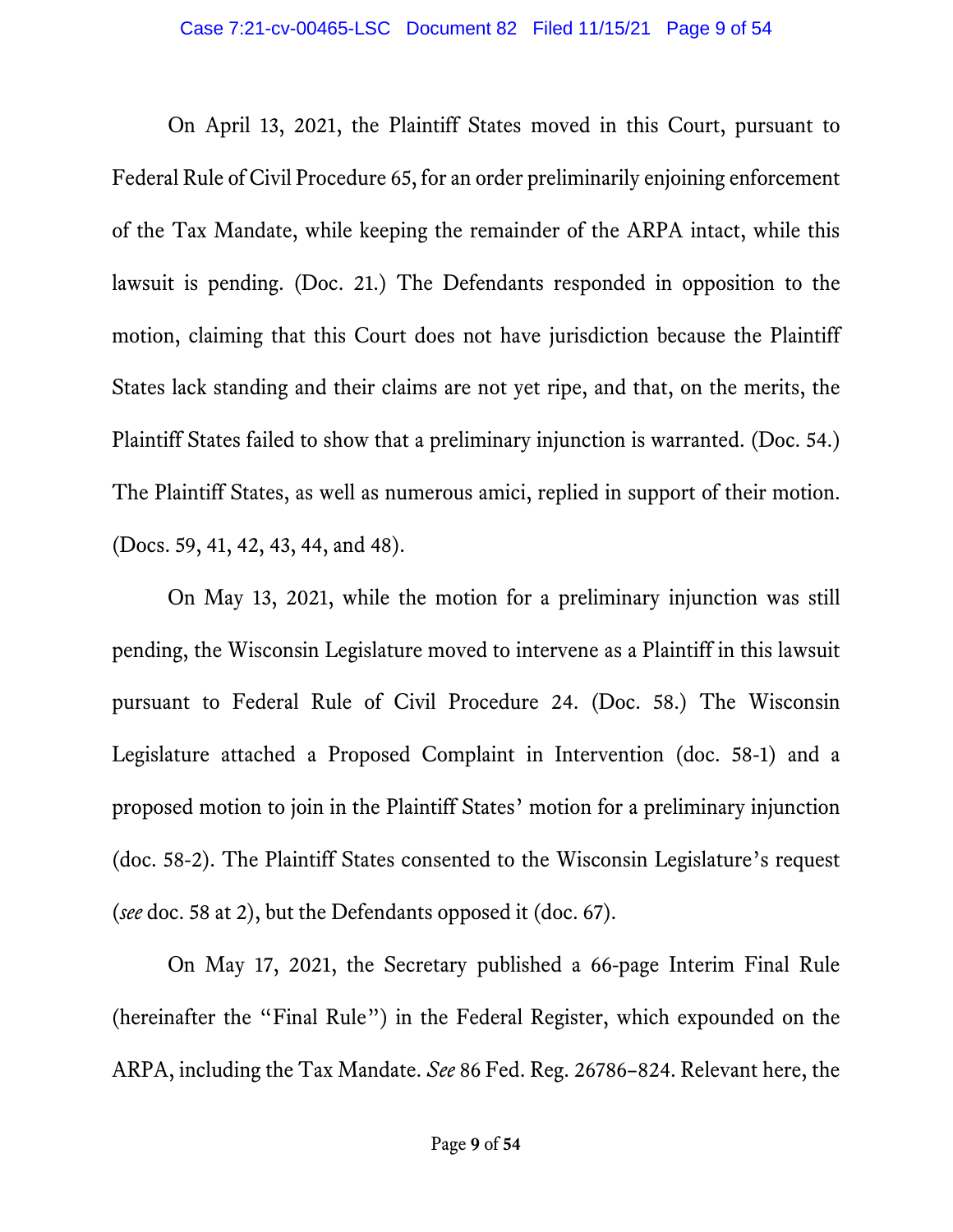Final Rule states that "because money is fungible," even ARPA funds "not *explicitly or directly* used to cover the costs of changes that reduce net tax revenue . . . may be used in a manner inconsistent with the statute by *indirectly* being used to substitute for the State's or territory's funds that would otherwise have been needed to cover the costs of the reduction." *Id.* at 26807 (emphasis added).

The Final Rule creates a framework for identifying illegal offsets under the Tax Mandate. First, every fiscal year during the covered period, States use their ordinary budget-scoring process to "identify and value" anticipated legislative and administrative actions that might reduce net tax revenue. *Id*. If there are such reductions, the State must "pay for" them with sources other than ARPA funds. *Id.*  However, if the State's covered changes are anticipated to decrease revenue by one percent or less of the State's 2019 inflation-adjusted revenue, the decreases are deemed "de minimis" and will not be subject to recoupment. *Id*. at 26807–08. A State also falls within a safe harbor from the Tax Mandate if its actual tax revenue for a fiscal year exceeds its inflation-adjusted 2019 tax revenue. *Id*. at 26807, 26809. If neither the de minimis exception nor the safe harbor applies, and the State's actual tax revenue in the reporting year is less than the State's inflation-adjusted 2019 tax revenue, the State will identify any sources of funds that have been used to permissibly offset the total value of covered tax changes. *Id.* at 26807. These include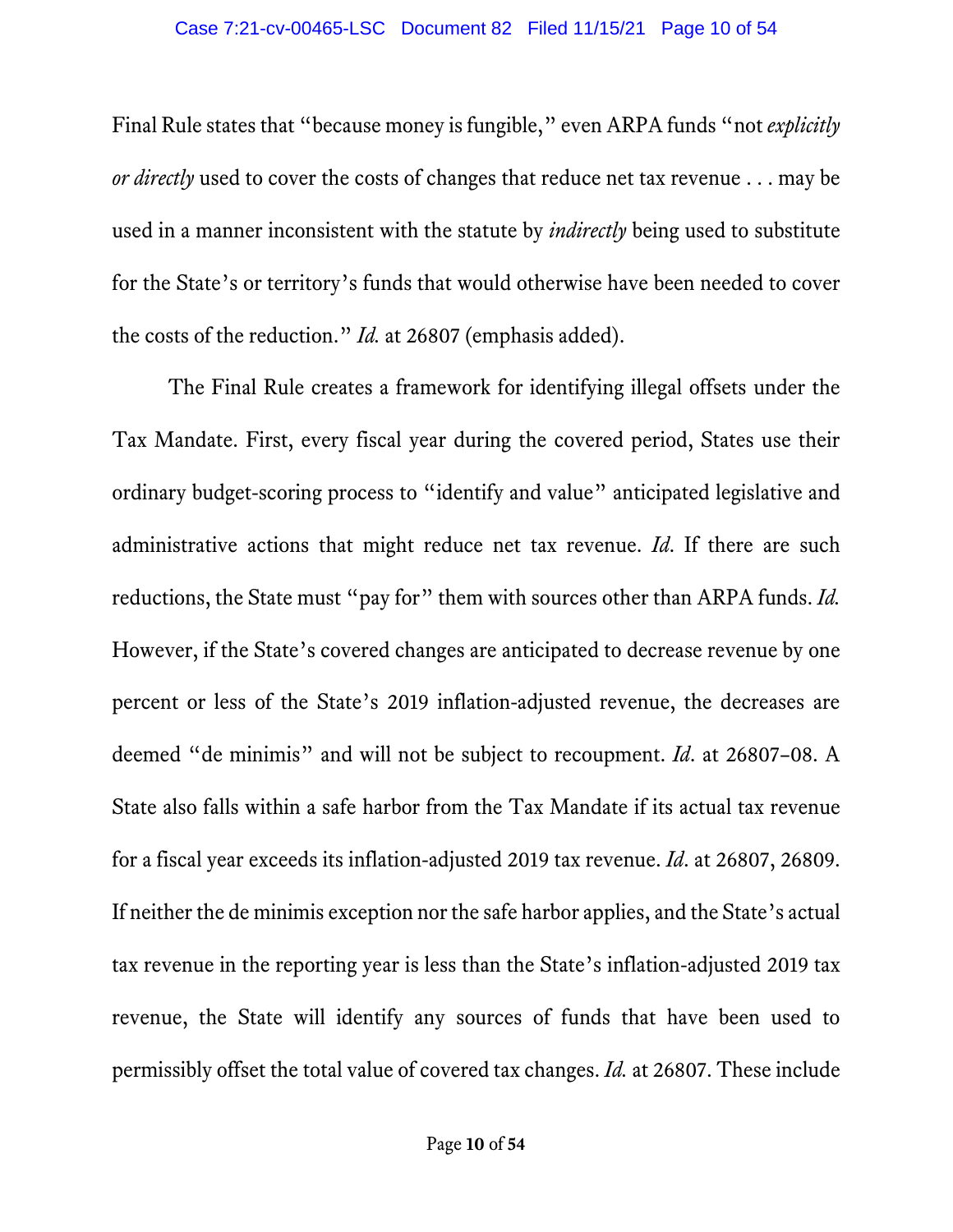any tax changes that increase tax revenue and any spending cuts in "areas" where the State is not spending ARPA funds. *Id.* at 26808. The State then subtracts those permissible offsets from the total value of revenue-reducing changes calculated in the first step to determine what portion of the revenue-reducing changes has not been paid for. *Id*. at 26807, 26809–10, 26823. The State is then potentially subject to recoupment for that amount or the difference between the State's actual tax revenue and its inflation-adjusted 2019 tax revenue, whichever is greater. *Id.* If there are amounts that could be subject to recoupment, the Treasury will provide notice to the State and the State will have an opportunity to respond. *Id.* at 26808.

To determine which spending cuts are "covered," the Treasury's supervision must extend beyond how States are spending ARPA funds to also cover how States are spending State funds. Spending cuts in "areas" where States spent ARPA funds are not "covered spending cuts" and thus cannot offset a decrease in revenue. *Id*. at 26810. Even a spending cut that a State thinks would qualify as covered in one year may become an uncovered spending cut years later. The Treasury promises to "monitor changes in spending throughout the covered period," and if a spending cut in one year is, years later, "replaced with [ARPA] Funds and used to indirectly offset a reduction in net tax revenue resulting from a covered change, Treasury may consider such change to be an evasion of the restrictions of the offset provision and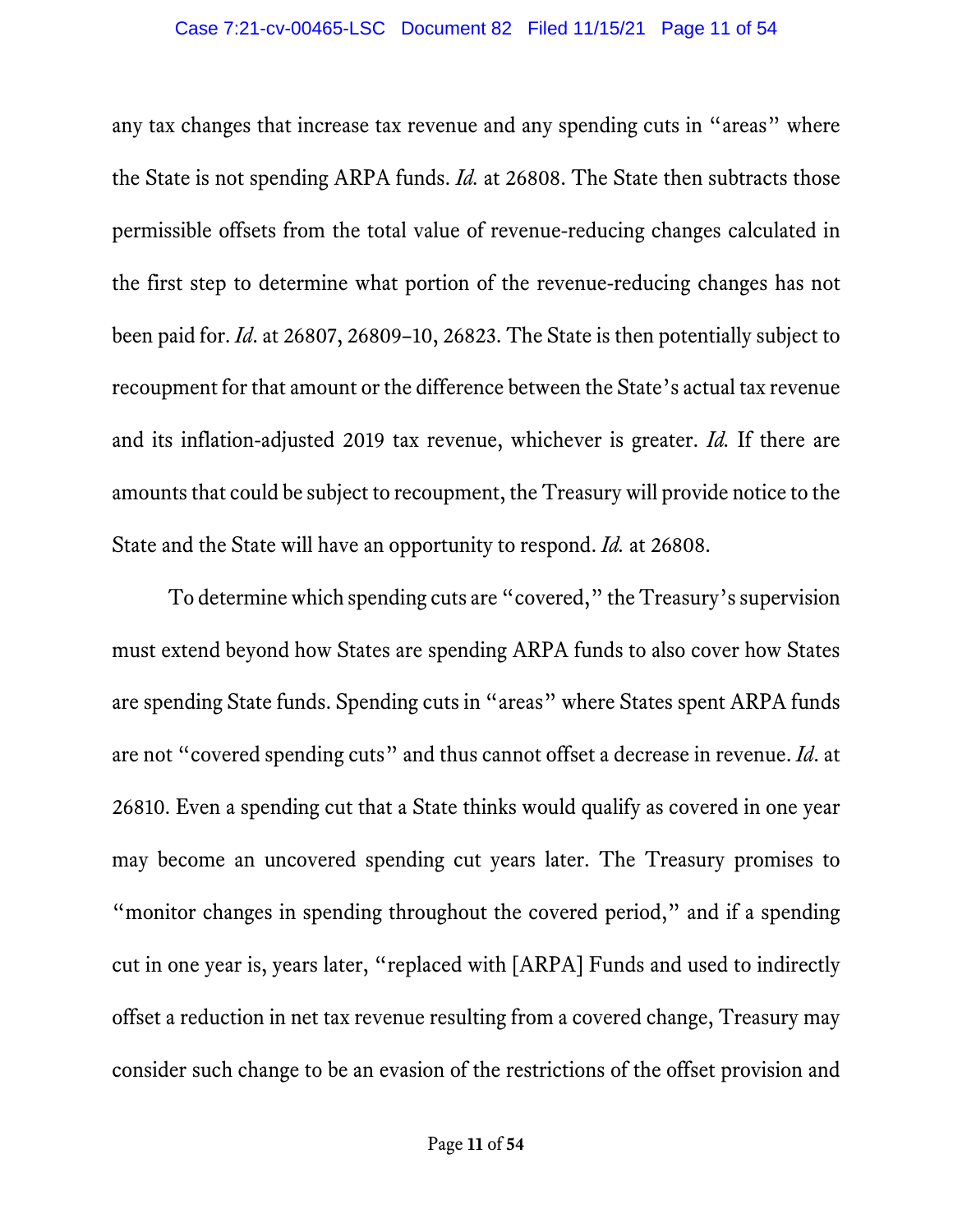seek recoupment of such amounts." *Id*. Ultimately, "all relevant facts and circumstances" are considered when the Treasury determines whether a State has violated the Tax Mandate. *Id*.

On July 14, 2021, this Court denied the Plaintiff States' motion for a preliminary injunction. (Doc. 71; *West Virginia v. U.S. Dep't of Treasury*, 2021 WL 2952863 (N.D. Ala. July 14, 2021)). With regard to the jurisdictional question, this Court determined that the Plaintiff States alleged facts sufficient to establish standing and that their claims are ripe because they properly alleged several different injuries in fact: they were not offered a clear understanding of the deal that Congress is offering because of the Tax Mandate's ambiguity; their sovereignty was intruded upon by having to choose between forgoing a benefit (federal funds) or accepting that benefit on unconstitutional terms; and there is a credible threat of enforcement in the form of a recoupment action. (Doc. 71 at 14–20.) This Court refrained from deciding whether the Plaintiff States were likely to succeed on the merits of their constitutional claims, instead concluding that preliminary injunctive relief was not warranted because the Plaintiff States could not establish that a preliminary injunction would remedy the irreparable injury they had already suffered or were likely to suffer. This was so for several reasons. For one, recoupment of ARPA funds is not an irreparable injury because this Court could return the funds to the Plaintiff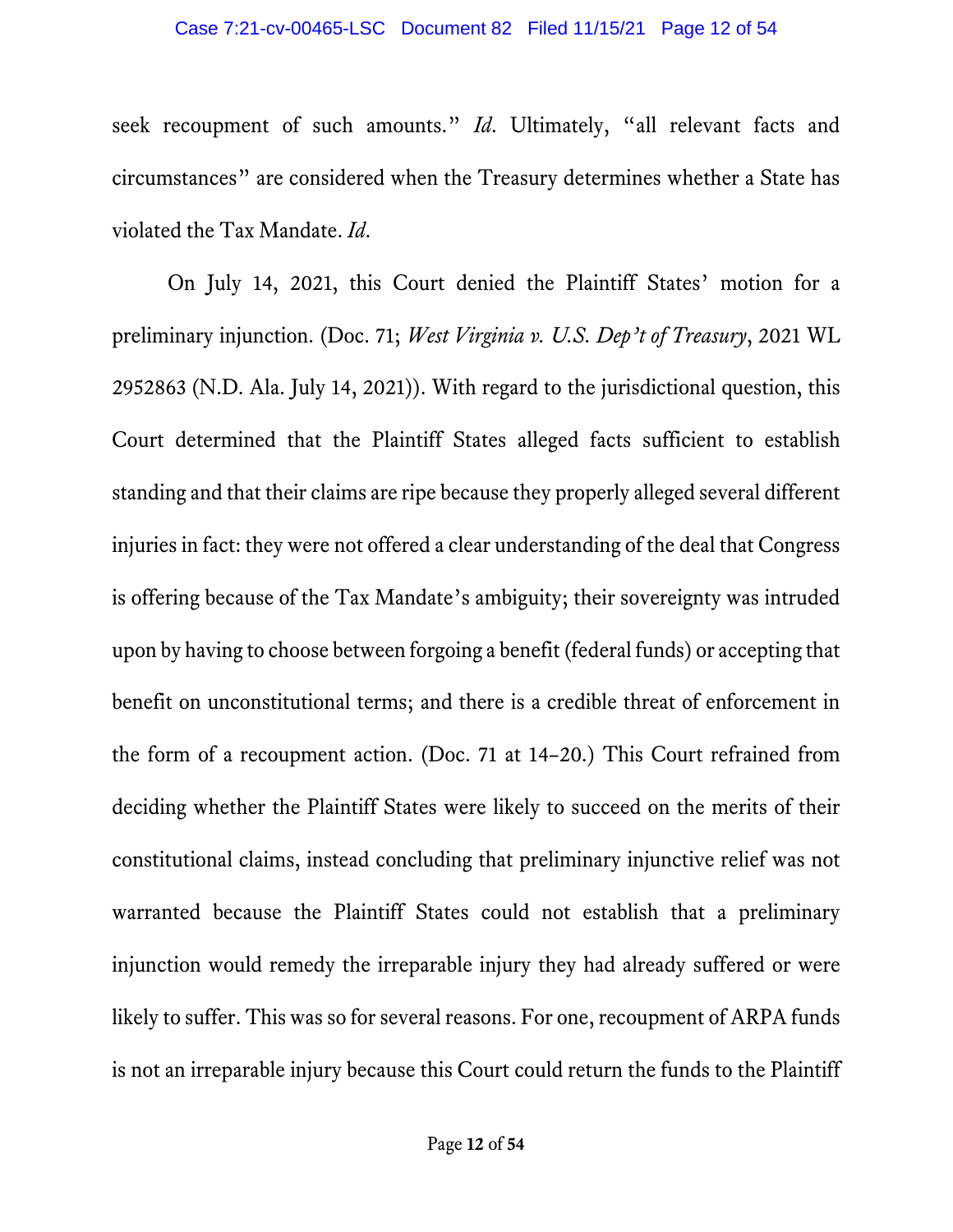States if the Secretary recouped them during the pendency of this lawsuit and this Court ultimately invalidated the Tax Mandate. Additionally, preliminarily enjoining the Secretary from recouping ARPA funds while this action is pending would not have remedied the harm that the Plaintiff States claimed to suffer because they still had to take into consideration, when deciding whether to accept ARPA funds, that the funds would be subject to possible recoupment if this Court were to ultimately issue a merits decision declining to invalidate the Tax Mandate. This Court noted that the only difference in whether this Court granted or denied the motion for a preliminary injunction wasthat, if the Court granted the motion, the Secretary could not recoup funds from that point until the point that this Court decided the ultimate issues in this case, and there was virtually no likelihood that the Secretary would recoup ARPA funds from the Plaintiff States during that short—likely only monthslong—time frame.

Immediately after the Court denied the motion for a preliminary injunction, the parties filed, and the Court granted, a joint motion for an expedited briefing schedule relating to motions for final resolution of this case, acknowledging that this dispute presents purely legal issues. On July 29, 2021, the Plaintiff States moved for a final judgment, permanent injunction, and declaratory judgment. (Doc. 75.) In support of their motion, the Plaintiff States provided a list of some of the revenue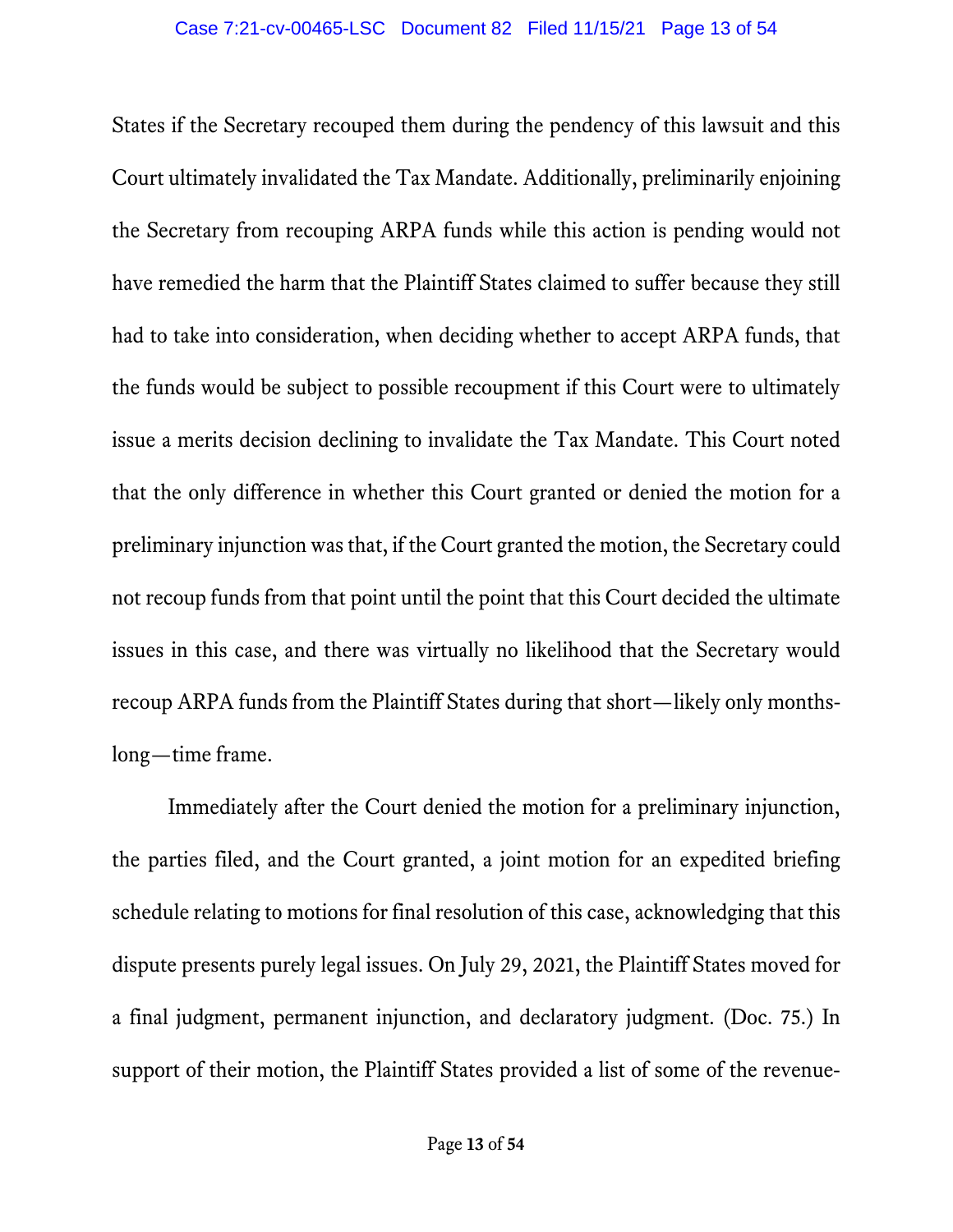related laws that each of the thirteen Plaintiff States has passed since the enactment of the ARPA in March 2021. (Doc. 75-1.) The Plaintiff States also provided the declaration of an Alabama State Senator, Greg Albritton. (Doc. 75-2.) The Defendants responded in opposition to the Plaintiff States' motion for a permanent injunction and moved to dismiss the Plaintiff States' Complaint pursuant to Federal Rule of Civil Procedure 12(b)(1) and (6) for lack of subject matter jurisdiction and failure to state a claim upon which relief may be granted. (Doc. 76.)

According to a joint stipulation of facts submitted by the parties, as of July 23, 2021, the following Plaintiff States have submitted to the Secretary signed certifications under 42 U.S.C. § 802(d), agreeing to abide by the Tax Mandate, and have received funds under the ARPA: Alabama, Arkansas, Alaska, Florida, Iowa, Kansas, Montana, New Hampshire, Utah, and West Virginia. *(*Doc. 74.) Wisconsin has done so as well, according to the Treasury in its response in opposition to the Wisconsin Legislature's motion to intervene. (Doc. 67 at 14.) As of August 12, 2021, those ten Plaintiff States had received over \$10.6 billion in federal funds through the ARPA. The remaining Plaintiff States—Oklahoma, South Carolina, and South Dakota—had not yet provided certifications to the Secretary as of August 2021.

With these factual developments in mind, the Court turns to the matters before the Court.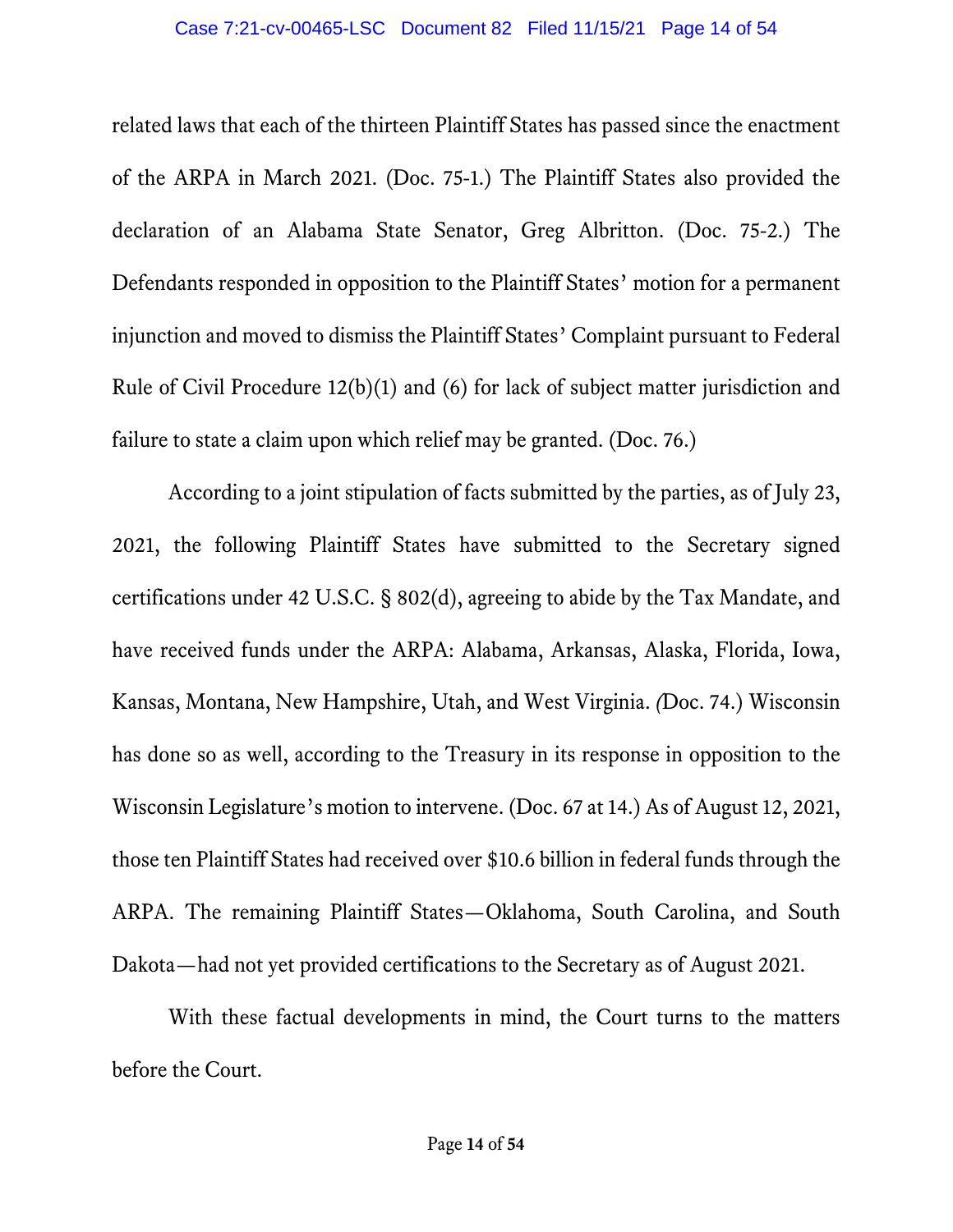### **III. Discussion**

### **A. Jurisdiction**

Although the Court ruled that it has jurisdiction over this action in its earlier opinion considering the Plaintiff States' request for a preliminary injunction, *see* doc. 71 at 18–20, because the Defendants have moved to dismiss the Complaint pursuant to Federal Rule of Civil Procedure 12(b)(1) for lack of subject matter jurisdiction based upon the doctrines of standing, ripeness, and mootness, this Court will once again consider its power to hear this case. *See also RES-GA Cobblestone, LLC v. Blake Const. & Dev., LLC*, 718 F.3d 1308, 1313 (11th Cir. 2013) ("Federal courts operate under a continuing obligation to inquire into the existence of subject matter jurisdiction whenever it may be lacking.").

Article III of the U.S. Constitution restricts federal courts to the resolution of "Cases" and "Controversies." U.S. Const. art. III, § 2. "Standing is a doctrine that 'stems directly from Article III's "case or controversy" requirement,' and thus it 'implicates [this Court's] subject matter jurisdiction.'" *Bochese v. Town of Ponce Inlet*, 405 F.3d 964, 974 (11th Cir. 2005) (quoting *Nat'l Parks Conservation Ass'n v. Norton*, 324 F.3d 1229, 1242 (11th Cir. 2003)). Plaintiffs are required to "'alleg[e] such a personal stake in the outcome of the controversy' as to  $\ldots$  justify [the] exercise of the court's remedial powers on [their] behalf." *Simon v. E. Ky. Welfare*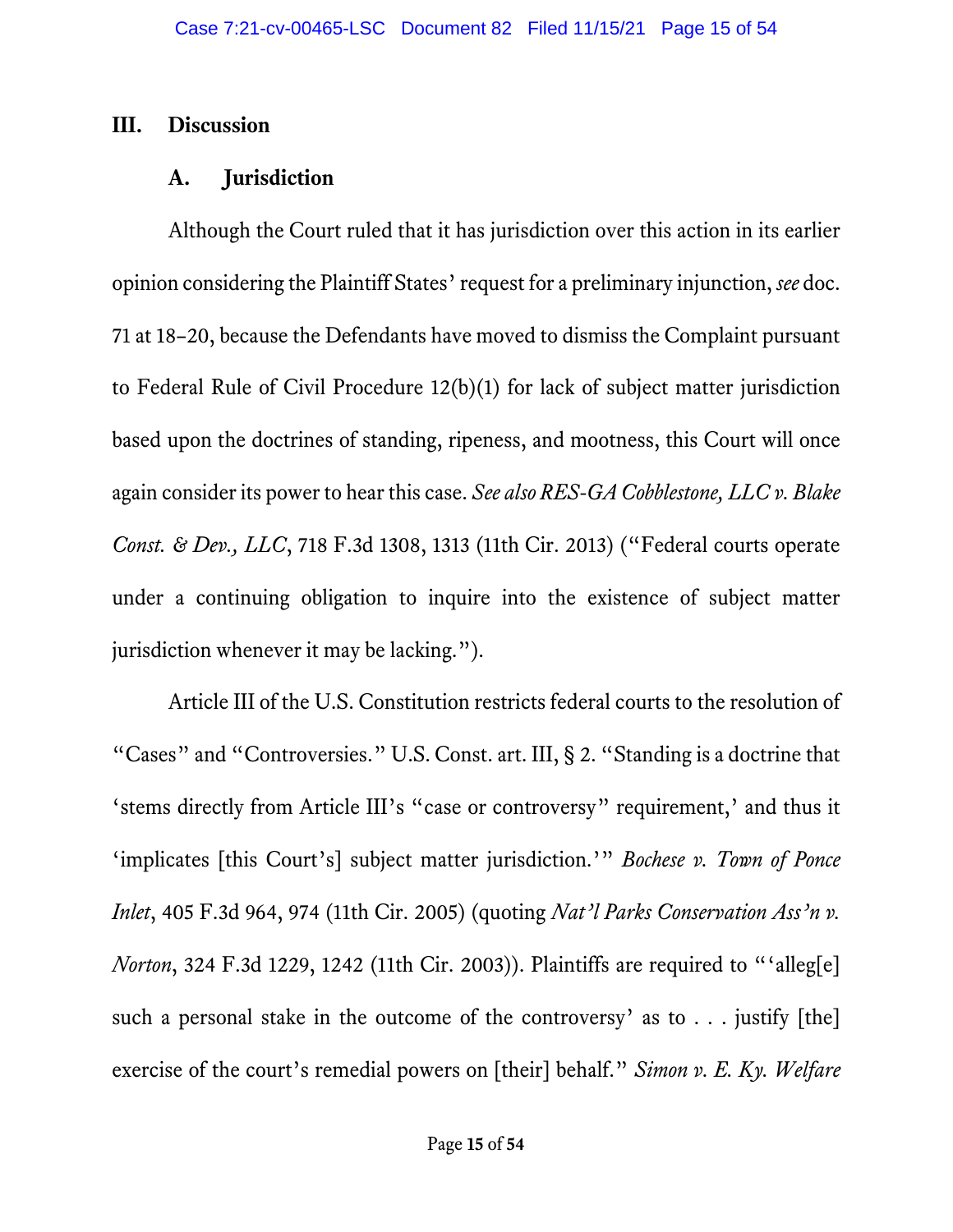*Rights Org.*, 426 U.S. 26, 38 (1976) (quoting *Warth v. Seldin*, 422 U.S. 490, 498–99 (1975)). Further, "'a plaintiff must demonstrate standing for each claim he seeks to press' and 'for each form of relief' that is sought." *Davis v. Fed. Election Comm'n*, 554 U.S. 724, 734 (2008) (quoting *DaimlerChrysler Corp. v. Cuno*, 547 U.S. 332, 352 (2006)). Standing is assessed under the facts as they existed when the complaint was filed. *See Lujan v. Defenders of Wildlife*, 504 U.S. 555, 606 n.4 (1992).

To show standing, a plaintiff must generally demonstrate that he suffered or shall immediately suffer an injury in fact, that the injury was caused by the defendant's conduct, and that the injury is redressable by a favorable court decision. *See Fla. State Conf. of N.A.A.C.P. v. Browning*, 522 F.3d 1153, 1159 (11th Cir. 2008). An injury sufficient to satisfy Article III must be "concrete and particularized" and "actual and imminent, not 'conjectural or hypothetical.'" *Lujan*, 504 U.S. at 560 (quoting *Whitmore v. Arkansas*, 495 U.S. 149, 155 (1990)).

The dispute between the parties as to standing centers on the question of injury in fact. The Defendants assert that the Plaintiff States have not proved that there is an imminent threat of enforcement of the Tax Mandate or that they have suffered any other cognizable injury.<sup>[2](#page-15-0)</sup> In contrast, the Plaintiff States contend that

<span id="page-15-0"></span>Relatedly, the Defendants assert that the Plaintiff States' claims are not ripe. The ripeness inquiry requires a two-part determination of "(1) the fitness of the issues for judicial decision and (2) the hardship to the parties of withholding court consideration." *Digital Props., Inc. v. City of Plantation*, 121 F.3d 586, 589 (11th Cir. 1997) (citing *Abbott Lab. v. Gardner*, 387 U.S. 136, 148–49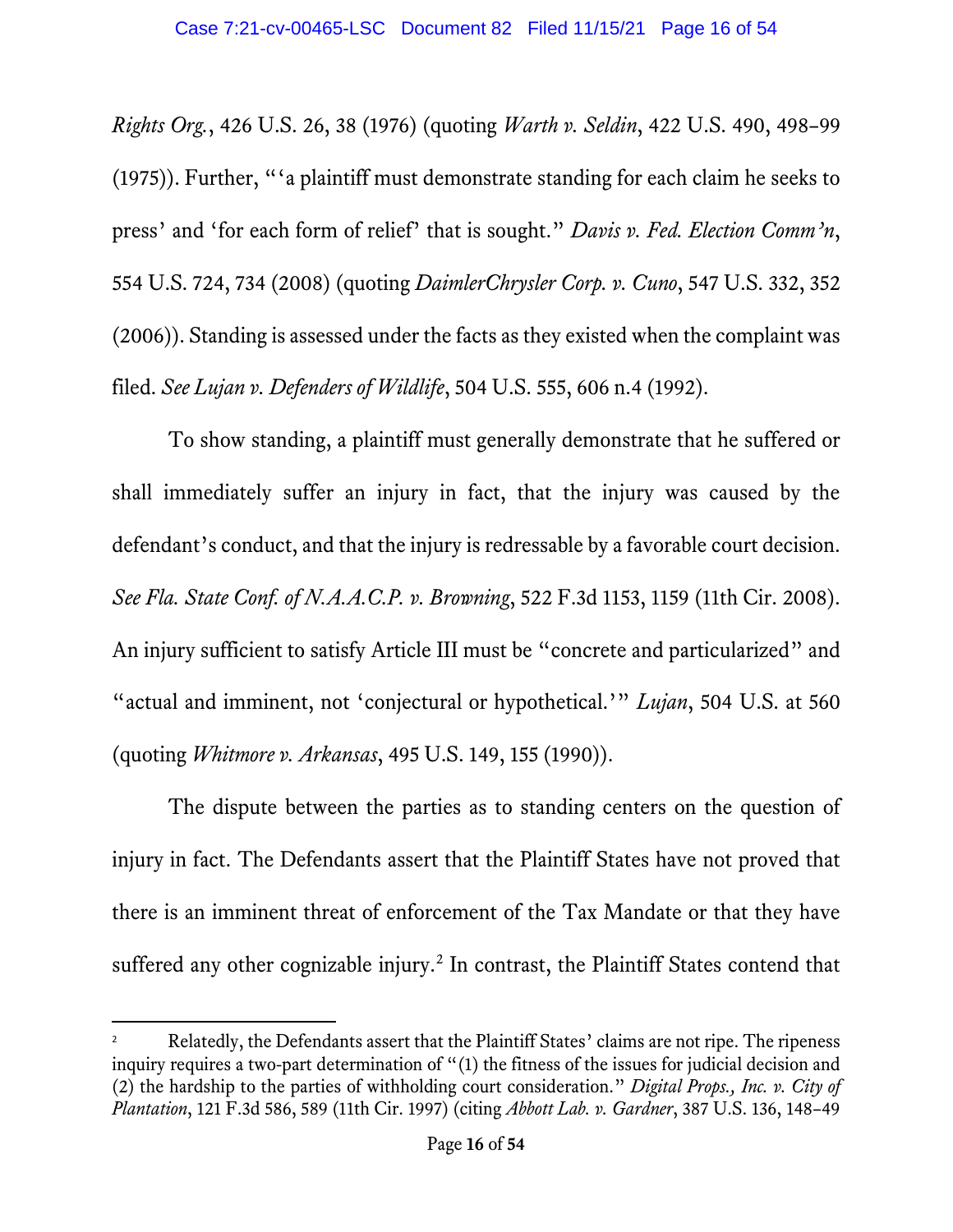they have suffered harm to their sovereign power to set tax policy since the date on which the Tax Mandate became effective, whether or not they certify compliance with the ARPA's conditions or the Secretary ever initiates recoupment proceedings, because the Tax Mandate does not define how States might use ARPA funds to indirectly offset any net tax revenue reductions caused by a change in state law.

As this Court noted at the preliminary injunction stage, the Supreme Court has likened Congress's conditioning of federal money to a contract: "in return for federal funds, the States agree to comply with federally imposed conditions." *Pennhurst State Sch.& Hosp. v. Halderman*, 451 U.S. 1, 17 (1981). Just as a contract requires a knowing acceptance of the offer's terms, conditioned federal money must "enable the States to exercise their choice knowingly, cognizant of the consequences of" their acceptance. *Id*. The Court in *Pennhurst* continued, "There can, of course, be no knowing acceptance if a State is unaware of the conditions or is unable to ascertain what is expected of it. Accordingly, if Congress intends to impose a condition on the grant of federal moneys, it must do so unambiguously." *Id.* (internal citations and footnote omitted). Taking note of this Spending Clause jurisprudence,

<sup>(1967)). &</sup>quot;Courts must resolve 'whether there is sufficient injury to meet Article III's requirement of a case or controversy and, if so, whether the claim is sufficiently mature, and the issues sufficiently defined and concrete, to permit effective decisionmaking by the court.'" *Id.* (quoting *Cheffer v. Reno*, 55 F.3d 1517, 1524 (11th Cir. 1995)). For the same reasons that the Plaintiff States have standing, as discussed below, their claims are ripe.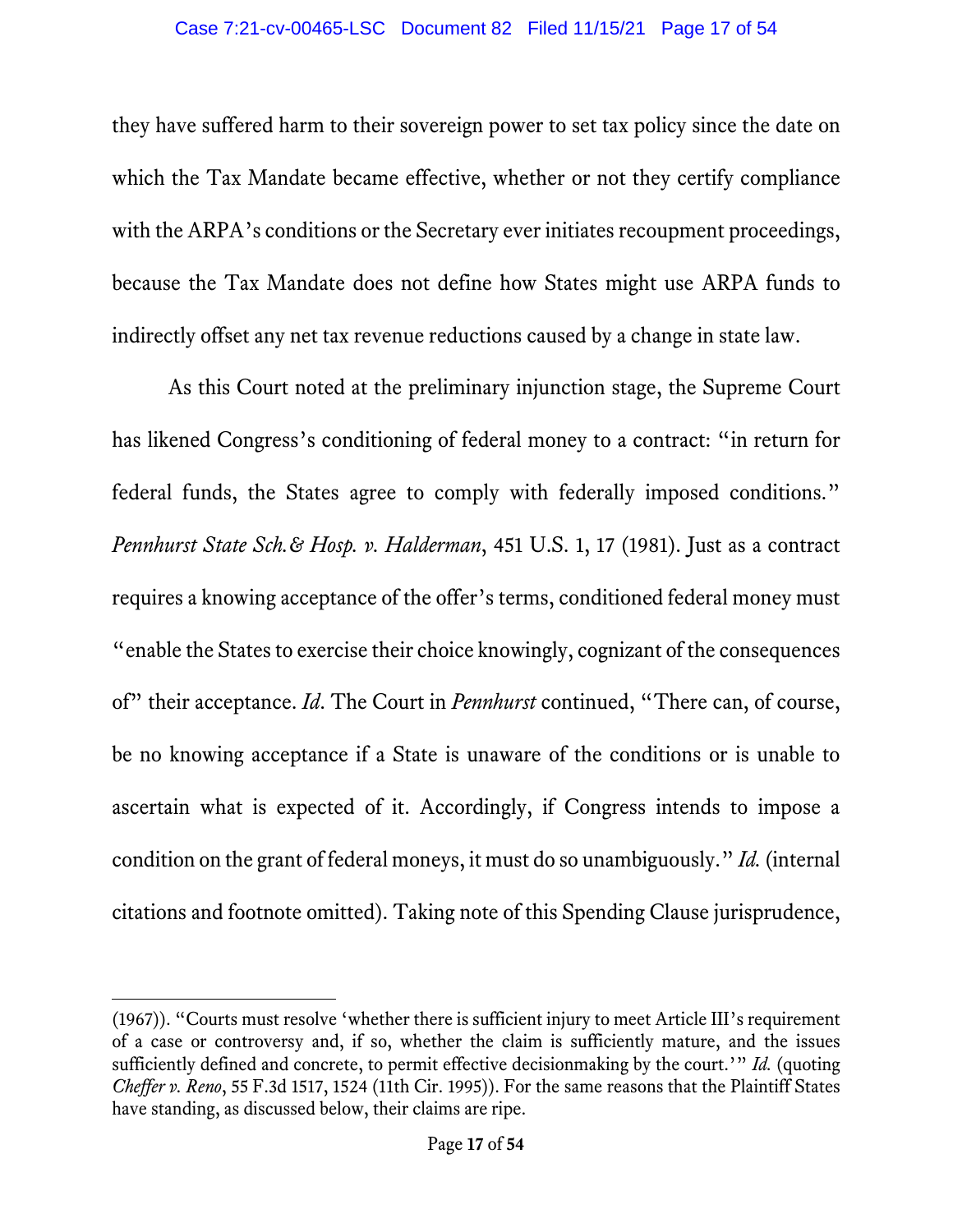this Court concluded that, because Congress is required to clearly state the terms upon which it extends an offer of conditional funding to the States, the Plaintiff States had established that they were entitled to clarity regarding the strings attached when presented with an offer of conditional funding. This Court ruled that such clarity is critical to a State's ability to exercise its sovereign prerogative of deciding whether to accept that offer. Thus, the Court found that the Plaintiff States had shown that they suffered an injury in fact when they were presented with an unconstitutionally ambiguous spending condition. Further, because there is no question that the alleged injury in fact is fairly traceable to the Tax Mandate and can be redressed by a court order invalidating the mandate, *see Browning*, 522 F.3d at 1159, the Court found that the Plaintiff States possessed standing.

The Defendants present various arguments seeking a different result now, but none has merit. First, they contend that the original harm that the Plaintiff States claimed in filing suit—the difficulty that the Tax Mandate's ambiguity created for them in deciding whether to accept ARPA funding—ended for ten of the thirteen Plaintiff States when they made the decision to certify compliance with the ARPA, binding them to its terms. According to the Defendants, accepting the deal moots the injury as to those ten States.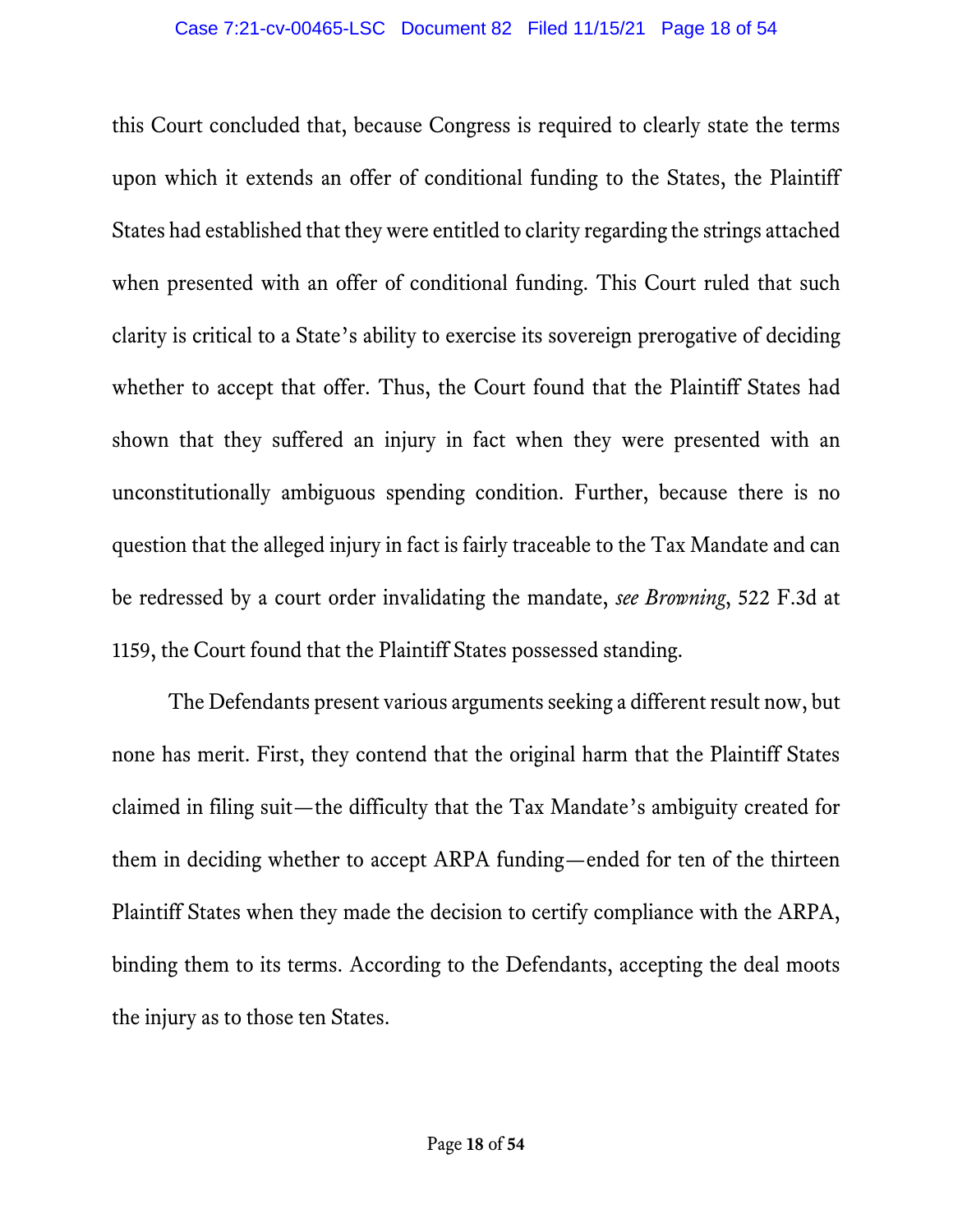As an initial matter, standing is measured at the time the lawsuit is filed based on the facts as they existed at that time. *Lujan*, 504 U.S. at 569 n.4. Thus, the Plaintiff States do not relinquish their standing to sue due to subsequent events. However, if events that occur subsequent to the filing of a lawsuit deprive the court of the ability to give a plaintiff meaningful relief, then the case is moot and must be dismissed. *See, e.g., Hall v. Beals*, 396 U.S. 45, 48 (1969) (per curiam). Granted, for ten of the Plaintiff States, one type of harm that they incurred in contemplating whether to accept an ambiguous deal has now been extinguished in that they have made that decision. However, these ten States continue to suffer the closely related harm to their sovereign authority to set their own tax policies. Indeed, the Supreme Court has long recognized the States' sovereign authority to tax as "indispensable" to the States' very "existence." *Gibbons v. Ogden*, 22 U.S. (9 Wheat.) 1, 199 (1824); *see also McCulloch v. Maryland*, 17 U.S. 316, 428 (1819) ("[T]he power of taxing the people and their property[] is essential to the very existence of government."). The Plaintiff States have sufficiently demonstrated that their legislatures do not have sufficient information in considering tax changes to determine the impact such changes will have on their ability to retain the federal grant money. As stated by Alabama State Senator Albritton in his declaration submitted by the Plaintiff States, it is crucial that State legislatures understand the financial effects of revenue laws that they pass to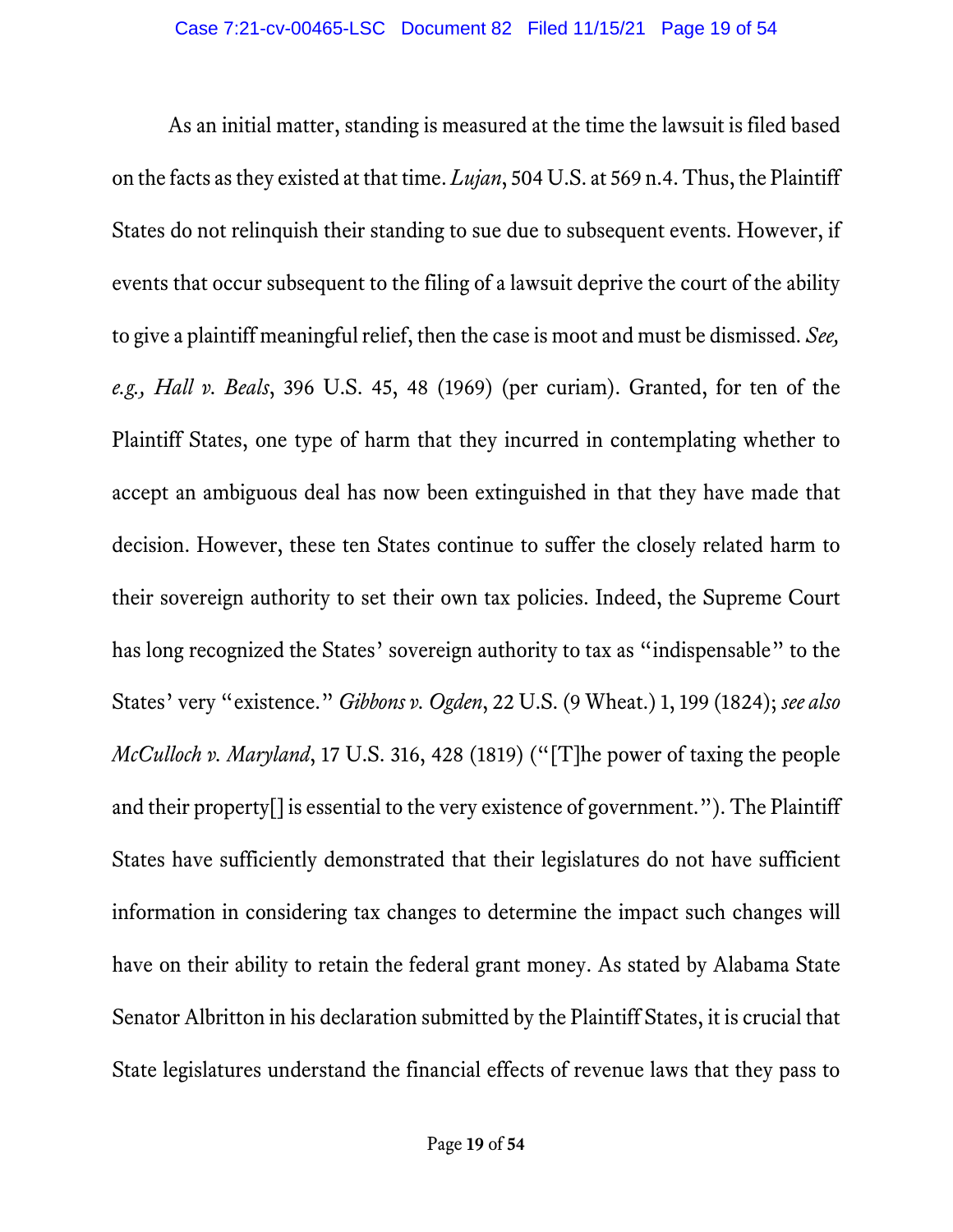effectively craft state budgets, and the uncertainty surrounding the Tax Mandate has caused at least one bill in the Alabama legislature to fail despite widespread approval by legislators and constituents, due to fear that the Secretary could interpret the reduction as triggering a right to recoupment. (Doc. 75-2.) Thus, the Plaintiff States have shown that they are subject to continuous and ongoing harm even if no recoupment action ever happens because of the harm that the Tax Mandate inflicts on the legislative process. And they are experiencing these injuries now, making them "actual or imminent, not conjectural or hypothetical," *Lujan*, 504 U.S. at 560. Accordingly, the fact that ten Plaintiff States have now accepted the deal certainly does not moot this Court's ability to give them meaningful relief by way of invalidating the Tax Mandate.

The second challenge that the Defendants present to the Plaintiff States' standing is to stress that the evidentiary showing required to establish standing is greater at this stage of the litigation, where final relief is sought, than it was at the preliminary injunction stage. The burden of proof in establishing standing does increase "with the manner and degree of evidence required at the successive stages of litigation." *Lujan*, 504 U.S. at 561. The Defendants argue that at final judgment, that means that the Plaintiff States must provide evidence to prevail. While that may be correct, it does not impact the Court's earlier legal conclusion that the Plaintiff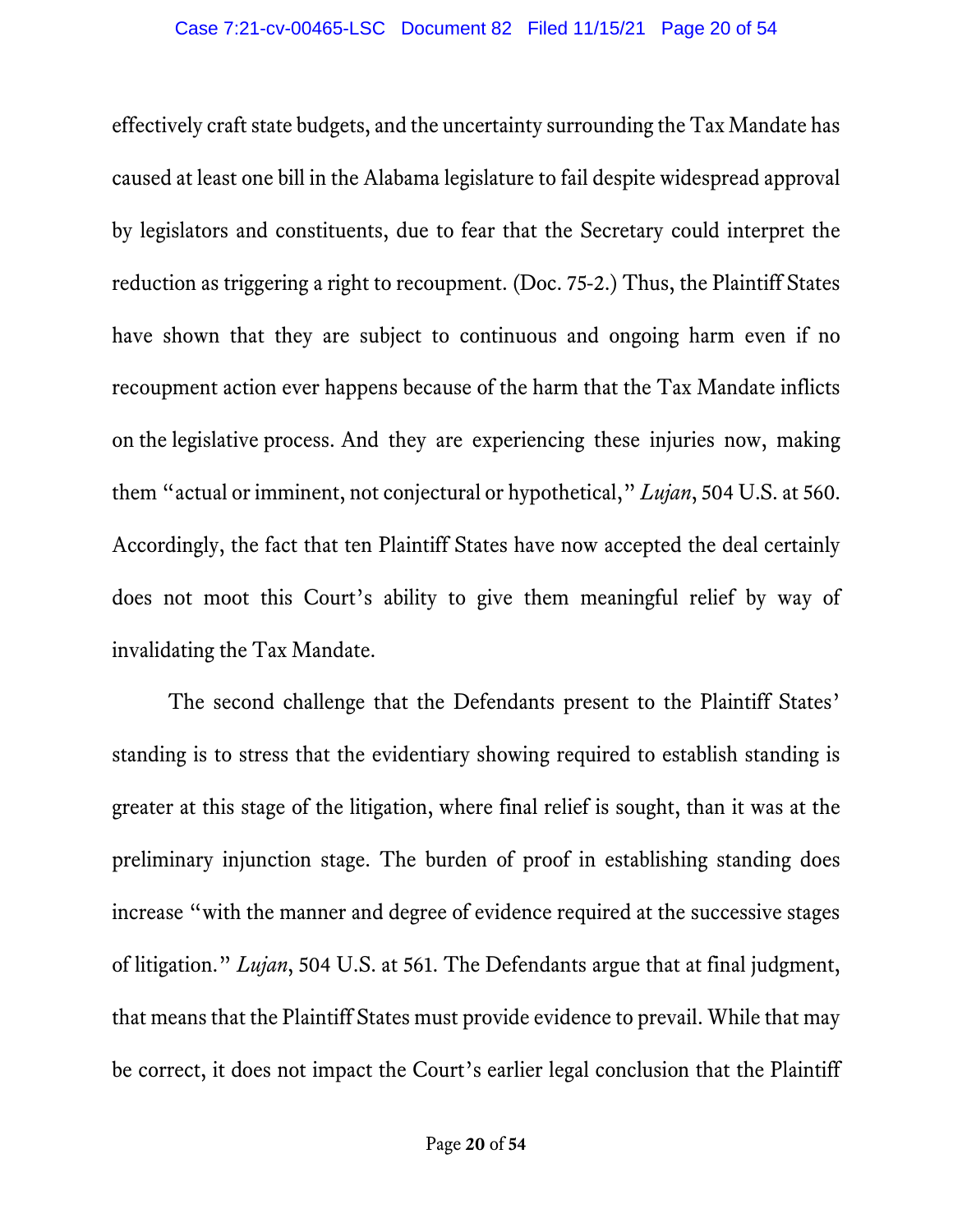States have already suffered and continue to suffer an injury in fact due to being presented with an ambiguous deal. Moreover, the Plaintiff States have bolstered their allegations with a list of revenue-related laws passed by the thirteen States since the ARPA's passing as well as a declaration by a State senator. (*See* docs. 75-1, 75-2.) It is unclear, and the Defendants have not suggested, what additional evidence the Plaintiff States could or would be able to present on this front.

Finally, the Defendants resist the conclusion that the Plaintiff States have met the injury in fact element of the standing inquiry by emphasizing their arguments about the substantive validity of the Tax Mandate. They argue that the plain text of the Tax Mandate does not actually prohibit States from reducing their own taxes and that the Tax Mandate is sufficiently clear under the Supreme Court's Spending Clause jurisprudence because all that is required is that a recipient of federal funds know that a condition *exists*, notwhat it *means*. However, while standing "often turns on the nature and source of the claim asserted," it "in no way depends on the merits of the plaintiff's contention that particular conduct is illegal." *Warth*, 422 U.S. at 500. Thus, whether the Plaintiff States have standing to bring this lawsuit is not dependent on whether their constitutional claims ultimately succeed.<sup>[3](#page-20-0)</sup>

<span id="page-20-0"></span>The Court pauses to note that the Supreme Court has articulated an alternative method for a plaintiff to establish the injury in fact element of the standing inquiry when that plaintiff challenges the constitutionality of a statute that has yet to be enforced against him or her. When a plaintiff seeks to enjoin the future enforcement of a statute, "the injury-in-fact requirement"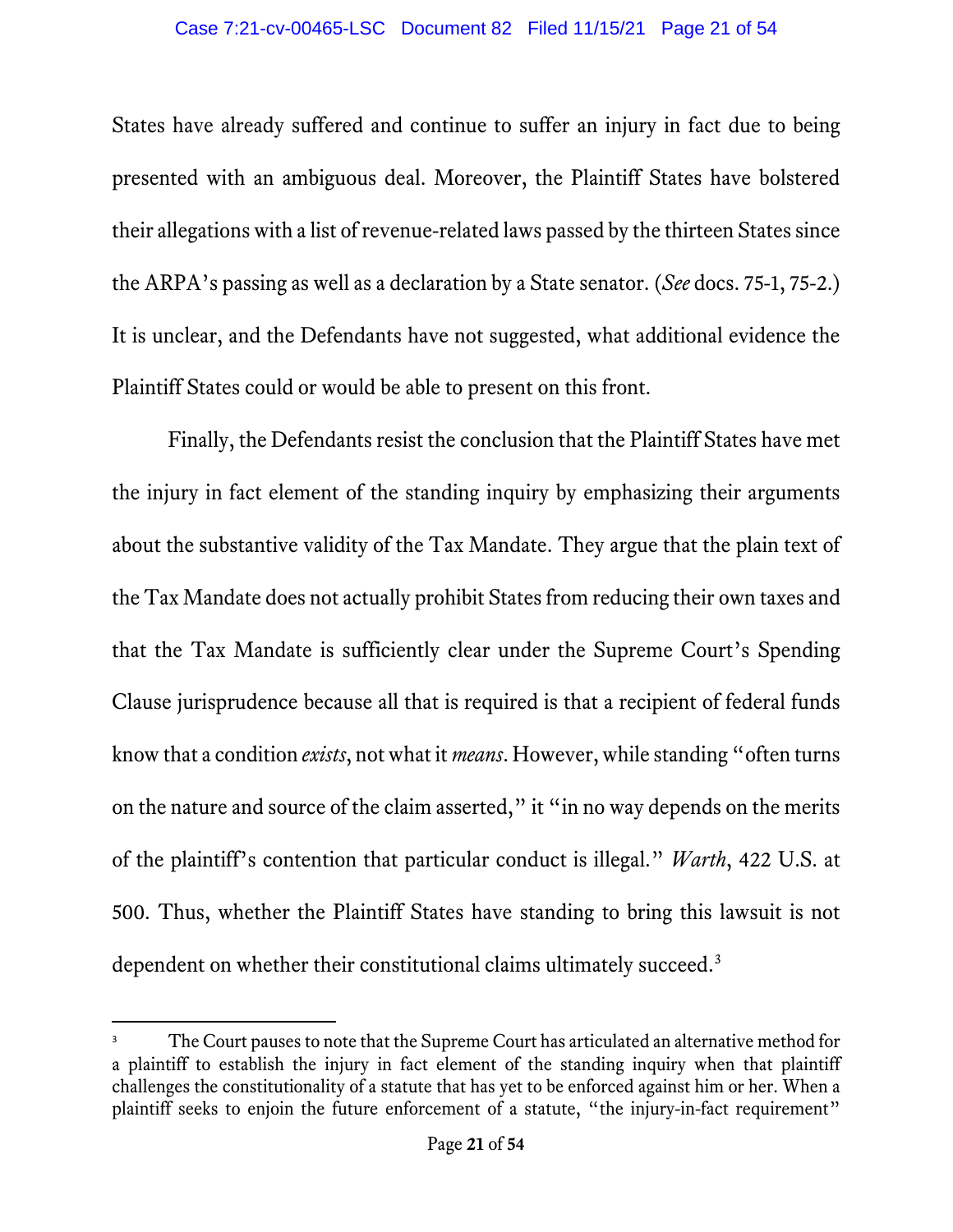In sum, the Defendants have not shown that the Court's earlier conclusion that the Plaintiff States have suffered an injury in fact for standing purposes was erroneous, and they have similarly not demonstrated that the matters at hand are moot. The Court once again concludes that it has jurisdiction over this action.

## **B. The Wisconsin Legislature's Motion to Intervene**

The Wisconsin Legislature—not the State of Wisconsin—seeks to intervene as a Plaintiff in this action by right, pursuant to Federal Rule of Civil Procedure 24(a), or, if this Court does not grant intervention by right, it requests permissive intervention under Rule 24(b)(1)(B). Each request will be addressed in turn.

# *1. Intervention as of Right and Standing*

Under Rule  $24(a)(2)$ , a party may intervene as a matter of right if: (1) the application to intervene is timely; (2) the applicant has an interest relating to the property or transaction which is the subject of the action; (3) the applicant is so situated that the disposition of the action, as a practical matter, may impede or impair

demands that the plaintiff "allege[] 'an intention to engage in a course of conduct arguably affected with a constitutional interest, but proscribed by a statute, and there exists a credible threat of [enforcement] thereunder.'" *Susan B. Anthony List v. Driehaus*, 573 U.S. 149, 159 (2014) (quoting *Babbitt v. Farm Workers*, 442 U.S. 289, 298 (1979)). The Court found at the preliminary injunction stage of this litigation that the Plaintiff States had also established an injury in fact under this alternative method. However, the Court now believes that this method of establishing an injury in fact is not well suited to the facts of this case. The Plaintiff States need not prove pre-enforcement standing because, as previously discussed, the Plaintiff States' injury has already occurred. In other words, whether they are injured is not dependent on whether the Secretary enforces the Tax Mandate against them in the future.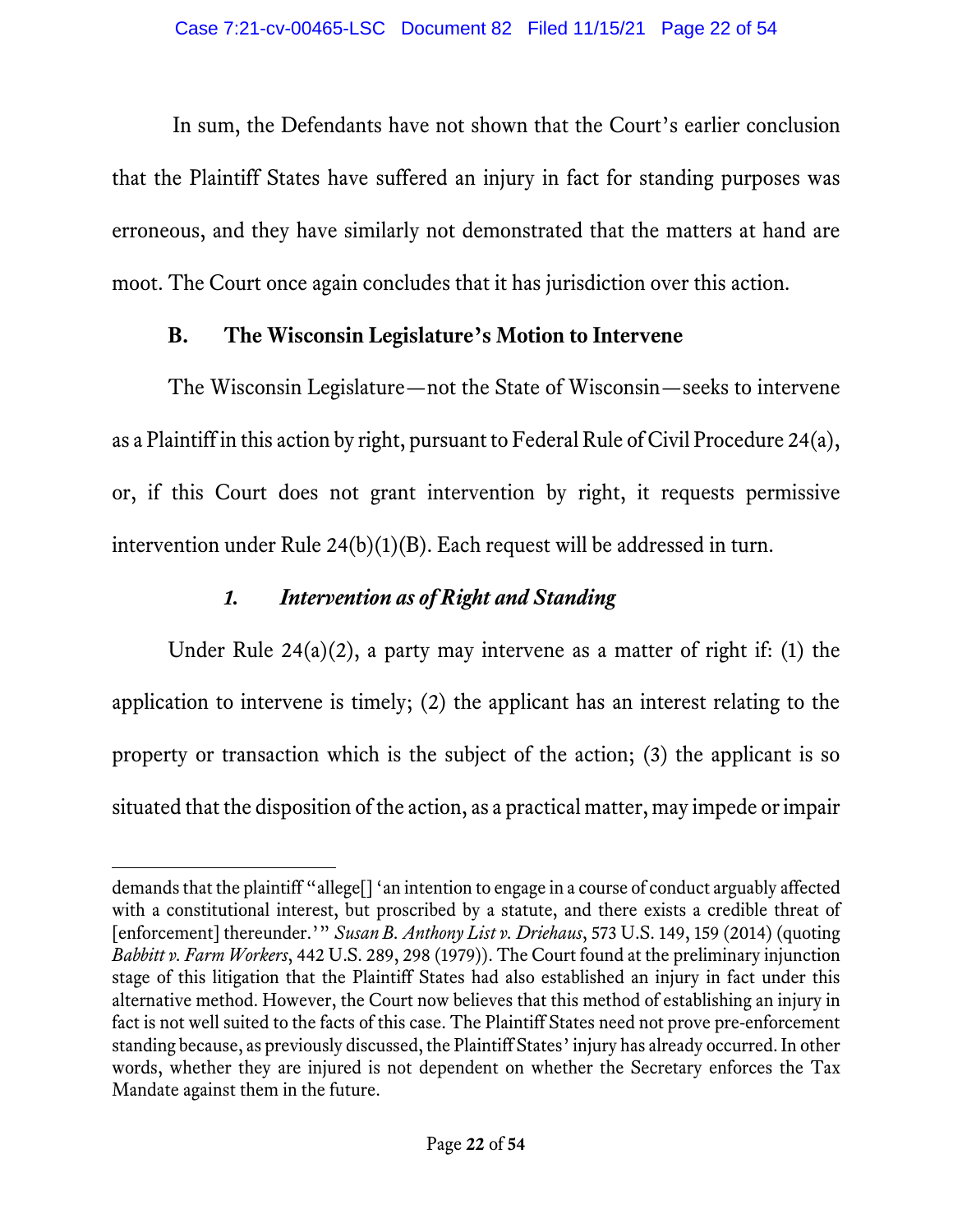his ability to protect that interest; and (4) the applicant's interest will not be represented adequately by the existing parties to the suit. *Sierra Club, Inc. v. Leavitt*, 488 F.3d 904, 910 (11th Cir. 2007). Importantly, "[a]ny party, whether original or intervening, that seeks relief from a federal court must have standing to pursue its claims." *Dillard v. Chilton Cnty. Comm'n*, 495 F.3d 1324, 1330 (11th Cir. 2007). "[A]n intervenor of right must demonstrate Article III standing when it seeks additional relief beyond that which the plaintiff requests." *Town of Chester v. Laroe Ests., Inc.*, 137 S. Ct. 1645, 1651 (2017); *see also Little Sisters of the Poor Saints Peter & Paul Home v. Pennsylvania*, 140 S. Ct. 2367, 2379 n.6 (2020) ("An intervenor of right must independently demonstrate Article III standing if it pursues relief that is broader than or different from the party invoking a court's jurisdiction."). This requirement stems from the rule that "at least one plaintiff must have standing to seek each form of relief requested in the complaint." *Laroe Ests.*, 137 S. Ct. at 1651.

Because the Wisconsin Legislature seeks relief not specifically sought by the Plaintiff States—a Court orderinvalidating the Tax Mandate that applies to the State of Wisconsin—the Wisconsin Legislature must establish its own standing aside from the standing of the Plaintiff States. The Court will thus first address whether the Wisconsin Legislature has standing to challenge the Tax Mandate before moving to the elements of intervention as of right. *See Steel Co. v. Citizens for a Better Env't*, 523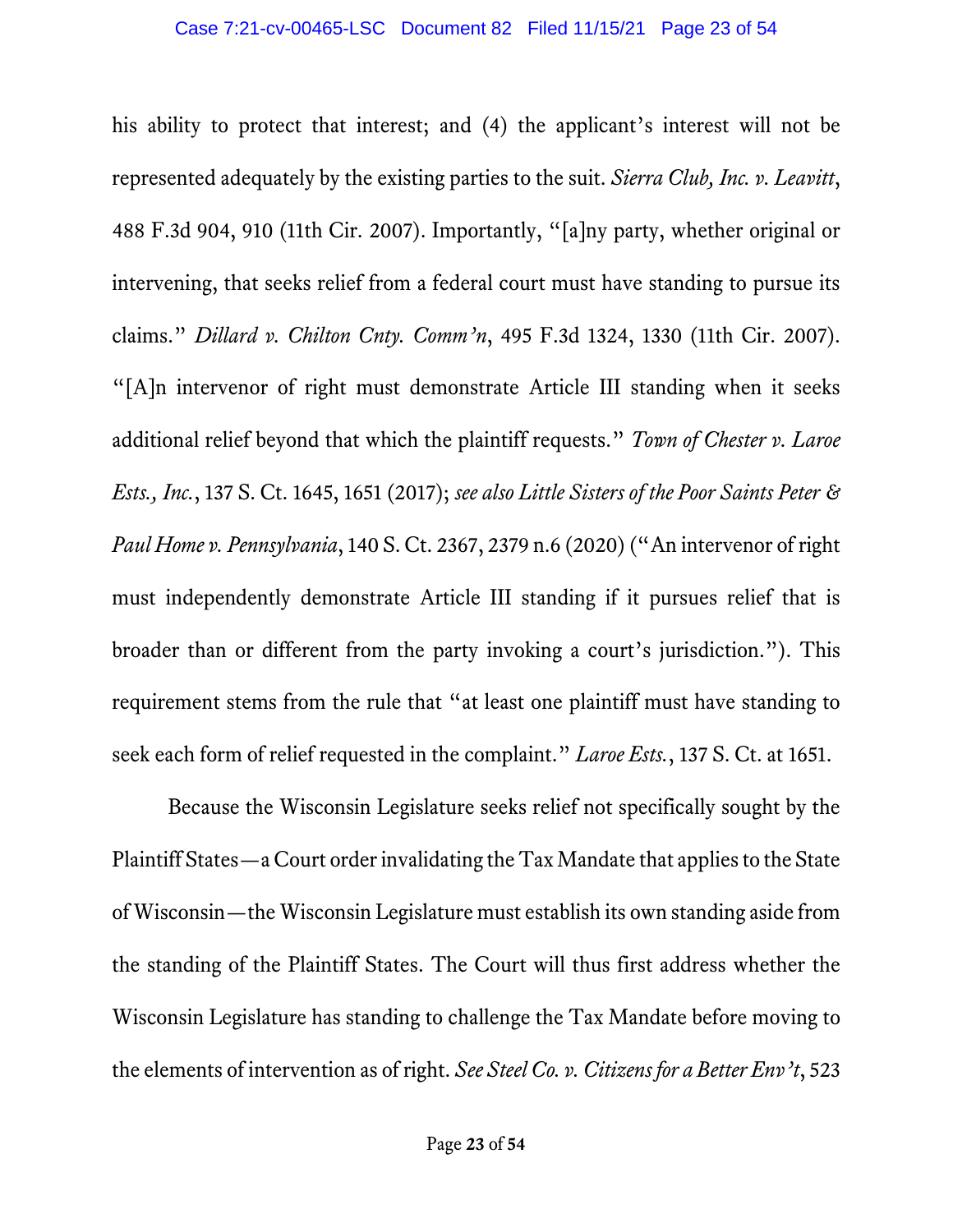U.S. 83, 94 (1998) (when a court lacks jurisdiction, it "cannot proceed at all in any cause").

The Wisconsin Legislature asserts that it seeks "to protect the interests of the State of Wisconsin and its Legislature." (Doc. 58 at 5.) It contends that a Wisconsin statute authorizes it to represent the interests of the State of Wisconsin, which it alleges is being harmed by the Tax Mandate for the same reasons that the Plaintiff States have alleged. However, the Wisconsin Legislature cannot represent the interests of the State of Wisconsin in this context. "[I]n the ordinary course, a litigant must assert his or her own legal rights and interests, and cannot rest a claim to relief on the legal rights or interests of third parties." *Hollingsworth v. Perry*, 570 U.S. 693, 708 (2013) (quoting *Powers v. Ohio*, 499 U.S. 400, 410 (1991)). The exception to this rule is that a party who lacks standing in their own right may represent the State only if State law authorizes that party "to speak for the State in federal court." *Id*. at 710; *see also Va. House of Delegates v. Bethune-Hill*, 139 S. Ct. 1945, 1952 (2019). Wisconsin law provides:

The [Wisconsin] department of justice shall . . . appear for and represent the state . . . and prosecute or defend in any court or before any officer, any cause or matter, civil or criminal in which the state or the people of this state may be interested. The joint committee on legislative organization may intervene as permitted under § 803.09(2m) at any time.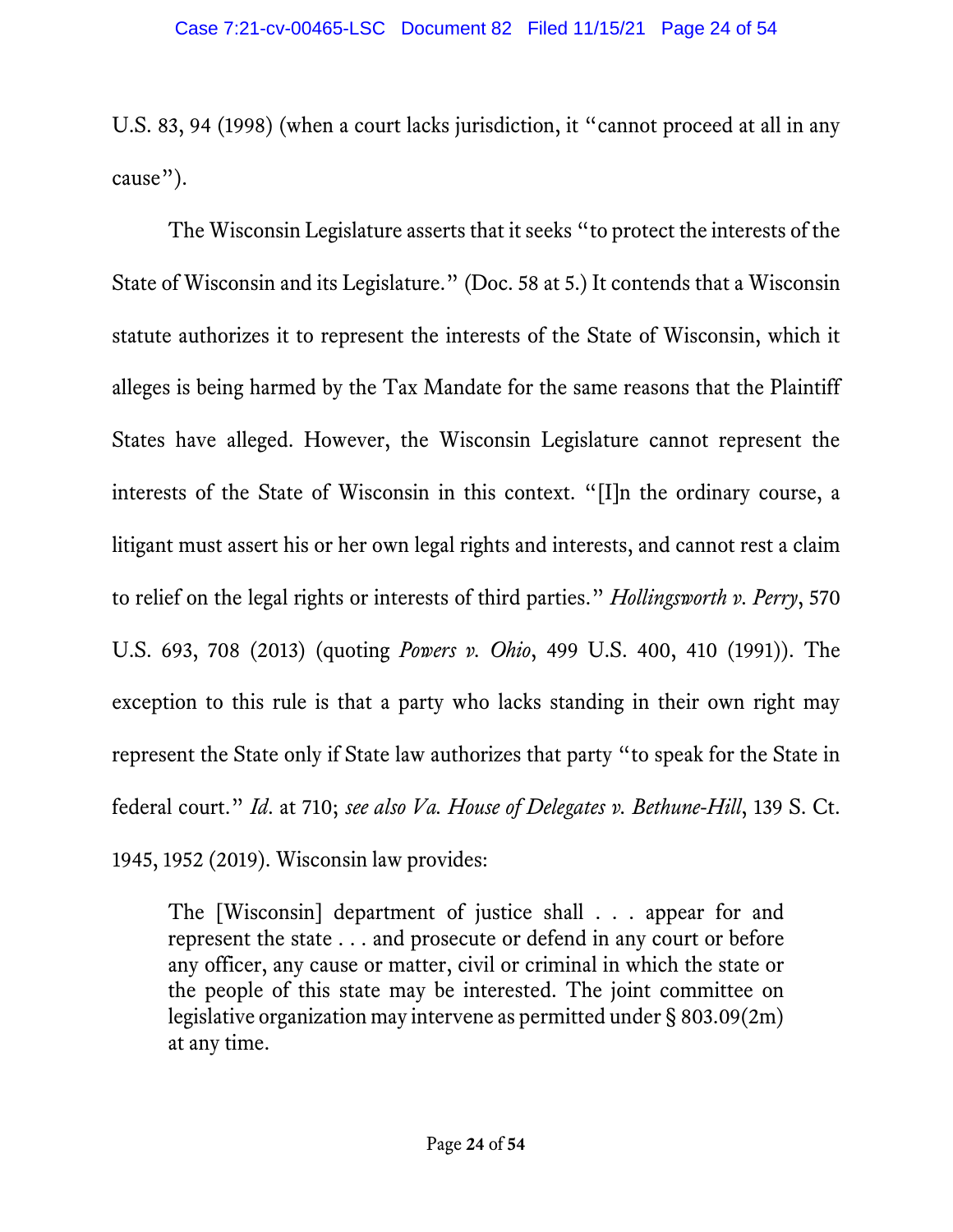Wis. Stat. § 165.25(1m). Thus, the proper entity to represent the interests of the State of Wisconsin is the Wisconsin department of justice in all cases unless the exception under § 803.09(2m) applies. That section states:

When a party to an action challenges in state or federal court the constitutionality of a statute, facially or as applied, challenges a statute as violating or preempted by federal law, or otherwise challenges the construction or validity of a statute, as part of a claim or affirmative defense, the assembly, the senate, and the legislature may intervene ...

*Id*. § 803.09(2m). Under § 803.09(2m), the Wisconsin Legislature may intervene to represent the State's interests in court only to defend the validity of a Wisconsin law. As the Wisconsin Supreme Court recently stated, "the statutory text [of § 803.09(2m)] unmistakably grants the Legislature an interest *in defending the validity of state law* when challenged in court." *Democratic Nat'l Comm. v. Bostelmann*, 949 N.W.2d 423, 426 (Wis. 2020) (emphasis added). *See also Planned Parenthood of Wis., Inc. v. Kaul*, 942 F.3d 793, 795 (7th Cir. 2019) ("The State of Wisconsin has chosen to have an attorney general as its representative, but it also has recently provided a mechanism by which its legislature . . . can intervene to defend the State's interest *in the constitutionality of its statutes*.") (emphasis added); *id*. at 806 ("section 803.09(2m) reflects a sovereign policy judgment that the Attorney General is not the State's exclusive representative in court *when state laws are challenged*") (Sykes, J., concurring) (emphasis added).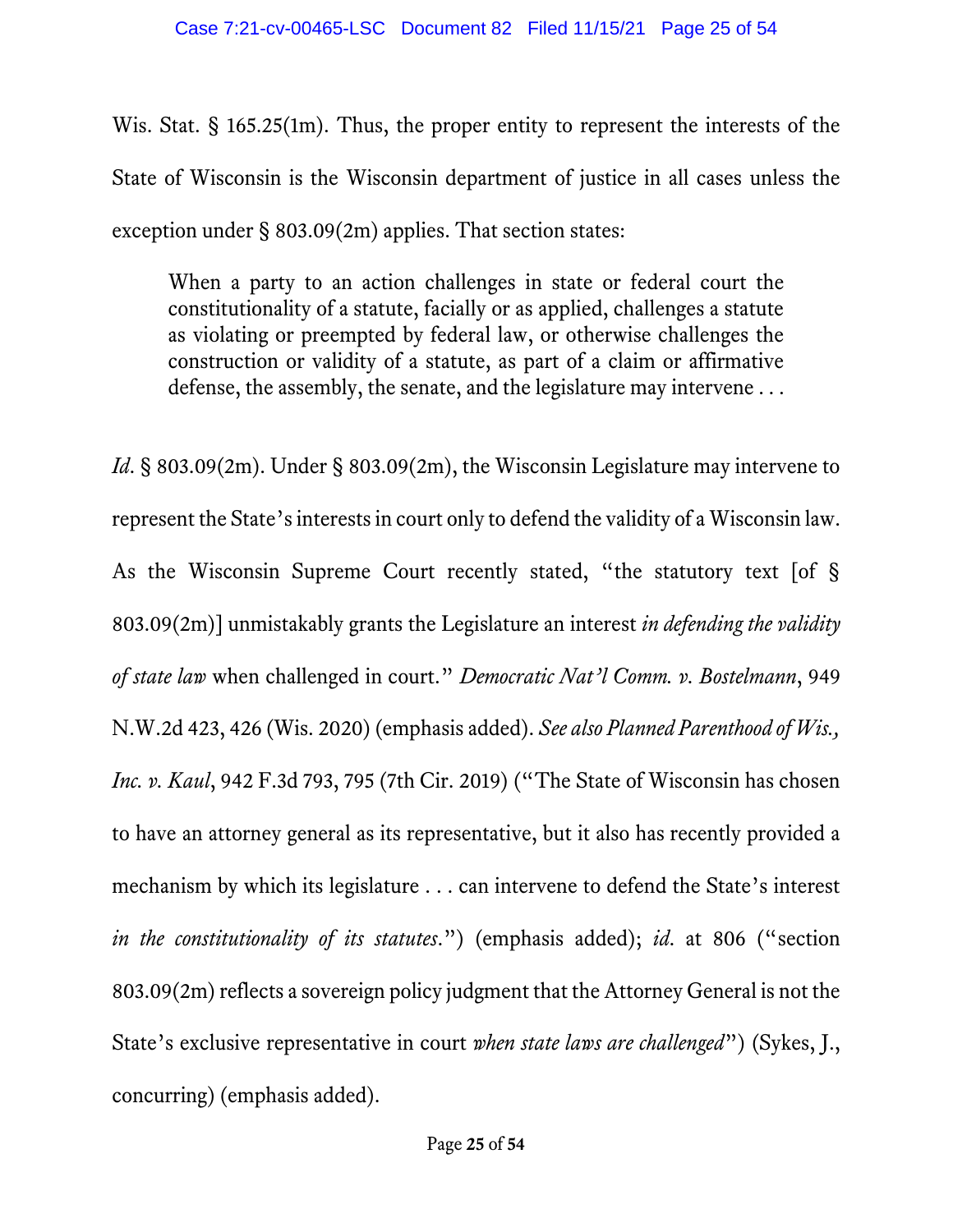That is not the case here. Here, the Wisconsin Legislature seeks to bring an affirmative challenge to a federal statute. There is no question about the validity of any Wisconsin statute at issue in this case. Thus, the default rule under § 165.25(1m) applies, and the Wisconsin department of justice retains exclusive authority to represent the State of Wisconsin.

The Wisconsin Legislature's argument to the contrary is unavailing. It argues that the Legislature can challenge the Tax Mandate because "a Spending Clause penalty that is so coercive as to make the State's passage of a contrary law prohibitive is indistinguishable from a direct violation of state law  $\dots$ ." (Doc. 69 at 4.) Thus, according to the Wisconsin Legislature, it *is* representing the State of Wisconsin's "interest in the validity of state laws" by challenging the Tax Mandate. *See Democratic Nat'l Comm.*, 949 N.W.2d at 424. The Court declines to interpret § 803.09(2m) in such a broad manner.

Because the Wisconsin Legislature cannot represent the interests of the State of Wisconsin, it must show that it has or will suffer an injury in fact to itself as an institution. *Cf. Bethune-Hill*, 139 S. Ct. at 1953 (requiring the Virginia House of Representatives to establishing standing in its own right once it was determined that it could not proceed as the State's agent). The Court finds that the Legislature has not established an injury in fact for several reasons. The Legislature asserts that the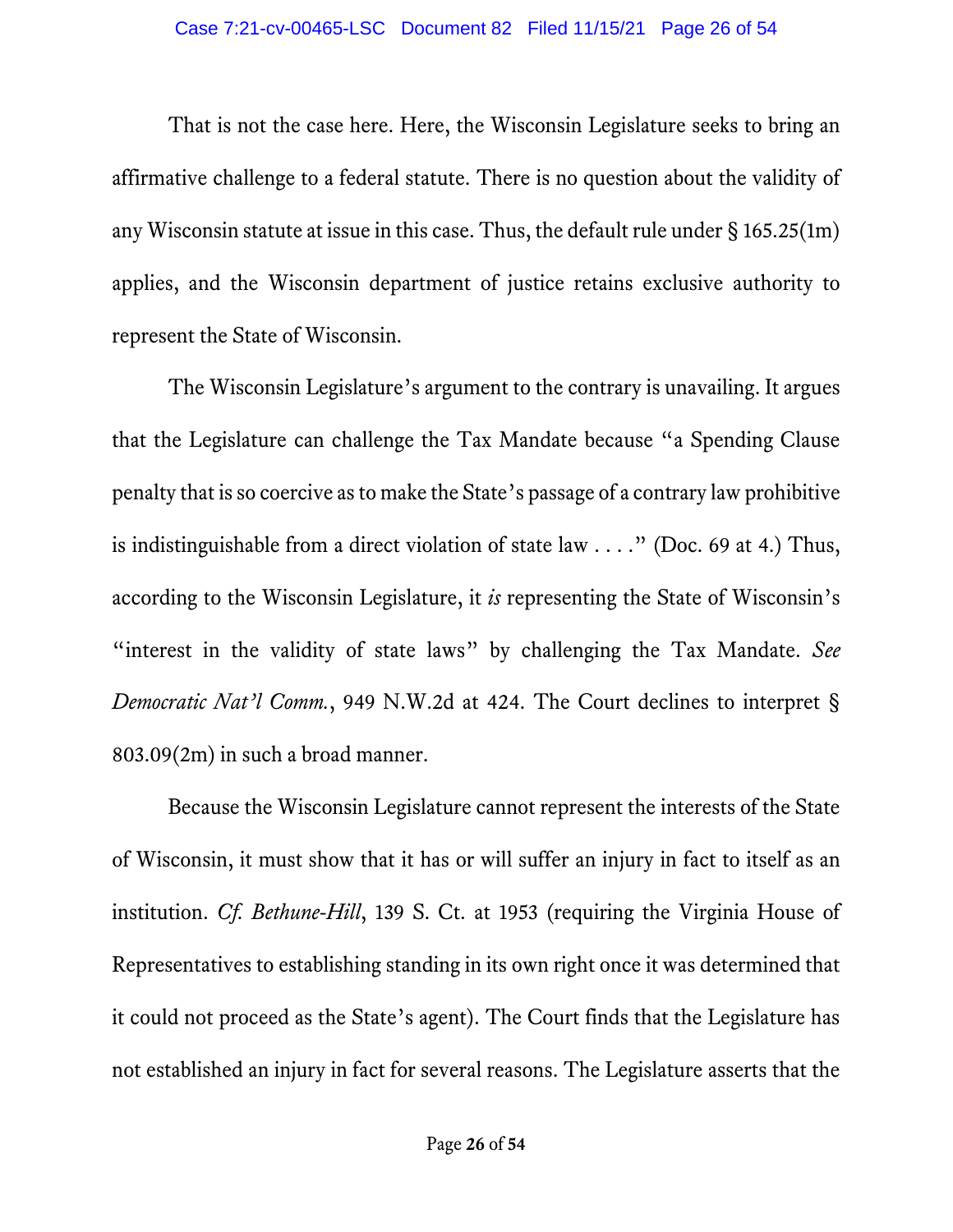Tax Mandate "harms the sovereign dignity of the State of Wisconsin *and its Legislature*<sup>"</sup> by being unconstitutionally vague and coercive. (Doc. 58 at 11-12 (emphasis added).) But the sovereign is the State, not its legislature. And the ARPA's funds are offered to the States, not to State legislatures. See 42 U.S.C. § 802(b)(3)(A) ("The Secretary shall reserve \$195,300,000,000 of the amount appropriated under subsection (a)(1) to make payments to each of the 50 States and the District of Columbia."). States decide whether to accept the money with strings attached, not their legislatures, and if they accept, States must agree to refrain from using the money in contravention of the Tax Mandate, not their legislatures. *See id.*  $\S 802(c)(1)$  ("... a State ... shall only use the funds provided ...") & (2) ("A State . . . shall not use the funds provided under this section . . .").

The distinction between the State and its legislature may seem minor considering that, in practice, the legislatures certainly play a major role in setting state fiscal policy. But, given the type of constitutional rights asserted in this case, the difference between the two cannot be overstated. *See Warth*, 422 U.S. at 500 (standing turns on the "nature and source of the claim asserted"). As further explained in the merits section of this opinion, the limits placed on Congress's Spending Clause power rest on concerns of federalism and the protection of our nation's dual system of governing. *See Nat'l Fed'n of Indep. Bus.* ("*NFIB*") *v.*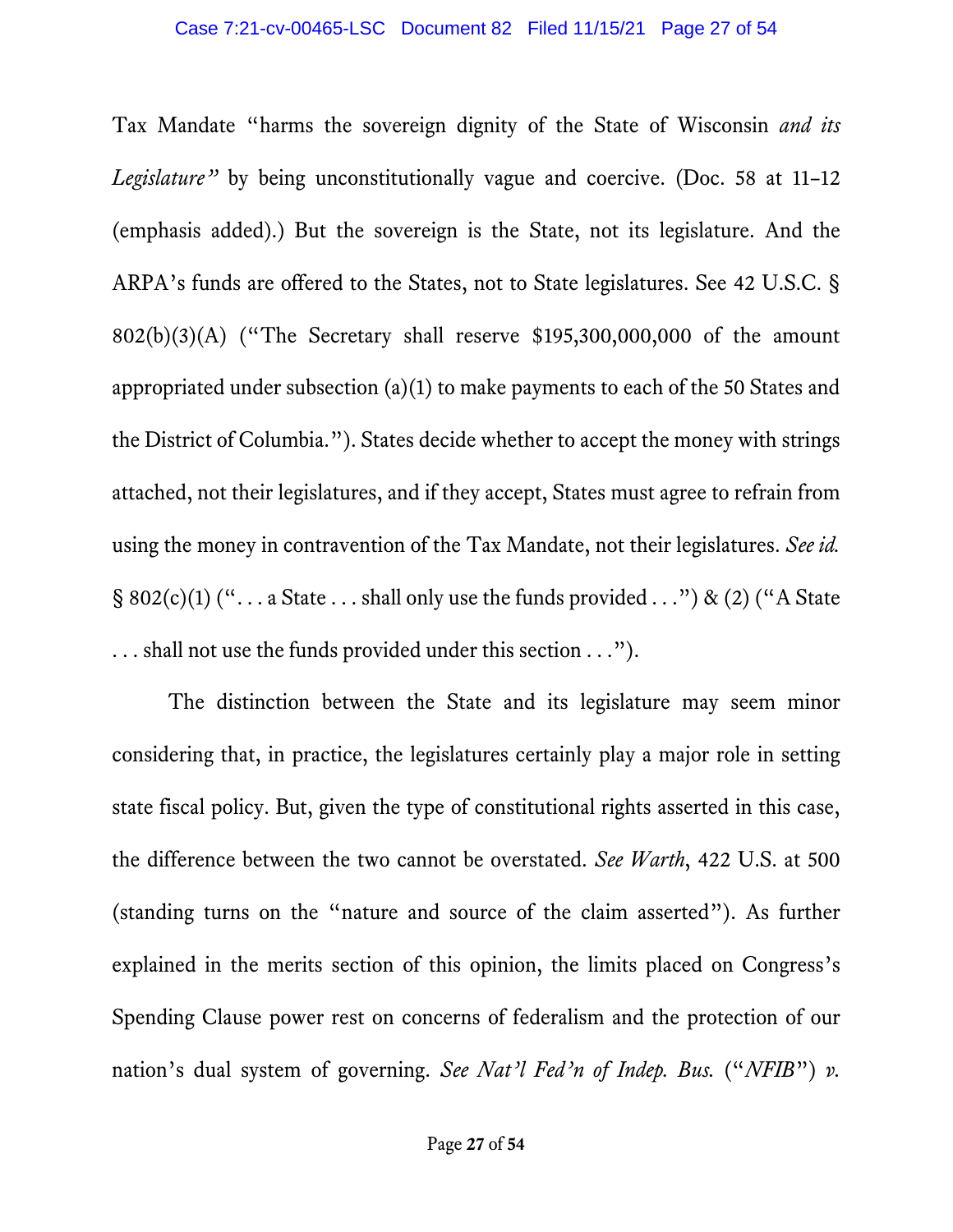*Sebelius*, 567 U.S. 519, 577 (2012) ("Respecting th[e] limitation [on Congress's ability to secure States' compliance with federal objectives by requiring States' knowing and voluntary acceptance of the terms of a spending condition] is critical to ensuring that Spending Clause legislation does not undermine the status of the States as independent sovereigns in our federal system."). It is the States' unique sovereignty that enables them to have certain rights as "offerees" of the "contracts" Congress is authorized to extend to them pursuant to the Spending Clause. *See, e.g.*, *Pennhurst*, 451 U.S. at 17. Thus, while a State, as the offeree of a Spending Clause contract that is impermissibly ambiguous or coercive, can certainly claim an injury to its sovereign interest in setting its own tax policies, it does not make sense to say that a State legislature, which is not the offeree, can do the same. Given the requirement that a plaintiff must have suffered a "particularized" injury, which means that "the injury must affect the plaintiff in a personal and individual way," *see Lujan*, 560–61 n.1, it thus seems a stretch to say that a legislature can claim the same type of harm—to its right to be offered an unambiguous condition of federal money—that a State can.

The Supreme Court cases addressing the standing of legislative bodies, while not directly on point, further support this Court's conclusion that the Wisconsin Legislature, as an institution, has not suffered an injury in fact by virtue of the Tax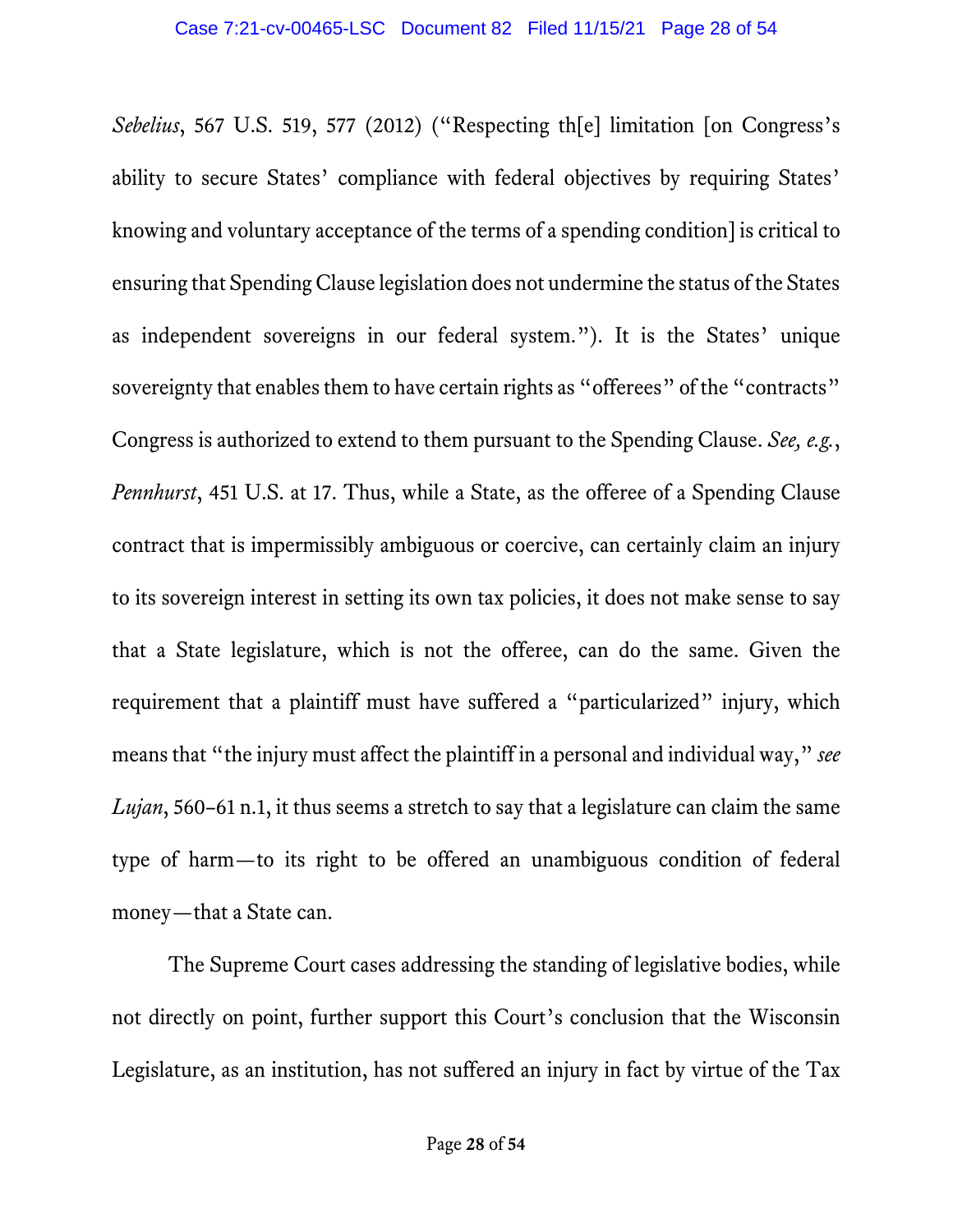Mandate's enactment. The Supreme Court addressed the standing of a state legislature in *Arizona State Legislature v. Arizona Independent Redistricting Commission*, 576 U.S. 787 (2015). Arizona voters adopted Proposition 106, which amended the Arizona Constitution by removing the Arizona Legislature's redistricting authority and vesting it in an independent commission. *Id.* at 791. The Arizona Legislature sued, alleging that Proposition 106 and the commission's redistricting activities deprived the Legislature of its constitutional authority over redistricting, in violation of the Elections Clause of the U.S. Constitution. *Id.* at 792 (citing U.S. Const. art. I § 4, cl.1). The Supreme Court considered whether the Arizona Legislature had alleged an injury that was sufficiently concrete to meet Article III's standing requirements. *Id*. at 799–800. The Court compared the Legislature's claims with the claims made in two earlier legislative standing cases, *Raines v. Byrd*, 521 U.S. 811 (1997), and *Coleman v. Miller*, 307 U.S. 433 (1939). *Id.* at 801–04.

In *Raines*, the Supreme Court considered whether six members of Congress had standing to challenge the constitutionality of the Line Item Veto Act after they were outnumbered in their votes against it as a bill. 521 U.S. at 814. The Act gave the President authority to cancel certain spending and tax benefit measures after signing them into law. *Id.* The Court observed that the members of Congress did not assert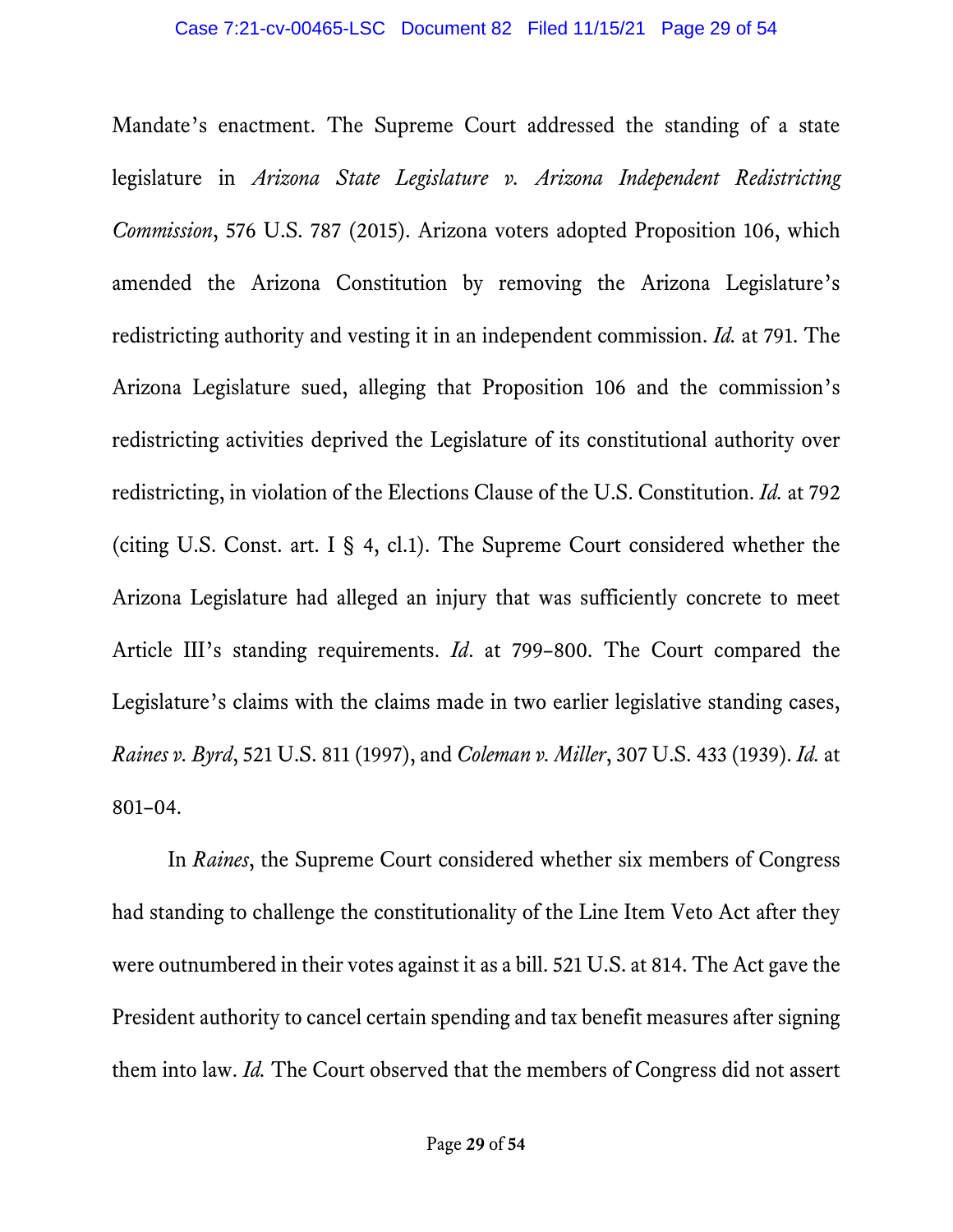a personal injury but instead claimed merely "a type of institutional injury (the diminution of legislative power), which necessarily damages all Members of Congress and both Houses of Congress equally." *Id*. at 821. The nature of that injury did not permit the members to claim a "personal stake" in the suit and the alleged injury was not "sufficiently concrete" to establish Article III standing. *Id.* at 830.

On the other hand, in *Coleman*, the Supreme Court recognized the standing of twenty Kansas state legislators who voted against a resolution that ultimately passed only because the Lieutenant Governor cast a tie-breaking vote—a procedure that the legislators argued was impermissible under Article V of the U.S. Constitution. 307 U.S. at 436. The Supreme Court stated in *Raines* that *Coleman* stands "at most . . . for the proposition that legislators whose votes would have been sufficient to defeat (or enact) a specific legislative Act have standing to sue if that legislative action goes into effect (or does not go into effect), on the ground that their votes have been completely nullified." 521 U.S. at 823.

The Supreme Court in *Arizona State Legislature* concluded that its facts were more like those in *Coleman* than in *Raines*. 576 U.S. at 803. Proposition 106 "would 'completely nullif[y]' any vote by the Arizona Legislature now or 'in the future,' purporting to adopt a redistricting plan." *Id.* (quoting *Raines*, 521 U.S. at 823–24). Accordingly, the Court concluded, there was a sufficiently concrete injury to the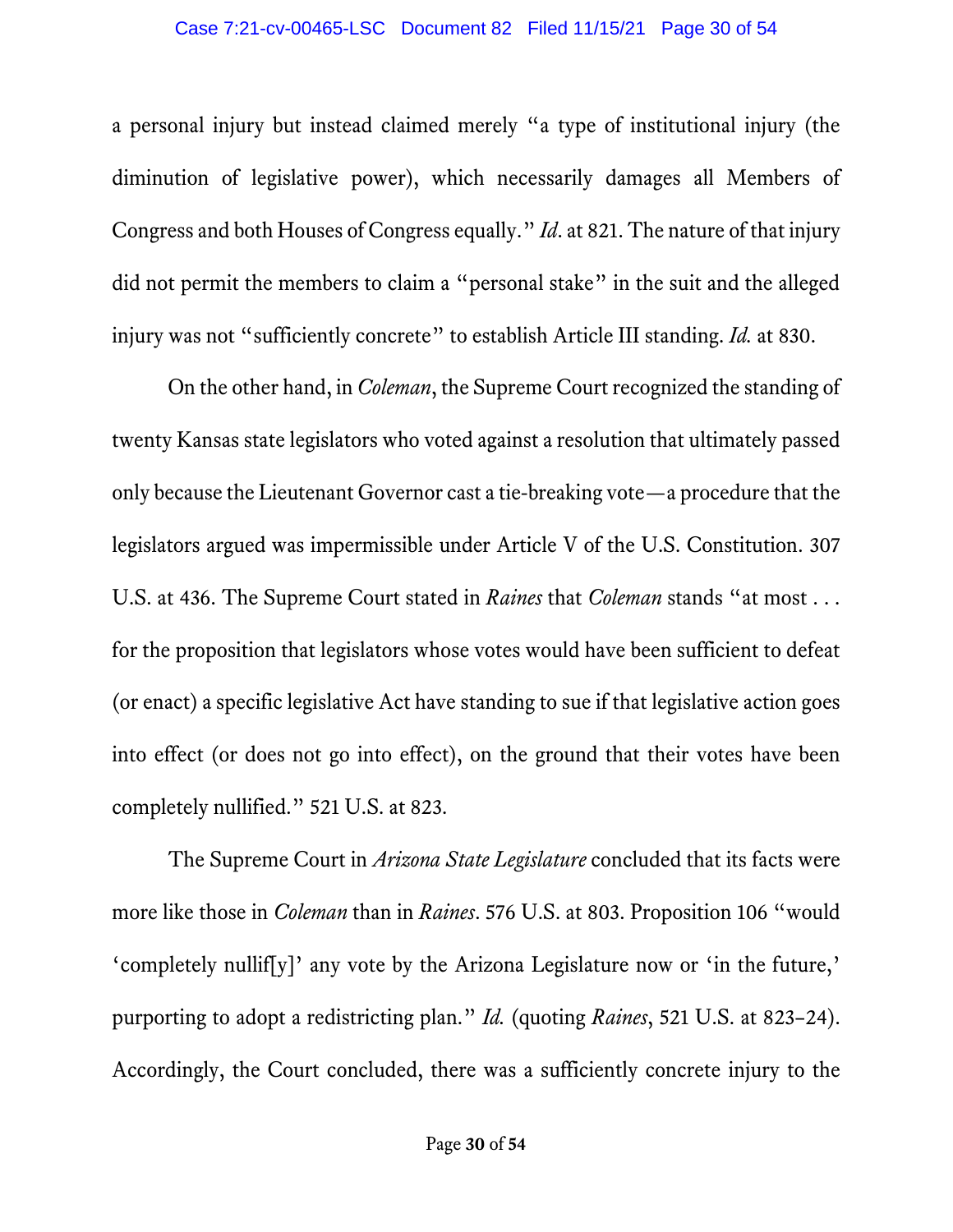Arizona Legislature's interest in redistricting that the Legislature had Article III standing. *Id*.

From *Arizona State Legislature*, this Court derives the principle that a legislative body may have standing as an institution so long as its claimed harm serves to "completely nullify" its interest in taking some action that it is legally authorized to take, "now or in the future." *See id.* It is not enough that the legislature's power is diluted; it must be completely lost. *Id*. at 802–04. Here, the application of the Tax Mandate does not nullify any actions that the Wisconsin Legislature would like to take. It may affect them, but it does not render them meaningless. Thus, the Wisconsin Legislature has at most alleged an "abstract dilution of institutional legislative power," rather than a cognizable institutional injury. *See Raines*, 521 U.S. at 826. It therefore lacks standing.

If this Court were to hold differently, it would not find, in any event, that the Wisconsin Legislature may intervene as a matter of right under Rule 24(a)(2). Although the motion to intervene was timely,<sup>[4](#page-30-0)</sup> the Wisconsin Legislature does not

<span id="page-30-0"></span><sup>4</sup> To decide if a motion to intervene is timely the Court considers four factors: (1) the period of time during which the intervenor knew of its interest in the suit before petitioning for intervention; (2) any prejudice the resulting delay might cause the existing parties; (3) any prejudice denial of intervention would cause the intervenor to suffer; and (4) "the existence of unusual circumstances weighing for or against a determination of timeliness." *Comm'r, Ala. Dep't of Corr. v. Advance Local Media, LLC*, 918 F.3d 1161, 1171 (11th Cir. 2019). The Wisconsin Legislature moved to intervene approximately six weeks after the Plaintiff States filed their Complaint and roughly one month after they filed their motion for a preliminary injunction. At the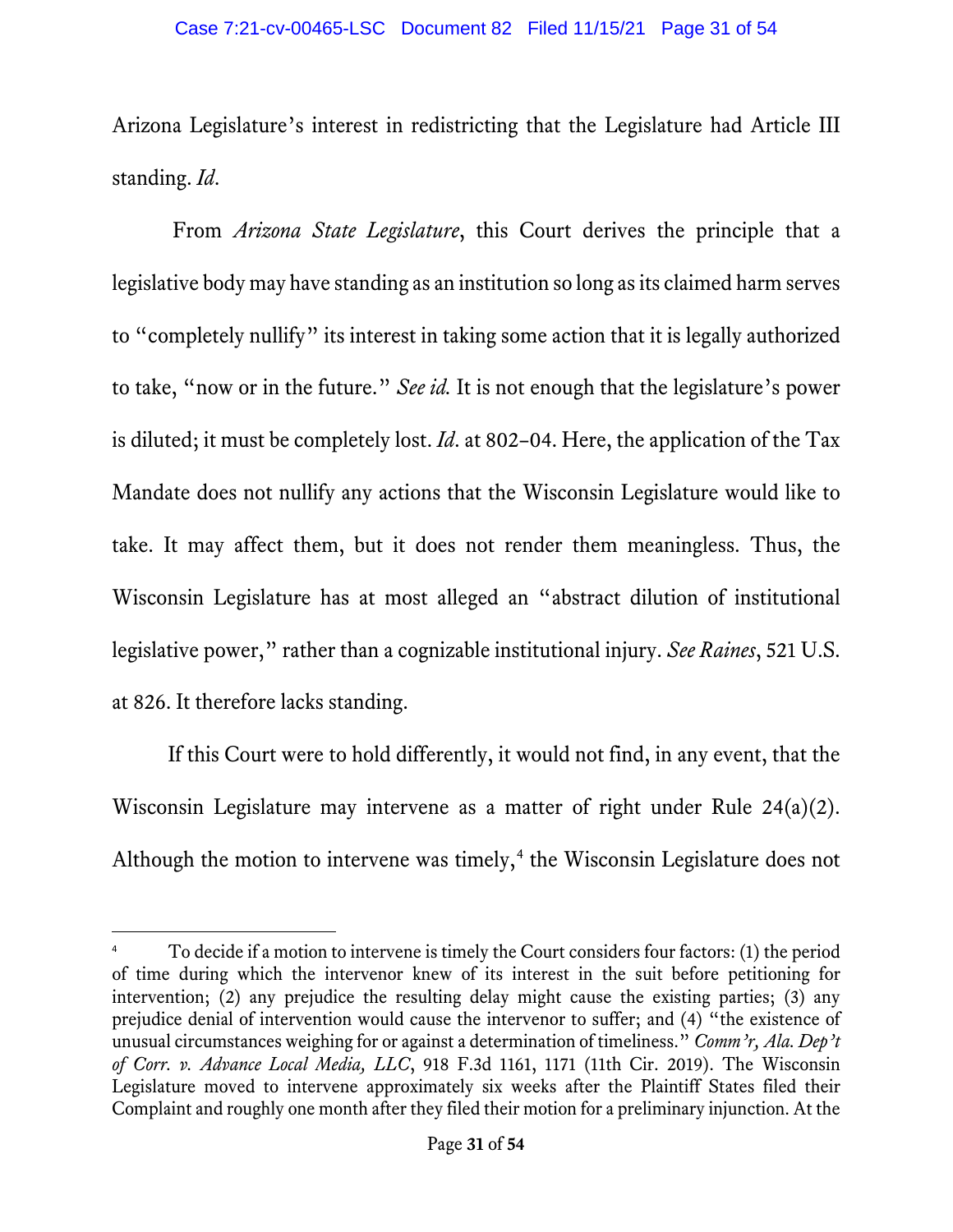have a "direct, substantial, and legally protectable" interest in the subject matter of this litigation. *Georgia v. United States Army Corps of Eng'rs*, 302 F.3d 1242, 1249 (11th Cir. 2002) ("Under Rule 24(a)(2), a party is entitled to intervention as a matter of right if the party's interest in the subject matter of the litigation is direct, substantial and legally protectable."). The Eleventh Circuit has held that a legally protectable interest "is something more than an economic interest." *United States v. South Fla. Water Mgmt. Dist.*, 922 F.2d 704, 710 (11th Cir. 1991) (quotation marks and citation omitted). "What is required is that the interest be one which the substantive law recognizes as belonging to or being owned by the applicant." *Id*. (quotation marks and citation omitted). Thus, a legally protectable interest is an interest that derives from a legal right. The Wisconsin Legislature has no legally protectable interest in invalidating the Tax Mandate on constitutional grounds because it, unlike the States, has no sovereign right to set its own tax policy.

Nor can the Wisconsin Legislature establish that its interests, if any, would be impaired by the disposition of this action. The Wisconsin Legislature may separately litigate, should it be able to establish its standing using some other theory of harm,

time of the Legislature's filing, this Court had "yet to take significant action." *Georgia*, 302 F.3d at 1259–60. Furthermore, the fact that the Legislature intended to raise the same claims as the Plaintiff States, even joining in their existing briefing, indicates that intervention would not "delay the proceedings." *Id.* Additionally, because only seven months have passed since the Wisconsin Legislature sought to intervene, the denial of intervention will not seriously prejudice the Wisconsin Legislature's ability to separately litigate.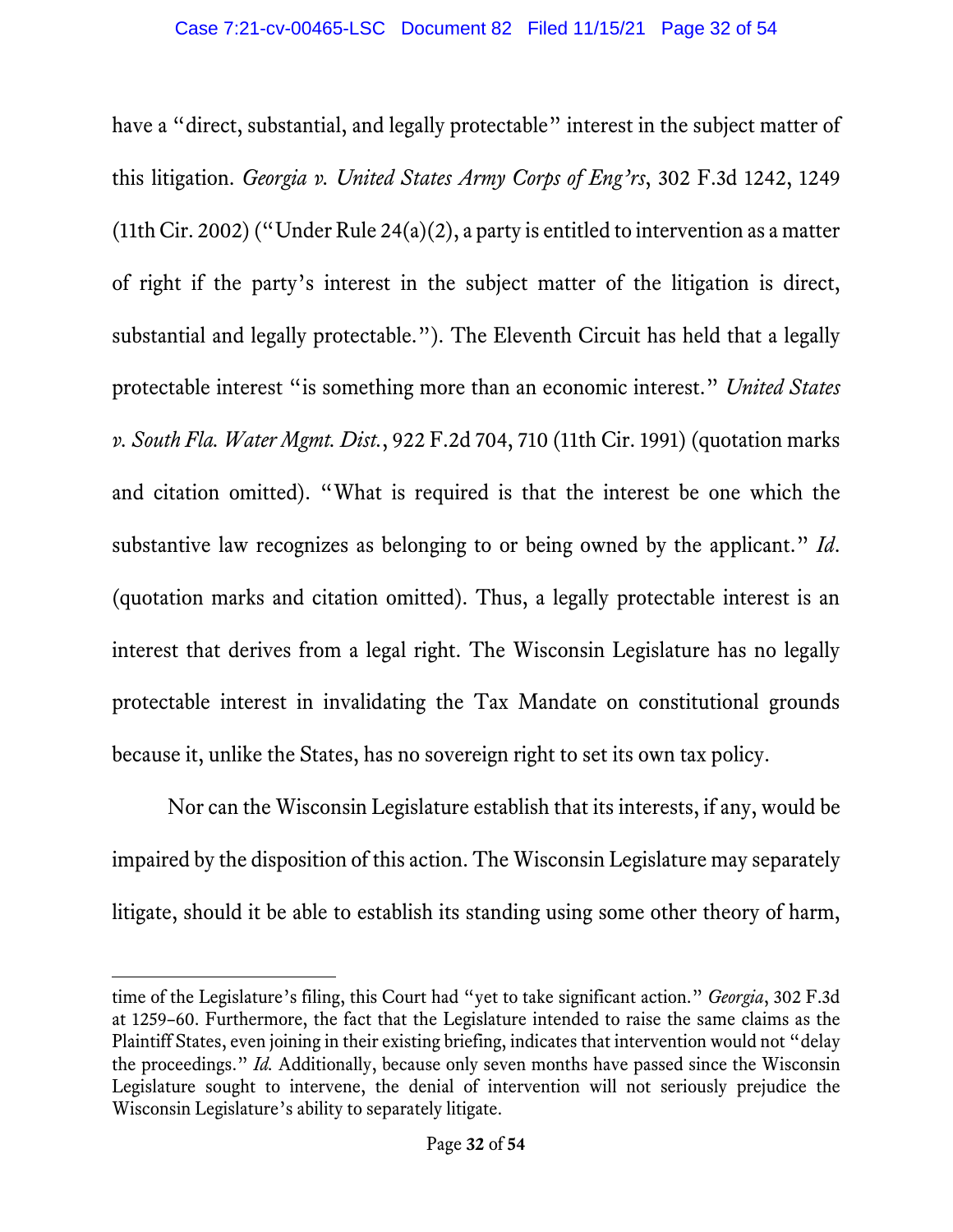and the Eleventh Circuit has noted that the ability to separately litigate defeats the impairment element. *See Worlds v. Dep't of Health & Rehab. Servs., State of Fla.,* 929 F.2d 591, 594 (11th Cir. 1991). Finally, this Court may "presume that a proposed intervenor's interest is adequately represented when an existing party pursues the same ultimate objective as the party seeking intervention." *Fed. Sav. & Loan Ins. Corp. v. Falls Chase Special Taxing Dist*., 983 F.2d 211, 215 (11th Cir. 1993). Accordingly, assuming it had standing, this Court would not have allowed the Wisconsin Legislature to intervene as of right pursuant to Rule 24(a)(2).

### *2. Permissive Intervention*

Although the absence of standing dooms the Wisconsin Legislature's request to intervene as of right, that does not necessarily command the same result for its request to intervene permissibly under Rule 24(b). It appears to be an open question among the federal courts whether a permissive intervenor is required to possess standing. The Supreme Court's holding in *Laroe Estates* is inapposite because it considered only Rule 24(a) intervenors as of right. *See* 137 S. Ct. at 16[5](#page-32-0)1.<sup>5</sup> Long before *Laroe Estates*, the Eleventh Circuit held in *Chiles v. Thornburgh* that "a party seeking to intervene need not demonstrate that he has standing in addition to meeting the

<span id="page-32-0"></span><sup>5</sup> The Court does note, however, that extending the holding in *Laroe Estates* to Rule 24(b) permissive intervention would make sense because, without standing, proposed intervenors could bootstrap their way into ongoing federal litigation.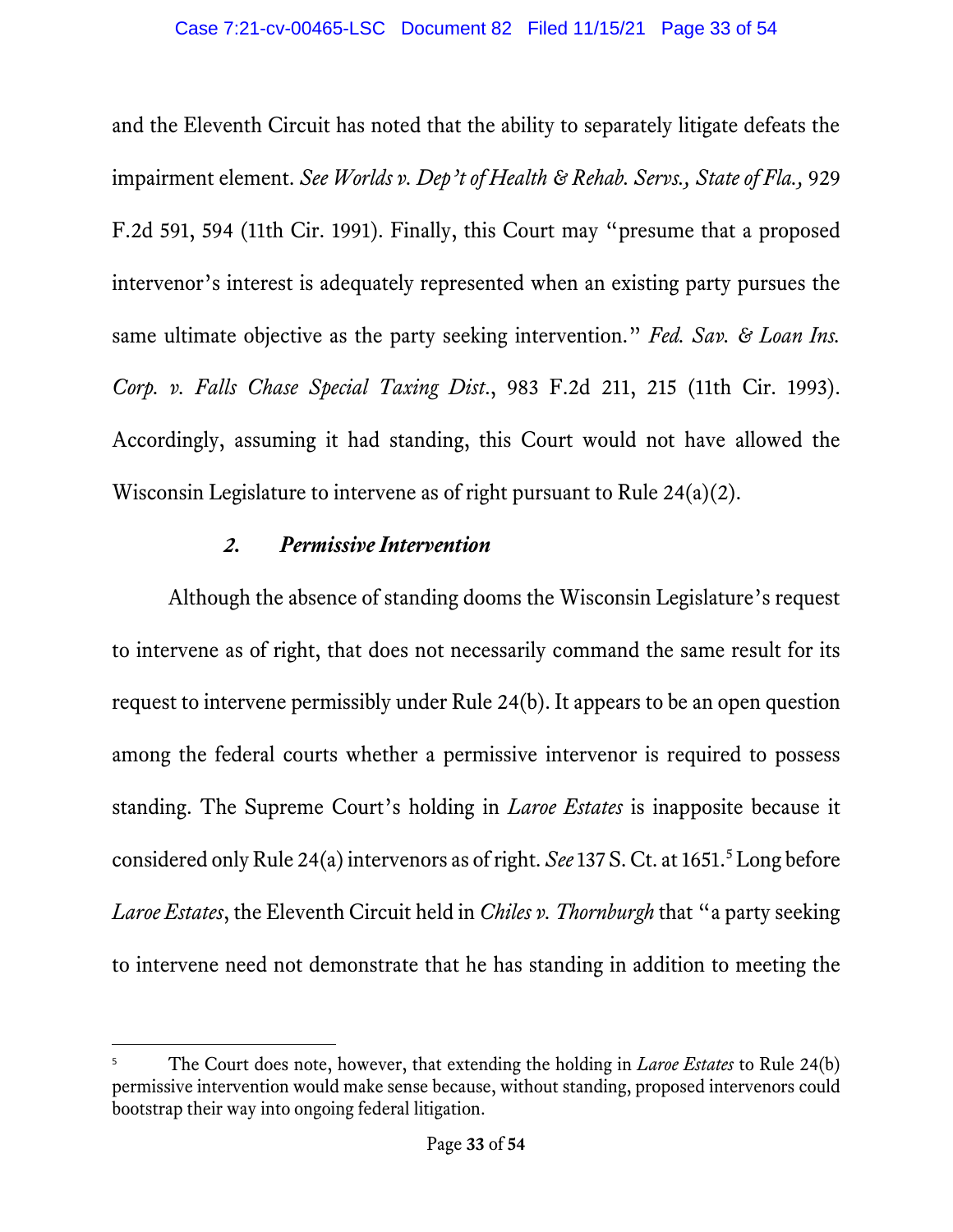requirements of Rule 24 as long as there exists a justiciable case or controversy between the parties already in the lawsuit." 865 F.2d 1197, 1213 (11th Cir. 1989).

This Court need not, however, take a position on the standing requirements for permissive intervention because the Court exercises its broad discretion to deny the Wisconsin Legislature's request. Rule 24(b) provides for permissive intervention when an applicant's claim or defense and the main action have a question of law or fact in common and the intervention will not unduly prejudice or delay the adjudication of the rights of the original parties. Fed. R. Civ. P. 24(b); *Georgia*, 302 F.3d at 1249–50. However, even if a proposed intervenor satisfies the timeliness and common interest requirements, the court may still deny permissive intervention. *Chiles*, 865 F.2d at 1213 (citation omitted). Ultimately, the decision whether a party should be allowed to permissively intervene is left to the district court's "full discretionary powers." *United States v. S. Fla. Water Mgmt. Dist*., 922 F.2d 704, 712 (11th Cir. 1991).

Here, several factors counsel against permissive intervention. The Wisconsin Legislature lacks Article III standing in its own right. It also seeks relief different from the Plaintiff States in the form of an injunction of the Tax Mandate that applies to the State of Wisconsin, of which the Legislature is not a legal representative in this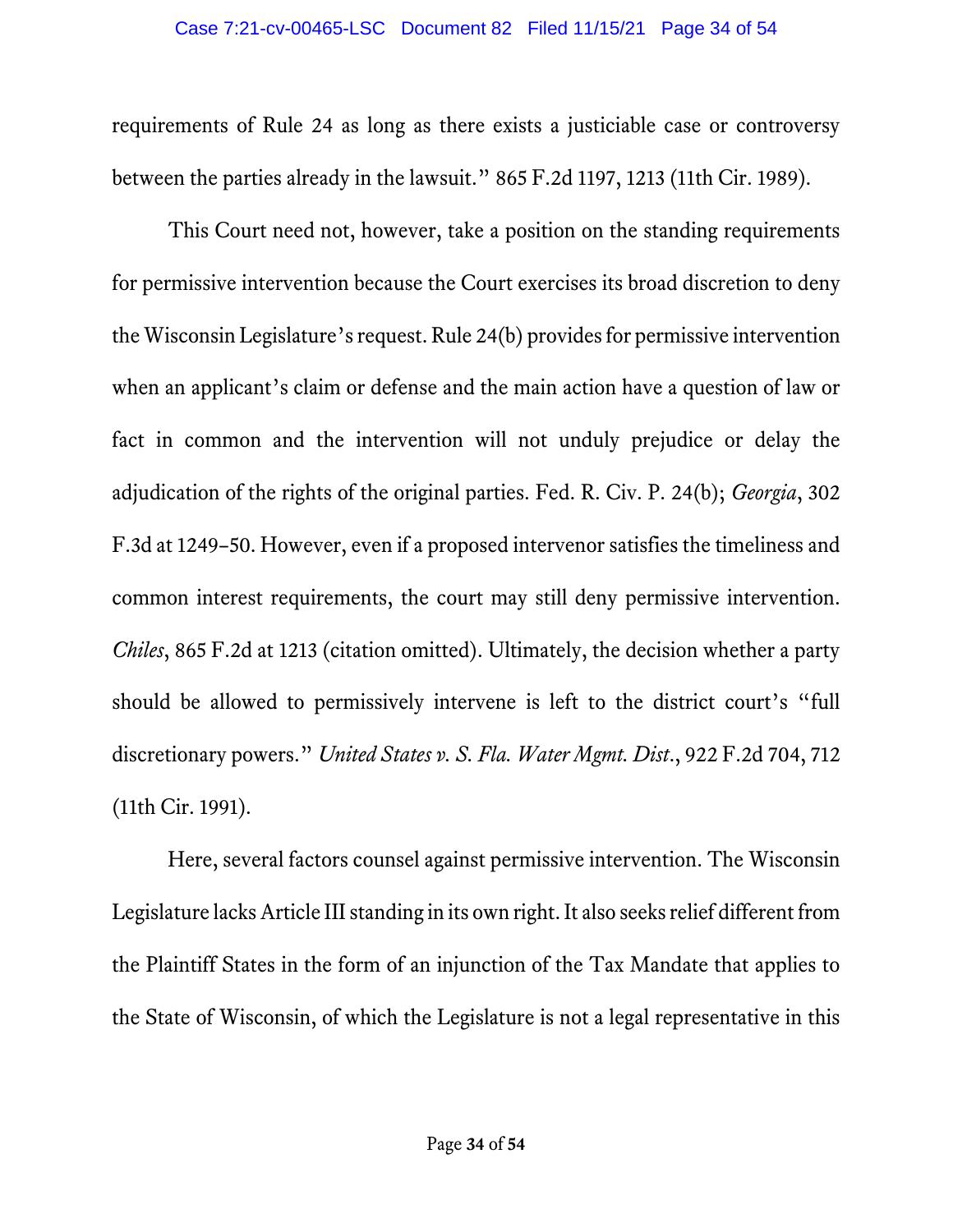action. Accordingly, in the exercise of its discretion, the Court declines to permit the Wisconsin Legislature to permissively intervene under Rule 24(b).

### **C. Merits**

Having concluded that it has jurisdiction and determined the proper parties to this case, the Court turns to the merits of the Plaintiff States' constitutional challenge. The Plaintiff States claim both that Congress exceeded its authority under the Spending Clause as well as violated the Tenth Amendment's grant of power to the States and the anti-commandeering doctrine when it enacted the Tax Mandate. Because the Court concludes that the Plaintiff States are correct on the first front, it need not address the second. *See Ashwander v. Tenn. Valley Auth.*, 297 U.S. 288, 347 (1936) ("It is not the habit of the court to decide questions of a constitutional nature unless absolutely necessary to a decision of the case.") (quoting *Burton v. United States*, 196 U.S. 283, 295 (1905)).

The U.S. Constitution empowers Congress to "lay and collect Taxes, Duties, Imposts and Excises, to pay the Debts and provide for the common Defence and general Welfare of the United States." U.S. Const. Art. I, § 8, cl. 1. "Put simply, Congress may tax and spend." *NFIB*, 567 U.S. at 537. "Incident to this power, Congress may attach conditions on the receipt of federal funds, and has repeatedly employed the power 'to further broad policy objectives by conditioning receipt of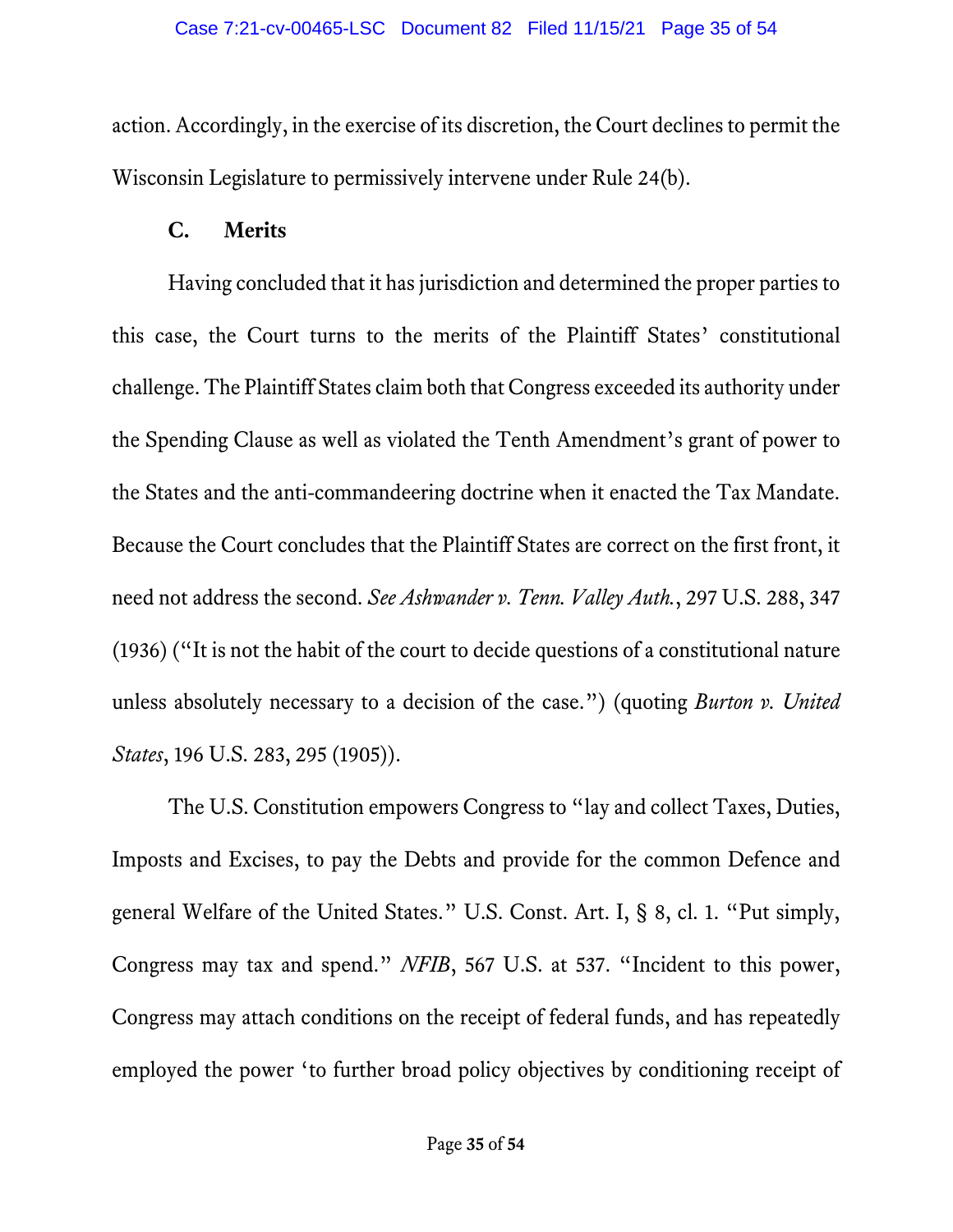federal moneys upon compliance by the recipient with federal statutory and administrative directives.'" *South Dakota v. Dole*, 483 U.S. 203, 206 (1987) (quoting *Fullilove v. Klutznick*, 448 U.S. 448, 474 (1980)).

However, Congress's spending power is not unlimited. *Dole*, 483 U.S. at 207. Although Congress can condition a State's receipt of federal money, any such condition must comply with several requirements. *See id.* at 207–08. First, the condition must "be in pursuit of 'the general welfare.'" *Id.* at 207 (quoting *Helvering v. Davis*, 301 U.S. 619, 640–41 (1937)). Second, Congress must condition the States' receipt of federal funds "unambiguously . . ., enabl[ing] the States to exercise their choice [whether to accept federal funds] knowingly, cognizant of the consequences of their participation." *Id*. (quoting *Pennhurst*, 451 U.S. at 17). Third, the condition must be reasonably related to a "federal interest in particular national projects or programs." *Id*. (quoting *Massachusetts v. United States*, 435 U.S. 444, 461 (1978)). Fourth, no condition attached to receipt of federal funds may violate another provision of the U.S. Constitution. *Id.* at 208. Finally, the Supreme Court has "recognized that in some circumstances the financial inducement offered by Congress might be so coercive as to pass the point at which 'pressure turns into compulsion.'" *Id*. at 211 (quoting *Steward Mach. Co. v. Davis*, 301 U.S. 548, 590 (1937)). If a federal condition induces a State to act "not of her unfettered will, but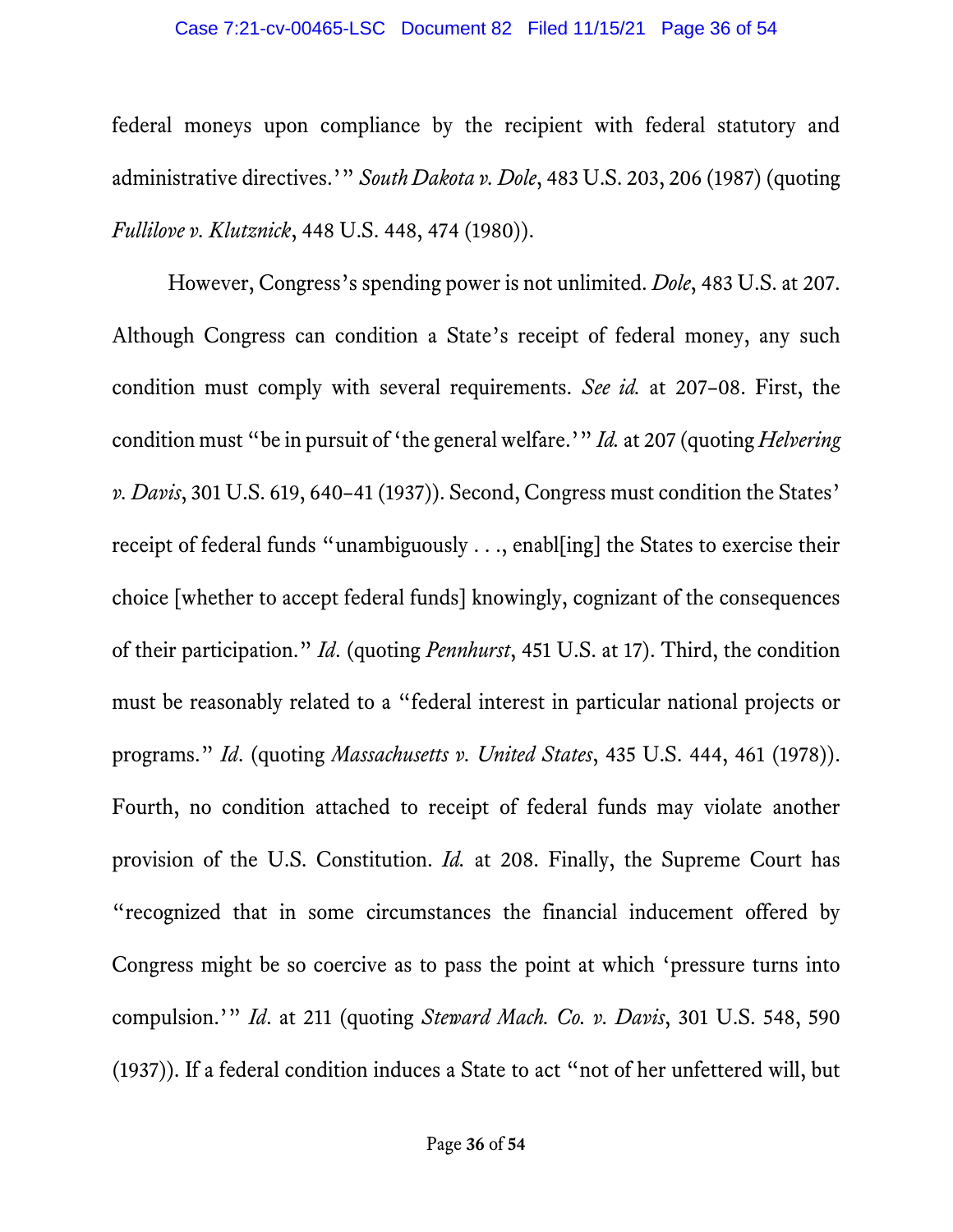under the strain of a persuasion equivalent to undue influence," then the condition exceeds Congress's Spending Clause authority. *Steward Mach.*, 301 U.S. at 590.

Federalism is the root of these limitations that are placed on Congress's ability to "pay for" States' compliance with federal policies or directives. *See NFIB*, 567 U.S. at 577. As the Supreme Court has recognized in its Spending Clause jurisprudence, the Federal Government possesses only enumerated powers, while the States and the people retain the remainder. *Id.* at 533. *See also* U.S. Const., Amdt. 10. Thus, while the Federal Government "must show that a constitutional grant of power authorizes each of its actions . . . [t]he same does not apply to the States, because the Constitution is not the source of their power." *NFIB*, 567 U.S. at 535. "The States thus can and do perform many of the vital functions of modern government" through their police power, "even though the Constitution's text does not authorize any government to do so." *Id.* at 536–37. State sovereignty both ensures that "powers which 'in the ordinary course of affairs, concern the lives, liberties, and properties of the people' [are] held by governments more local and more accountable than a distant federal bureaucracy," *id.* (quoting The Federalist No. 45, at 293 (J. Madison)), and "serves as a check on the power of the Federal Government [and] protects the liberty of the individual from arbitrary power." *Id.*  (quoting *Bond v. United States*, 564 U.S. 211, 222 (2011)).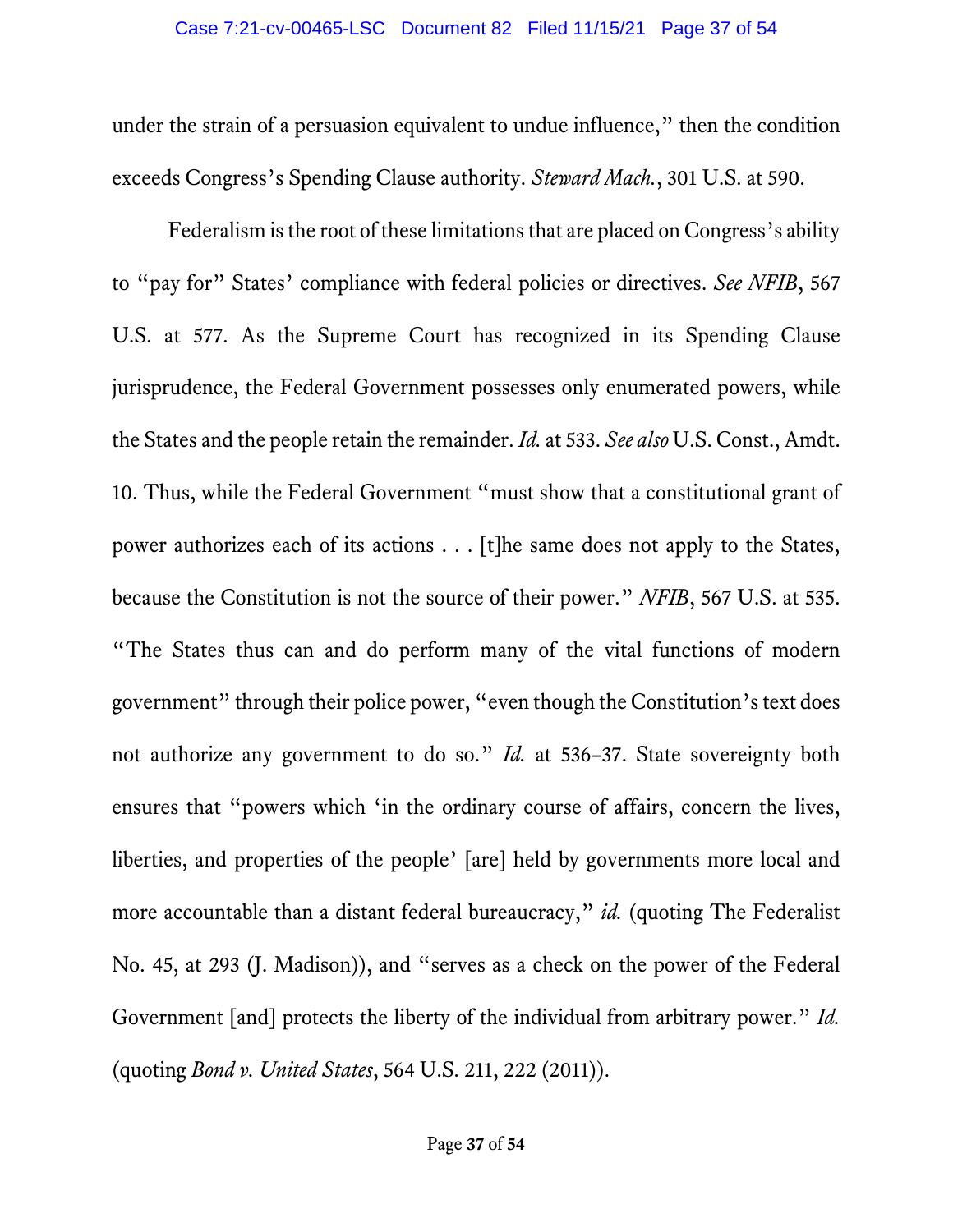The Plaintiff States claim that the Tax Mandate is inconsistent with nearly every Spending Clause restriction espoused in *Dole*, *supra*. First, they contend that the mandate is unconstitutionally coercive because the amount of ARPA funding offered to the States is so large a percentage of their annual budgets that they have no real choice but to accept the mandate's restriction on their sovereign taxing powers. Second, they claim that the mandate is unconstitutionally ambiguous because it contains no explanation as to how the Treasury will determine whether a State has—either directly or indirectly—offset its tax cuts with ARPA funds. Thus, the Plaintiff States state that they are unable make an informed choice of whether to accept or decline ARPA funds, and if they accept ARPA funds, whether to cut taxes without putting those ARPA funds at risk of being recouped by the Treasury. Third, they contend that the mandate is not reasonably related to the purpose that the ARPA serves—to assist in the rebound from the COVID-19 pandemic's economic devastation—because prohibiting state tax reductions does not advance the goal of providing economic relief to individuals and entities affected by the pandemic. Finally, they claim that the mandate violates an independent constitutional provision—the Tenth Amendment, which reserves power to the States. Because the Court concludes that the Tax Mandate is an unconstitutionally ambiguous condition on the States' receipt of federal funds, *see Dole*, 483 U.S. at 207; *Pennhurst*, 451 U.S.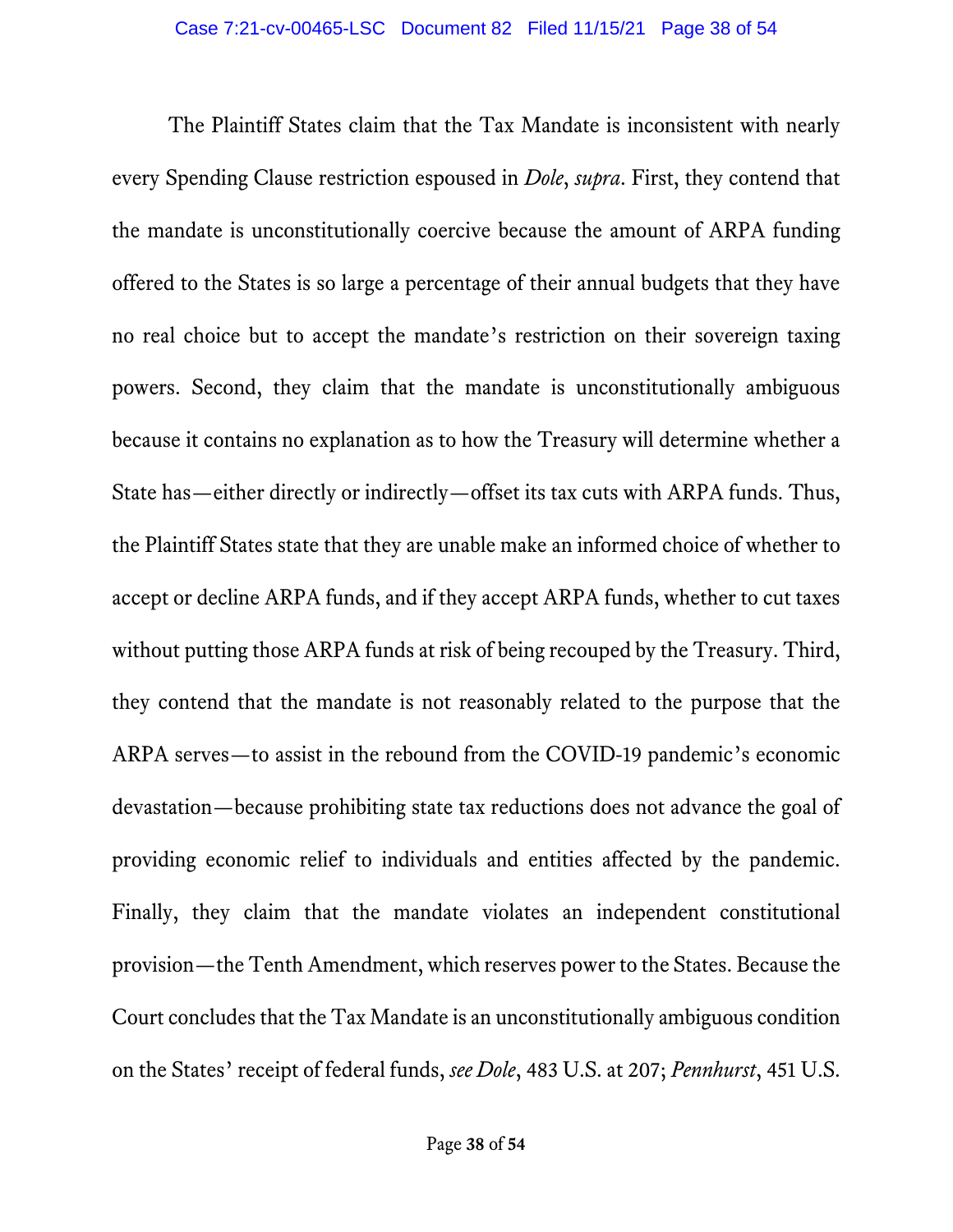at 17, it need not address the Plaintiff States' other concerns. *See Ashwander*, 297 U.S. at 347.

Congress must "speak with a clear voice" "[i]f [it] intends to impose a condition on the grant of federal moneys"—that is, "it must do so unambiguously." *Pennhurst*, 451 U.S. at 17. But how much clarity is required? On the one hand, the Supreme Court has held that the State recipient must be able to "voluntarily and knowingly accept[] the [condition's] terms." *Id.* And there can be no "knowing acceptance if a State is unaware of the conditions or is unable to ascertain what is expected of it." *Id.* Put another way, the State recipient must be able to "clearly understand . . . the obligations[.]"). *Arlington Cent. Sch. Dist. Bd. of Educ. v. Murphy*, 548 U.S. 291, 296 (2006). The Eleventh Circuit has similarly stated that Congress must "define [the] conditions clearly enough for the states to make an informed choice." *Benning v. Georgia*, 391 F.3d 1299, 1306 (11th Cir. 2004) (citing *Pennhurst*, 451 U.S. at 25).

On the other hand, the Supreme Court has warned that Congress need not "prospectively resolve every possible ambiguity concerning particular applications of a [federal grant] program's requirements." *Bennett v. Ky. Dep'tof Educ*., 470 U.S. 656, 666–69 (1985). According to the Eleventh Circuit, "once Congress clearly signals its intent to attach federal conditions to Spending Clause legislation, it need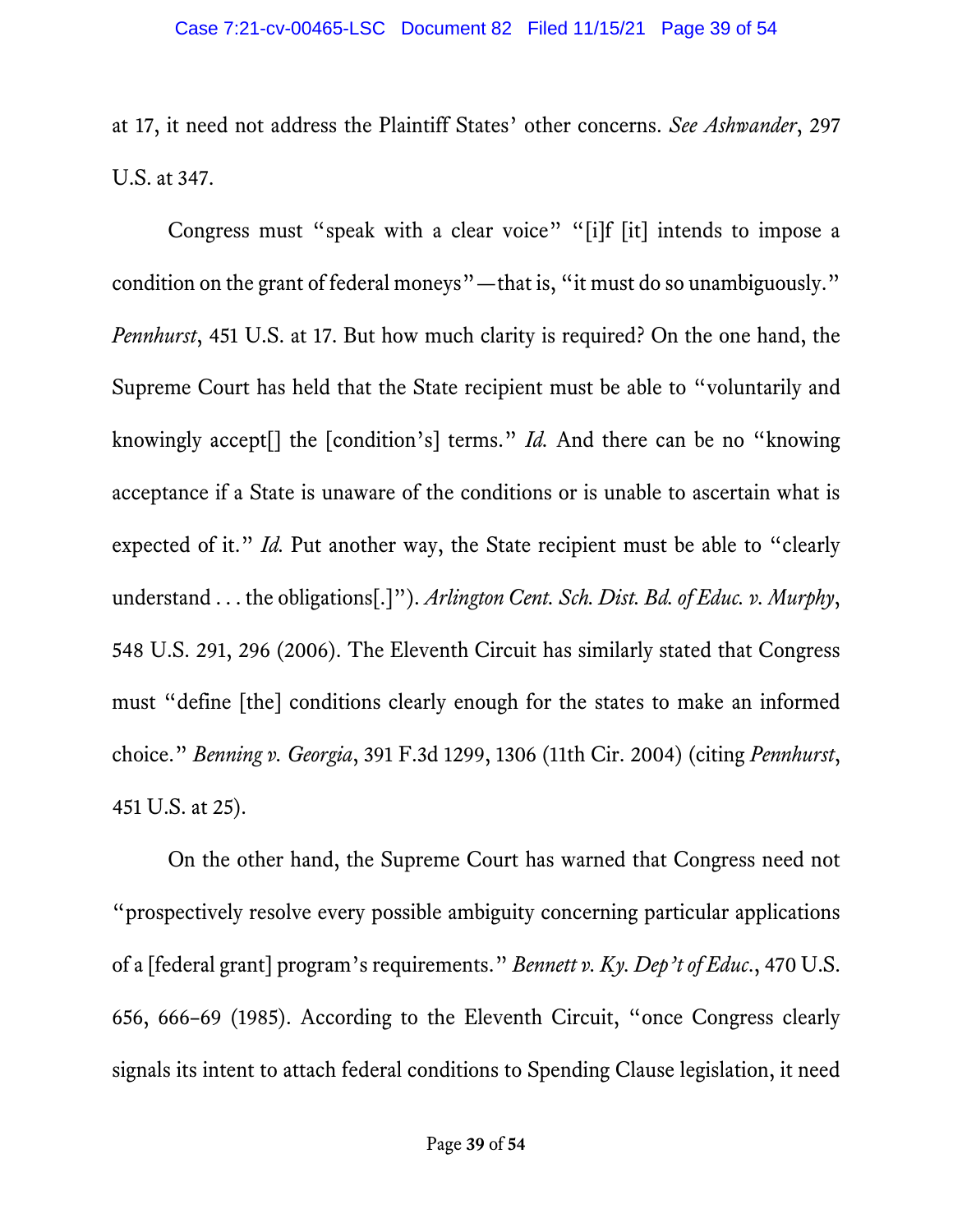not specifically identify and proscribe in advance every conceivable state action that would be improper." *Benning*, 391 F.3d at 1306 (quoting *Sandoval v. Hagan*, 197 F.3d 484, 495 (11th Cir. 1999), overruled on other grounds, *Alexander v. Sandoval*, 532 U.S. 275 (2001)). Congress must only "make the existence of the condition itself in exchange for the receipt of federal funds—explicitly obvious." *Id.* at 1307 (quotation omitted).

The Plaintiff States argue that the language of the Tax Mandate makes it impossible for States to "make an informed choice," *see id.* at 1306, about the costs of receiving ARPA funds because it is impossible to know how to exercise taxing authority without putting ARPA funds at risk. The Court agrees. The Tax Mandate does not define what it means to "directly or indirectly" offset tax cuts with ARPA funds. *See* 42 U.S.C. § 802(e). Yet Congress gave the Secretary authority to recoup ARPA funds that the Treasury deems were used by a State as a "direct or indirect" offset. *See id.* Money is fungible, *see Holder v. Humanitarian Law Project*, 561 U.S. 1, 37 (2010), meaning "of such a nature that one part or quantity may be replaced by another equal part or quantity in paying a debt or settling an account" or "capable of mutual substitution: interchangeable," http://www.mirramwebster.com/dictionary/fungible. Thus, any ARPA funds the Plaintiff States receive could be viewed as indirectly offsetting any reduction in net tax revenue from a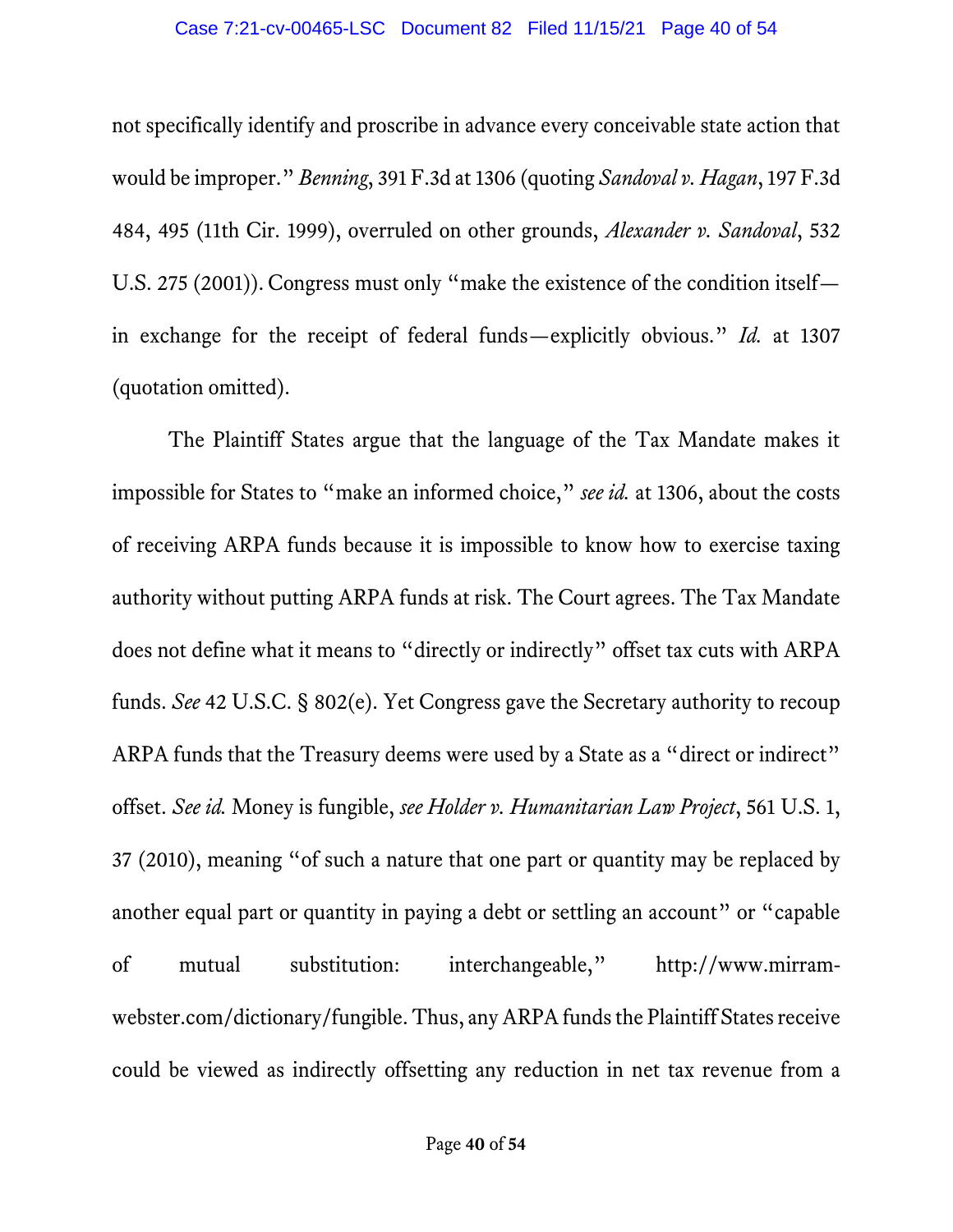change in state law or policy. After all, a decrease in one part of a State's revenue is necessarily offset somehow to achieve a balanced budget. Thus, there is no way for the Plaintiff States to "clearly understand the[ir] obligations" if they accept ARPA funds. *See Arlington Central*, 548 U.S. at 296.

The Defendants disagree, arguing that once Congress has made explicitly clear that a condition exists, nothing else is required of it. According to the Defendants, Congress need not explain *how* States might tailor their compliance with a condition because imposing such a burden on Congress would be too onerous. Further, the Defendants contend that the major Supreme Court and Eleventh Circuit Spending Clause cases support their position. Although the cases may appear to do so at first glance, a careful reading reveals the opposite to be true.

*Pennhurst*, the origin of the Supreme Court's Spending Clause unambiguity requirement, concerned the Developmentally Disabled Assistance and Bill of Rights Act, 42 U.S.C. § 6000 *et seq*., a federal statute that established a grant program where the federal government provided money to participating States to aid them in creating programs to care for and treat the developmentally disabled. 451 U.S. at 11. The States were given the choice of complying with a variety of conditions set forth in the Act or foregoing the benefits of federal funding. *Id.* The Act also included a "bill of rights" provision specifying that mentally disabled citizens "have a right to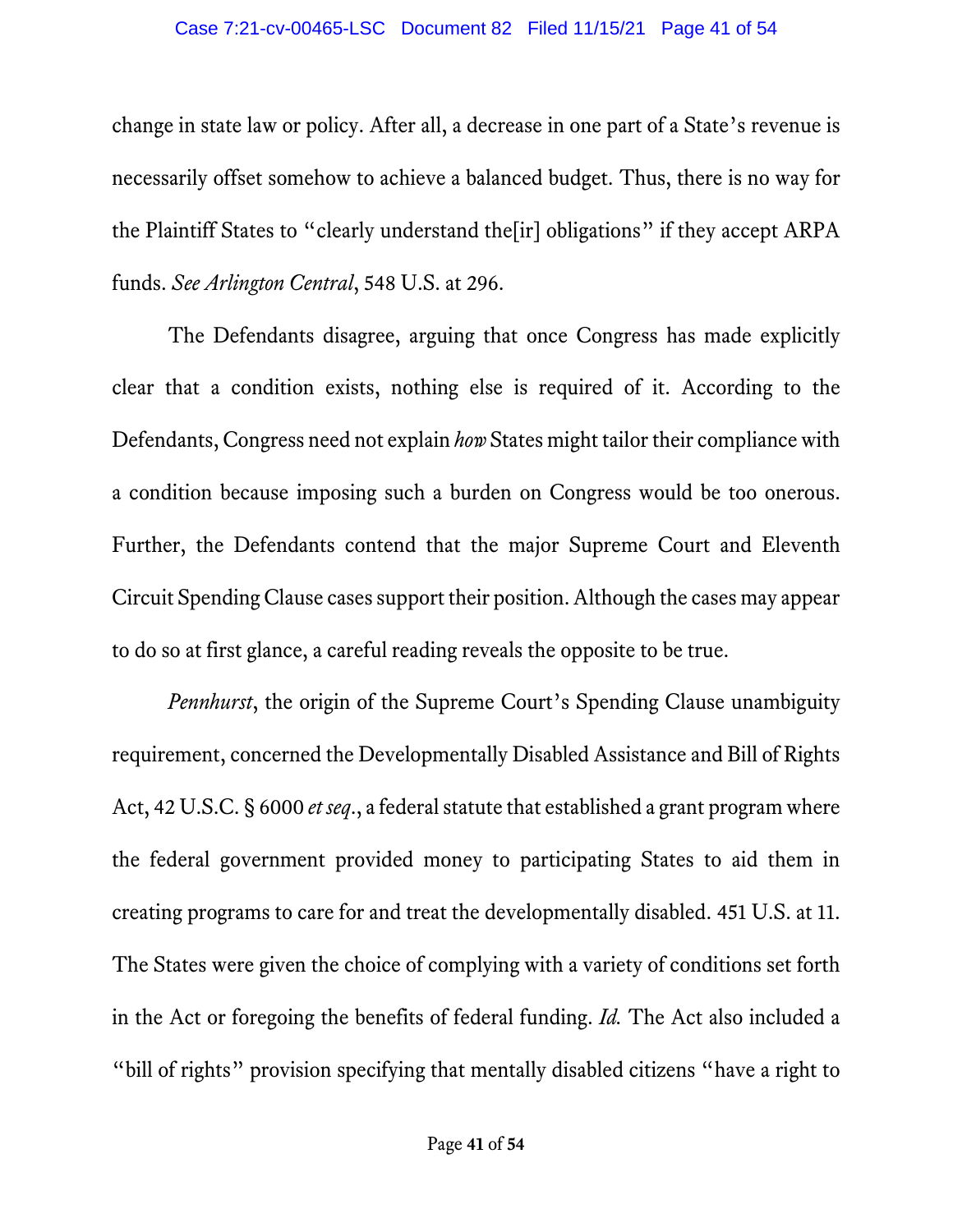appropriate treatment, services, and habilitation forsuch disabilities" to be provided "in the setting that is least restrictive of the person's personal liberty." *Id*. at 13 (quoting 42 U.S.C. § 6010). A mentally disabled resident of a Pennsylvania mental health treatment hospital brought suit on behalf of himself and other hospital residents against the hospital, alleging that dangerous conditions denied residents various constitutional and statutory rights, including those enumerated in the bill of rights provision of the Act. *Id.* at 6–7.

The Supreme Court had to decide whether the bill of rights provision imposed on participating States an obligation to provide certain kinds of treatment at their own expense by virtue of receiving the federal funds. *Id*. at 10. The Supreme Court held that it did not, stating that the bill of rights provision "represent[s] general statements of federal policy, not newly created legal duties" and "in no way suggests that the grant of federal funds is 'conditioned' on a State's funding the rights described therein." *Id*. at 23. Several factors led the Court to so conclude, including that the bill of rights provision lacked "conditional" language and that under the Act and the implementing regulations, funds were incapable of being withheld from States on the basis of failure to meet the standards in the bill of rights provision. *Id.*  The Court also noted that the amount of money Congress granted to Pennsylvania was "woefully inadequate" to meet the "enormous financial burden of providing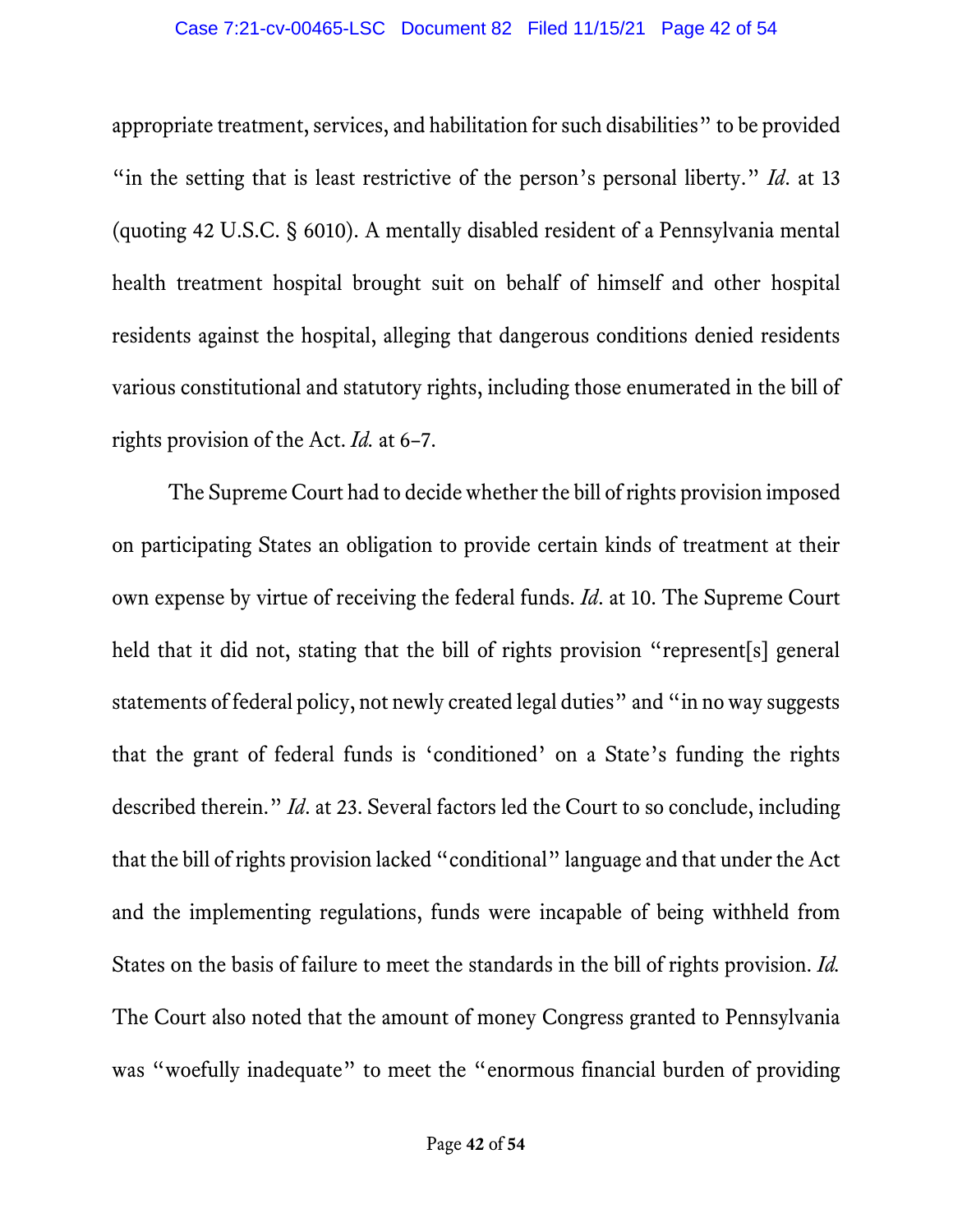'appropriate' treatment in the 'least restrictive' setting" as stated in the bill of rights

provision. *Id.* at 24 (quoting 42 U.S.C. § 1610).

The *Pennhurst* Court further discussed Congress's failure to clearly express

its intent to impose a condition in the bill of rights provision:

Our conclusion is also buttressed by the rule of statutory construction established above, that Congress must express clearly its intent to impose conditions on the grant of federal funds so that the States can knowingly decide whether or not to accept those funds. That canon applies with greatest force where, as here, a State's potential obligations under the Act are largely indeterminate. It is difficult to know what is meant by providing "appropriate treatment" in the "least restrictive" setting, and it is unlikely that a State would have accepted federal funds had it known it would be bound to provide such treatment. The crucial inquiry, however, is not whether a State would knowingly undertake that obligation, but whether Congress spoke so clearly that we can fairly say that the State could make an informed choice. In this case, Congress fell well short of providing clear notice to the States that they, by accepting funds under the Act, would indeed be obligated to comply with § 6010.

*Id.* at 24–25.

The Defendants contend that *Pennhurst* is distinguishable from this case because, in *Pennhurst*, the Supreme Court had to decide whether a condition existed in the first place, but here, there is no question that the Tax Mandate exists as a condition to States accepting ARPA funds. Indeed, in *Pennhurst*, the requirement that Congress express unambiguously "its intent to impose conditions on the grant of federal funds" was to keep Congress from "surprising participating States with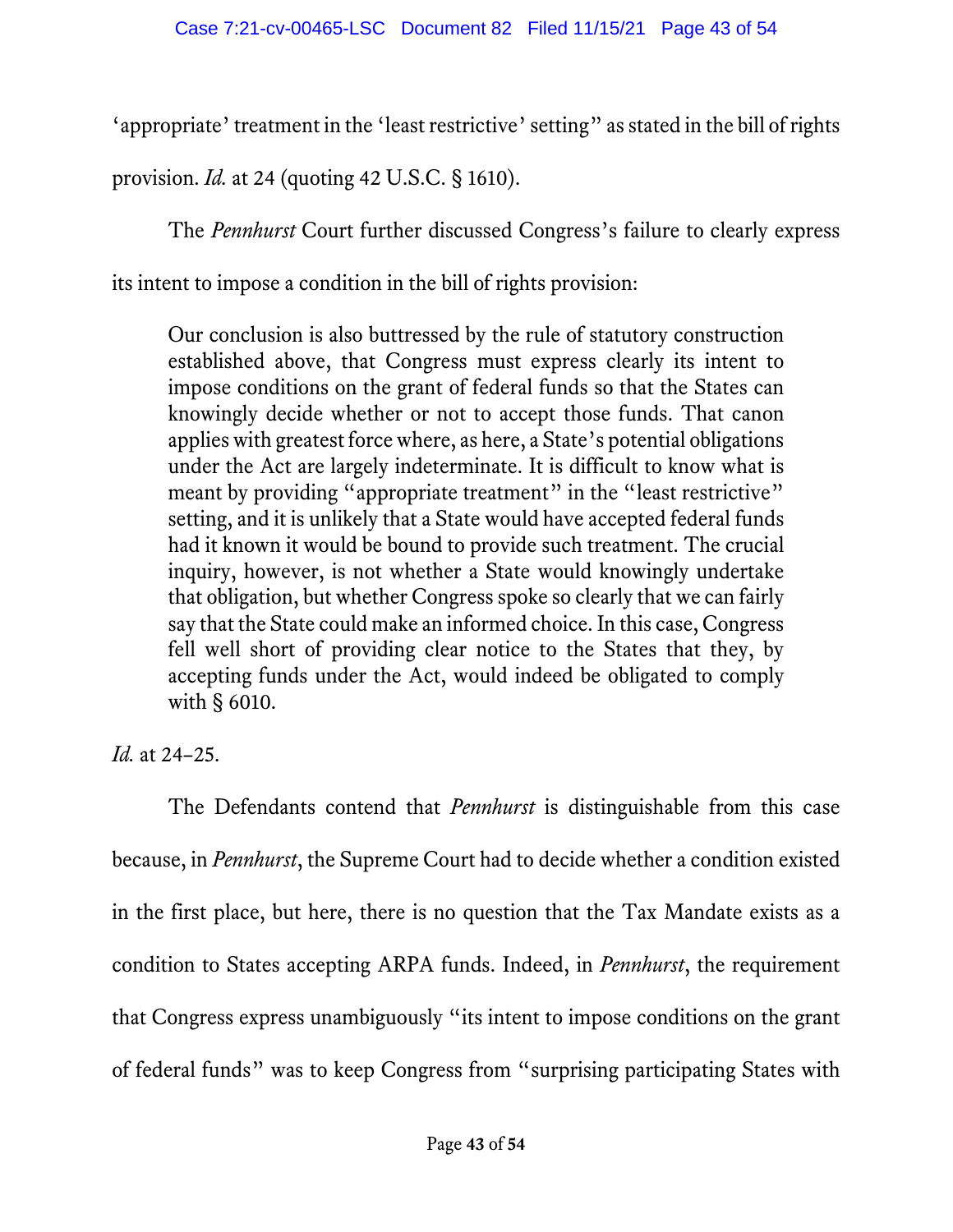post-acceptance or retroactive conditions." *NFIB*, 567 U.S. at 584 (quoting *Pennhurst*, 451 U.S. at 25). Yet merely because *Pennhurst* stands for the proposition that Congress must clearly state its intent to impose a condition does not mean that Congress need not also *define* the condition sufficiently so that States can know how to comply with it. To the contrary, *Pennhurst* requires Congress to speak "so clearly that . . . the State[s can] make an informed choice." 451 U.S. at 25. *Pennhurst* does not undermine the Plaintiff States' position that the Tax Mandate does not meet that standard.

The Defendants further contend that the Eleventh Circuit's decision in *Benning v. Georgia* forecloses the Plaintiff States' claim that the Tax Mandate is ambiguous. *Benning* concerned whether Congress violated the Spending Clause in enacting section 3 of the Religious Land Use and Institutionalized Person's Act ("RLUIPA"), 42 U.S.C. § 2000cc-1, which requires state prisons that receive federal funds to refrain from burdening the religious exercise of prisoners. 391 F.3d 1299, 1303 (11th Cir. 2004). A Georgia prison system inmate and self-proclaimed "Torah observant Jew" sued Georgia and the Georgia Department of Corrections alleging that they violated the RLUIPA by denying his requests for a kosher diet and for permission to wear a yarmulke. *Id.* Georgia moved to dismiss the suit, arguing among other things that section 3 of RLUIPA was an unconstitutional violation of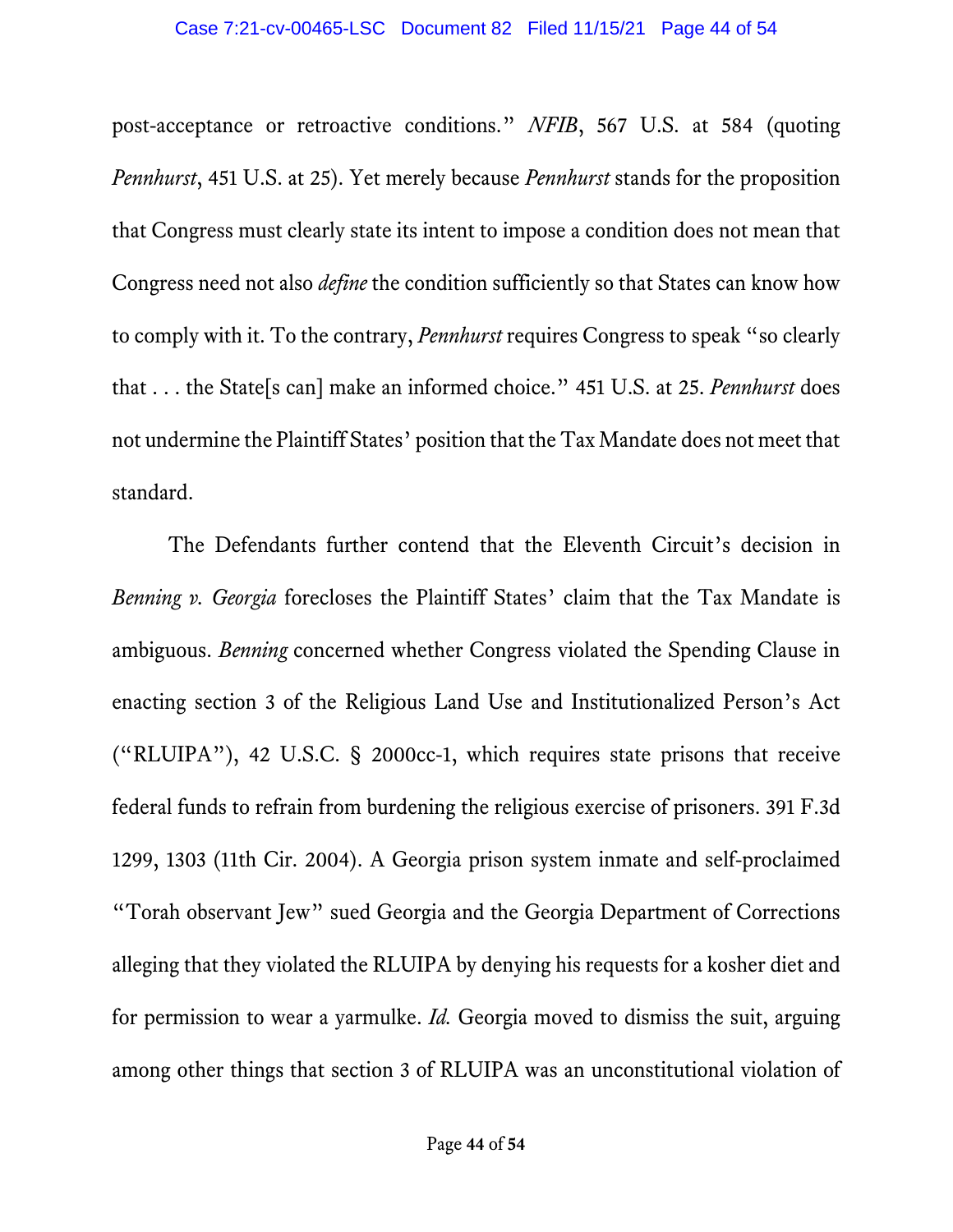Congress's Spending Clause power. *Id.* Section 3 provides that government actions that substantially burden the religious exercise of institutionalized persons must satisfy the "strict scrutiny" standard: the action must be in "furtherance of a compelling government interest" and must be "the least restrictive means of furthering that compelling governmental interest." *Id*. at 1304 (quoting 42 U.S.C. § 2000cc-1). Georgia argued that section 3 is ambiguous, contrary to *Pennhurst*, in four ways, one of which was that Georgia could not know in any particular case whether its actions satisfied the requirements of the strict scrutiny standard. *Id*. at 1305.

The Eleventh Circuit rejected Georgia's argument, pointing out that the strict scrutiny standard, which has "long applied to the states in disputes regarding the free exercise of religion," was "not new to Georgia or any state." *Id.* at 1306 (citing *Midrash Sephardi, Inc. v. Town of Surfside*, 366 F.3d 1214, 1236–37 (11th Cir. 2004)). The court found that RLUIPA's flexibility in giving States "wide latitude in applying its provisions" does not make the statute "opaque." *Id.* It stated, "once Congress clearly signals its intent to attach federal conditions to Spending Clause legislation, it need not specifically identify and proscribe in advance every conceivable state action that would be improper." *Id.* (quoting *Sandoval*, 197 F.3d at 495).

Although Georgia relied upon *Pennhurst* in supporting its argument that section 3 of the RLUIPA is ambiguous, the Eleventh Circuit distinguished *Pennhurst*,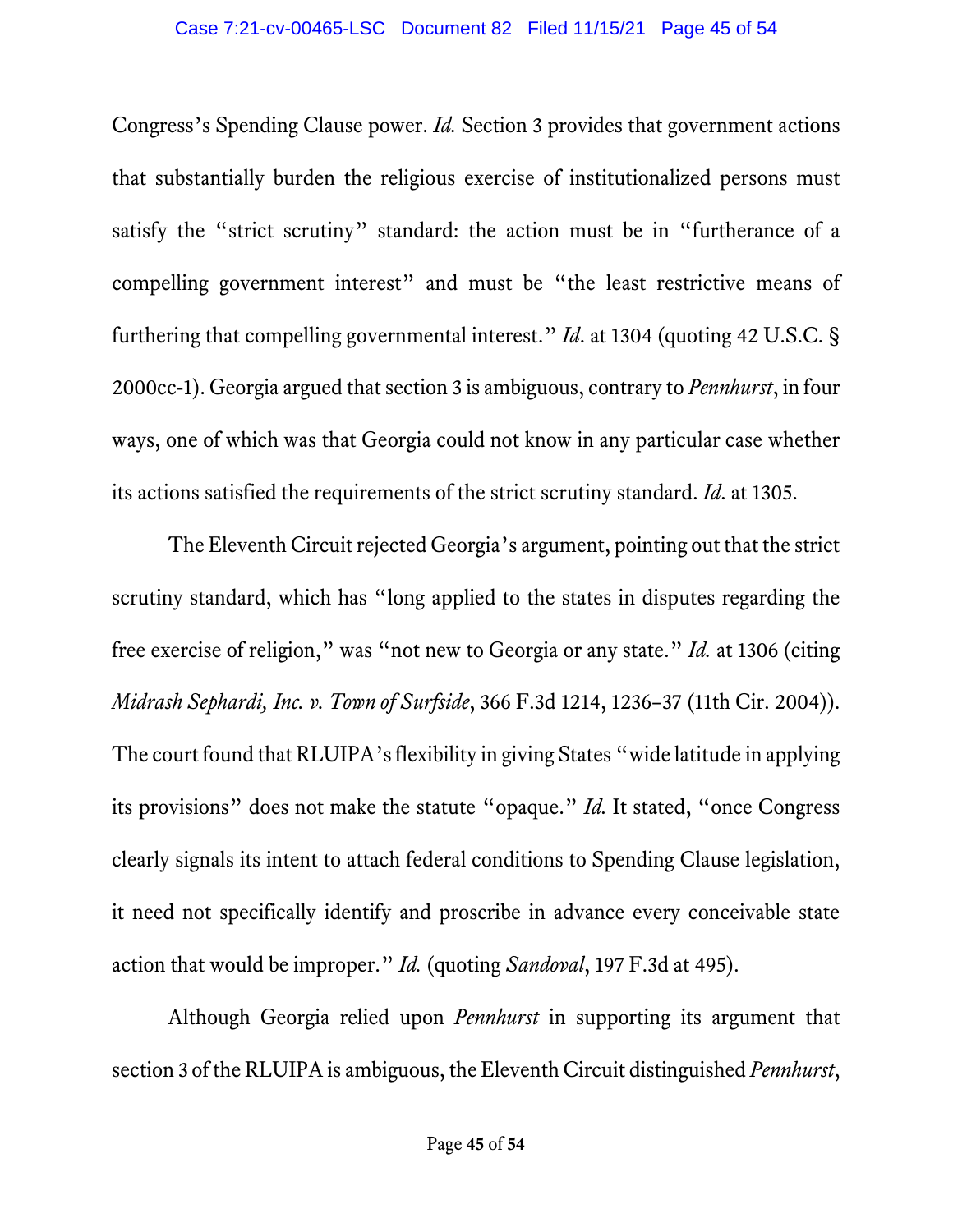stating, "The federal law in *Pennhurst* was unclear as to whether the states incurred any obligations at all by accepting federal funds, but RLUIPA is clear that states incur an obligation when they accept federal funds, even if the method for compliance is left to the states. *Pennhurst* does not require more." *Id.* at 1307. Recognizing that the Ninth and Seventh Circuits had reached the same conclusion in similar cases, the

Eleventh Circuit continued:

In *Mayweathers* [*v. Newland*, 314 F.3d 1062 (9th Cir. 2002)], the Ninth Circuit stated, "Congress is not required to list every factual instance in which a state will fail to comply with a condition. Such specificity would prove too onerous, and, perhaps, impossible. Congress must, however, make the existence of the condition itself—in exchange for the receipt of federal funds—explicitly obvious." 314 F.3d at 1067. The Seventh Circuit explained, "Congress permissibly conditioned the receipt of federal money in such a way that each State is made aware of the condition and is simultaneously given the freedom to tailor compliance according to its particular penological interests and circumstances." *Charles* [*v. Verhagen*], 348 F.3d [601,] 608 [(7th Cir. 2003)]. No federal appellate court has held otherwise, and we decline to be the first.

*Id.*

There are several reasons why *Benning* does not foreclose the Plaintiff States' ambiguity argument. For one thing, the ARPA's Tax Mandate is nothing like a Congressional spending condition that prohibits States from discriminating based on an individual's religion, as was the case in *Benning*. Although the strict scrutiny standard may result in different applications among the courts, there is no question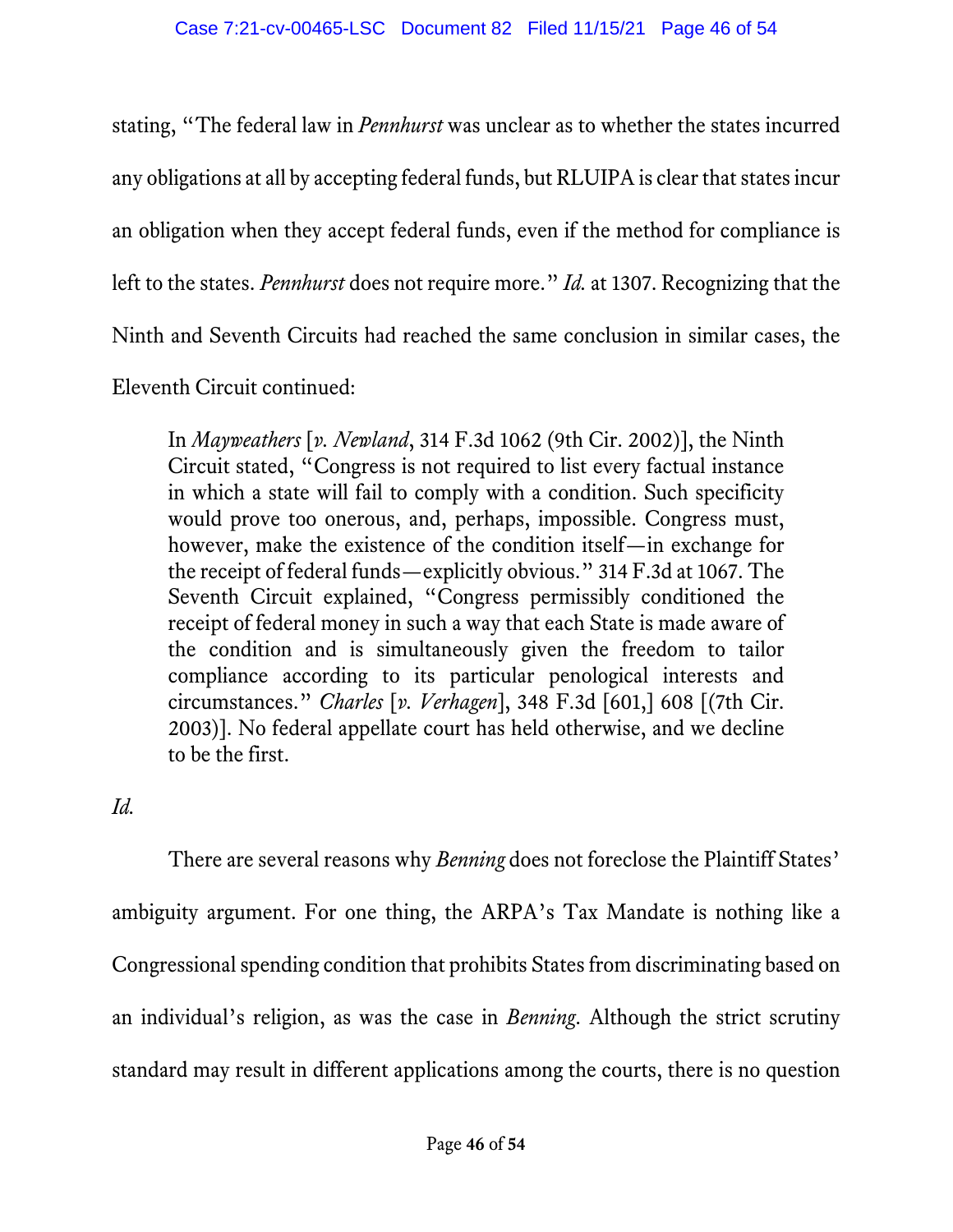that the RLUIPA expressly conditions the receipt of federal money upon States' refraining from creating substantial burdens on prisoners' religious rights that are not justified by a compelling governmental interest and are not furthered by the least restrictive means possible. *See* 42 U.S.C. § 2000cc-1(a). As the Plaintiff States say, every lawyer is familiar with that standard. In contrast, the Tax Mandate that Congress crafted provides *no guidance* on critical interpretive questions. It does not tell States how they can avoid being found to have indirectly offset a net tax revenue reduction with ARPA funds. There is thus no way for States to comply with the ARPA by looking to the text of the provision itself. In other words, the condition is not "define[d] . . . clearly enough," which dooms it under *Benning*. 391 F.3d at 1306.

Additionally, the Court is cautious not to read *Benning* as applying too far outside the scope of spending conditions that prohibit unlawful discrimination. *See Benning*, 391 F.3d at 1306 ("The Supreme Court has explained that so long as a spending condition has a *clear and actionable prohibition of discrimination*, it does not matter that the manner of that discrimination can vary widely.") (emphasis added). Indeed, all of the cases that *Benning* relies upon in support of the conclusion that Congress need not identify in advance very State action that may be improper address spending clause legislation related to federal nondiscrimination statutes. *See Benning*, 391 F.3d at 1306–07 (citing *Sandoval*, 197 F.3d at 495 (spending condition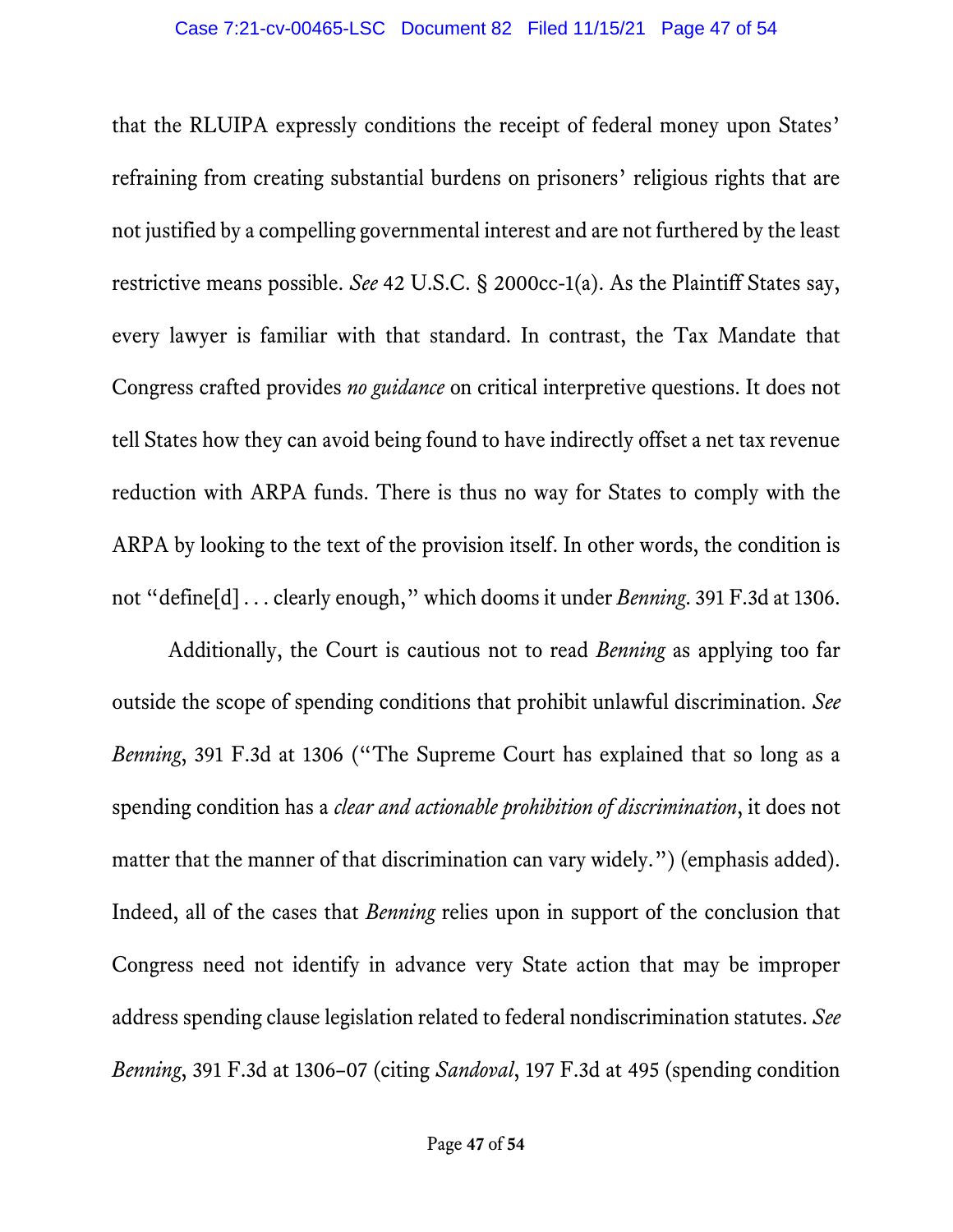prohibited discrimination on the basis of national origin in violation of Title VI of the Civil Rights Act of 1964); *Davis v. Monroe County Bd. of Edu*., 526 U.S. 629, 651 (1999) (spending condition prohibited student-on-student sexual harassment in violation of Title IX of the Education Amendments of 1972); *Mayweathers*, 314 F.3d at 1067 (the same RUILPA spending condition prohibiting religious discrimination that was the subject of *Benning*); *Charles*, 348 F.3d at 607–08 (same)). The common denominator in these cases is that they addressed statutes, like the RLUIPA, that "follow[] in the footsteps of a long-standing tradition of federal legislation that seeks to eradicate discrimination and [are] 'designed to guard against unfair bias and infringement on fundamental freedoms.'" *Charles*, 348 F.3d at 607 (quoting *Mayweathers*, 314 F.3d at 1067)). The Eleventh Circuit in *Benning* recognized the importance of Congress's ability to place conditions on its offers of federal funds to States in this area:

[T]he United States has a substantial interest in ensuring that state prisons that receive federal funds protect the federal civil rights of prisoners. . . .

Congress has a strong interest in making certain that federal funds do not subsidize conduct that infringes individual liberties, such as the free practice of one's religion. The federal government also has a strong interest in monitoring the treatment of federal inmates housed in state prisons and in contributing to their rehabilitation. Congress may allocate federal funds freely, then, to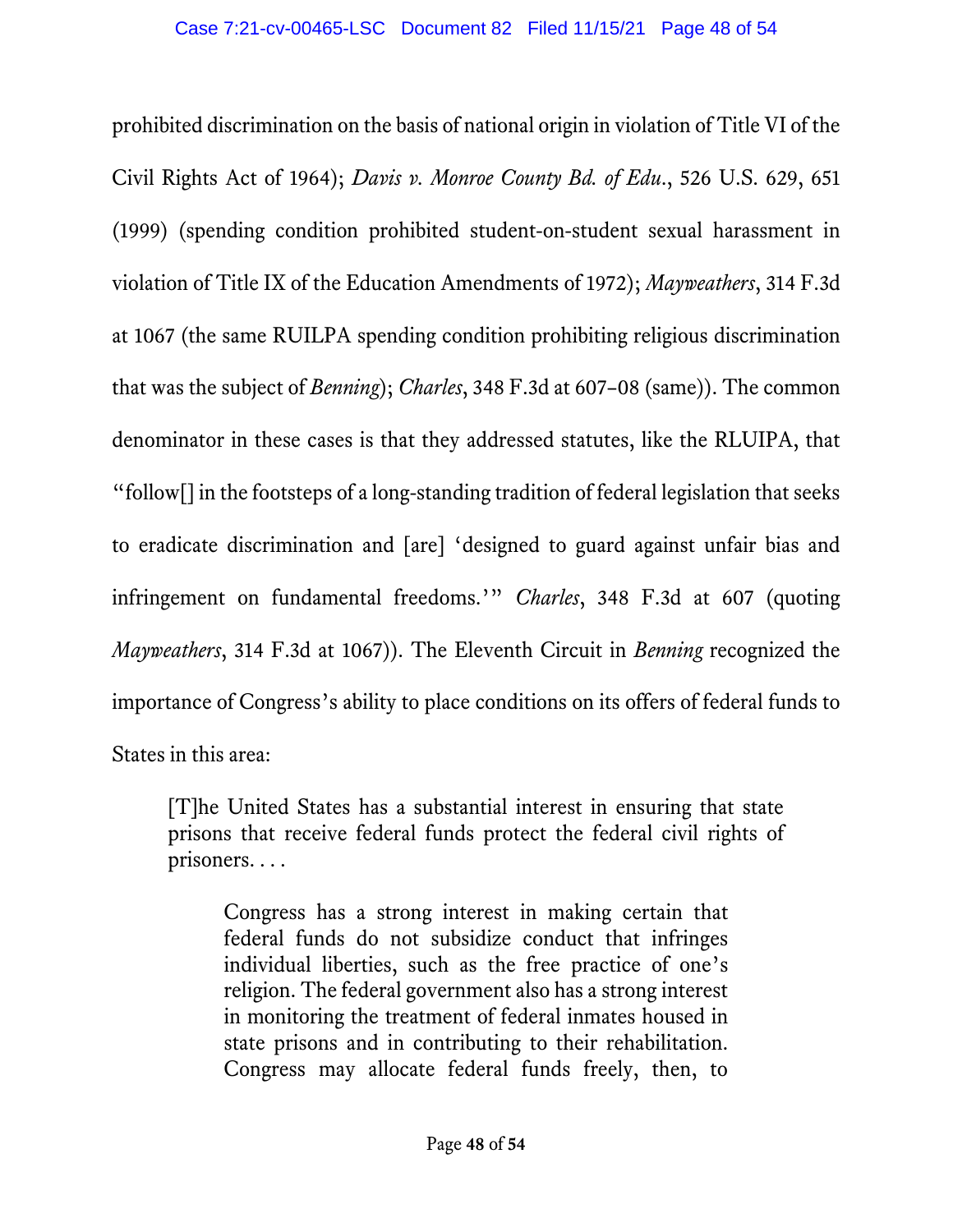protect the free exercise of religion and to promote rehabilitation. . . .

*Mayweathers*, 314 F.3d at 1067; *see also Charles*, 348 F.3d at 608–09.

*Benning*, 391 F.3d at 1307.<sup>[6](#page-48-0)</sup> Simply put, the Federal Government's paramount interest in protecting individuals from discrimination that was present in *Benning* is simply not present in this case. *See Pennhurst*, 451 U.S. at 18 (reminding courts to "look to the provisions of the whole law, and to its object and policy," in determining whether Congress intended to impose a condition). To the contrary, the Federal Government has *no* interest in proscribing state tax policy. Yet the Tax Mandate dictates more than what States do with federal funds; it dictates what States do with State funds as well. The Tax Mandate's restriction on direct or indirect state tax cuts pressures States into adopting a particular—and federally preferred—tax policy. The inherent ambiguity in the text of the mandate may disincentive the Plaintiff States from considering any tax reductions for fear of forfeiting ARPA funds. This is a federal invasion of State sovereignty that was just simply not at issue in *Benning*.

Accordingly, the Court finds no precedential authority that would proscribe

<span id="page-48-0"></span>The *Benning* court made these statements in response to Georgia's argument that the federal grants for its prisons were unrelated to the objective of the RLUIPA in contravention of *Dole*'s requirement that any condition Congress imposes on the States' receipt of federal funds be related to a particular federal interest. *See id.*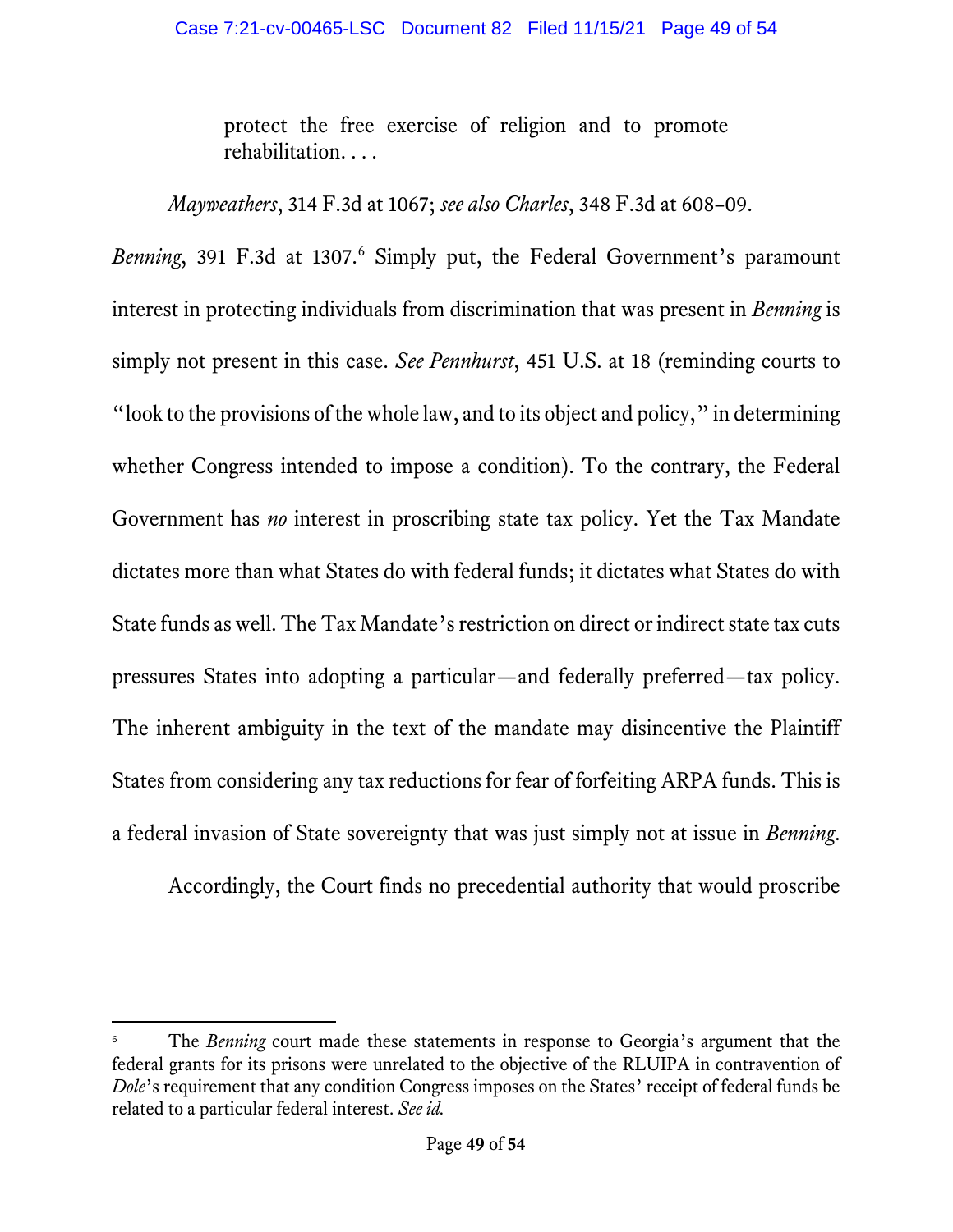its ruling today that Congress exceeded its Spending Clause authority in crafting an unconstitutionally ambiguous spending condition in the Tax Mandate.

Having determined that the Tax Mandate falls short of the clarity required when Congress exercises its powers under the Spending Clause, the Court must now determine what effect, if any, the Final Rule has on the Tax Mandate's failure—as enacted—to meet that requirement. Although the issuance of the Final Rule raises the question whether an administrative regulation can provide the clarity needed for a statutorily ambiguous spending condition to pass muster under the Spending Clause jurisprudence, little discussion is ultimately needed on this point. This is because the Defendants appear to concede that, assuming that the language of the Tax Mandate is itself unconstitutionally ambiguous, the Final Rule cannot cure that ambiguity. (*See* Doc. 76 at 32 ("Both sides agree that agencies cannot impose funding conditions that Congress itself has not attached. . . . Defendants are not asking the Court to defer to the [Final] Rule because Plaintiffs have not challenged it.")).

It bears noting, however, that the Final Rule still fails to define how a State "indirectly offsets" spending cuts with ARPA funds. A State, for example, can cut taxes so long as decreases in revenue are counterbalanced by "[s]pending cuts in areas not being replaced by [ARPA] Funds." 86 Fed. Reg. at 26808. But the Rule does not define "areas." And because the Final Rule "provides benefits across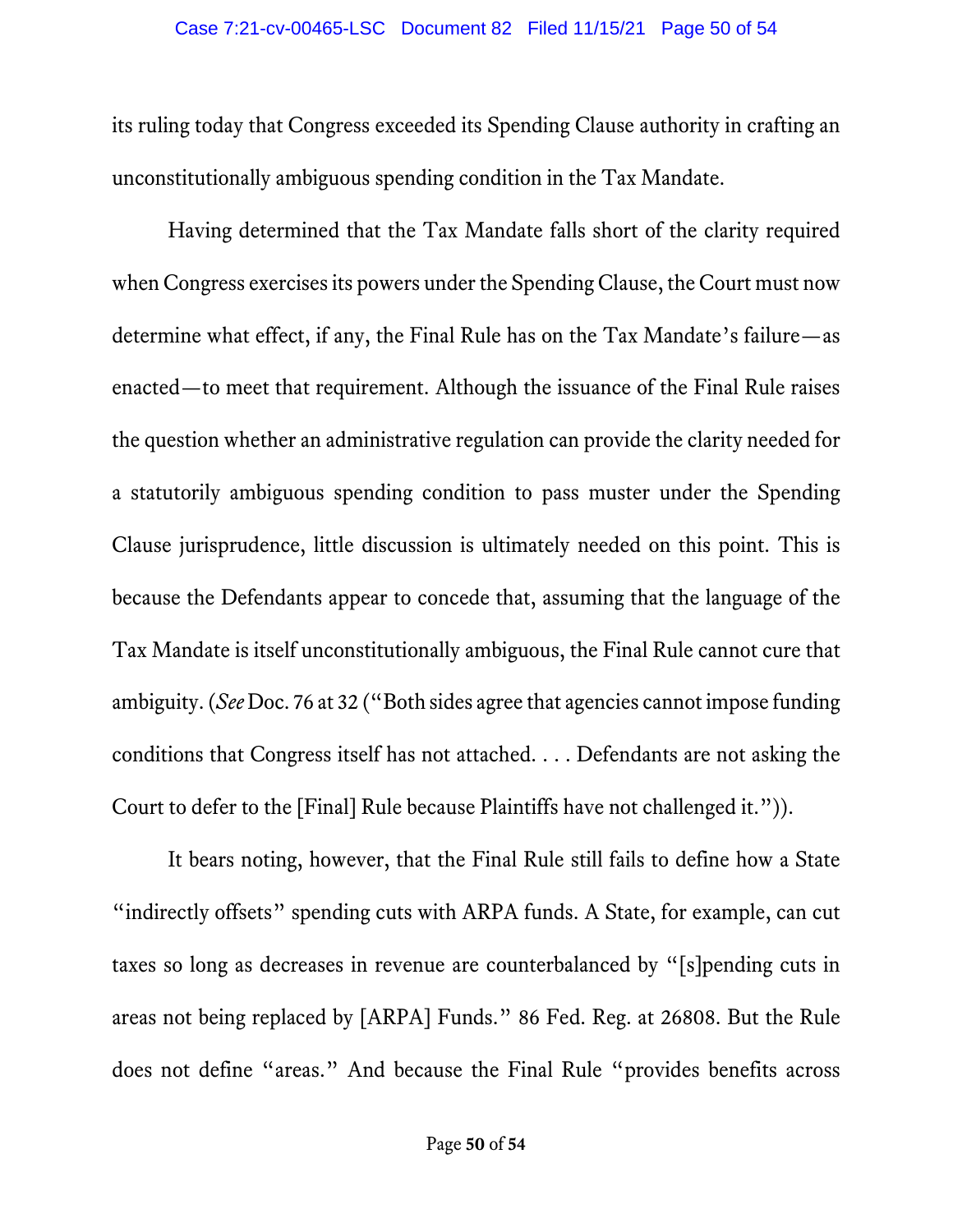several areas" due to the breadth with which ARPA funds can be used, *id*. at 26816, few "areas" of State spending will be suitable candidates for spending cuts that could offset a decrease in revenue. Further, the Treasury has multiple years during which it can assess whether "a spending cut is subsequently replaced with [ARPA] Funds and used to indirectly offset a reduction in net tax revenue resulting from a covered change." *Id*. at 26810. Thus, a spending cut in 2021 followed by a use of ARPA funds in 2023 could later be deemed "an evasion of the restrictions of the offset provision" that would entitle Treasury to recoupment. *Id.* In short, the Final Rule still leaves States guessing as to how they may exercise their sovereign power to tax.

### **D. Remedies**

Having found that the Tax Mandate exceeds Congress's power under the Constitution, the Court now turns to the remedies sought by the Plaintiff States. The Plaintiff States request both declaratory relief and a permanent injunction enjoining the Secretary from enforcing the Tax Mandate provision of the ARPA against the thirteen Plaintiff States.

### *1. Permanent Injunction*

A plaintiff who has demonstrated success on the merits is entitled to a permanent injunction if: (1) it "suffered an irreparable injury"; (2) the "remedies available at law, such as monetary damages, are inadequate to compensate for that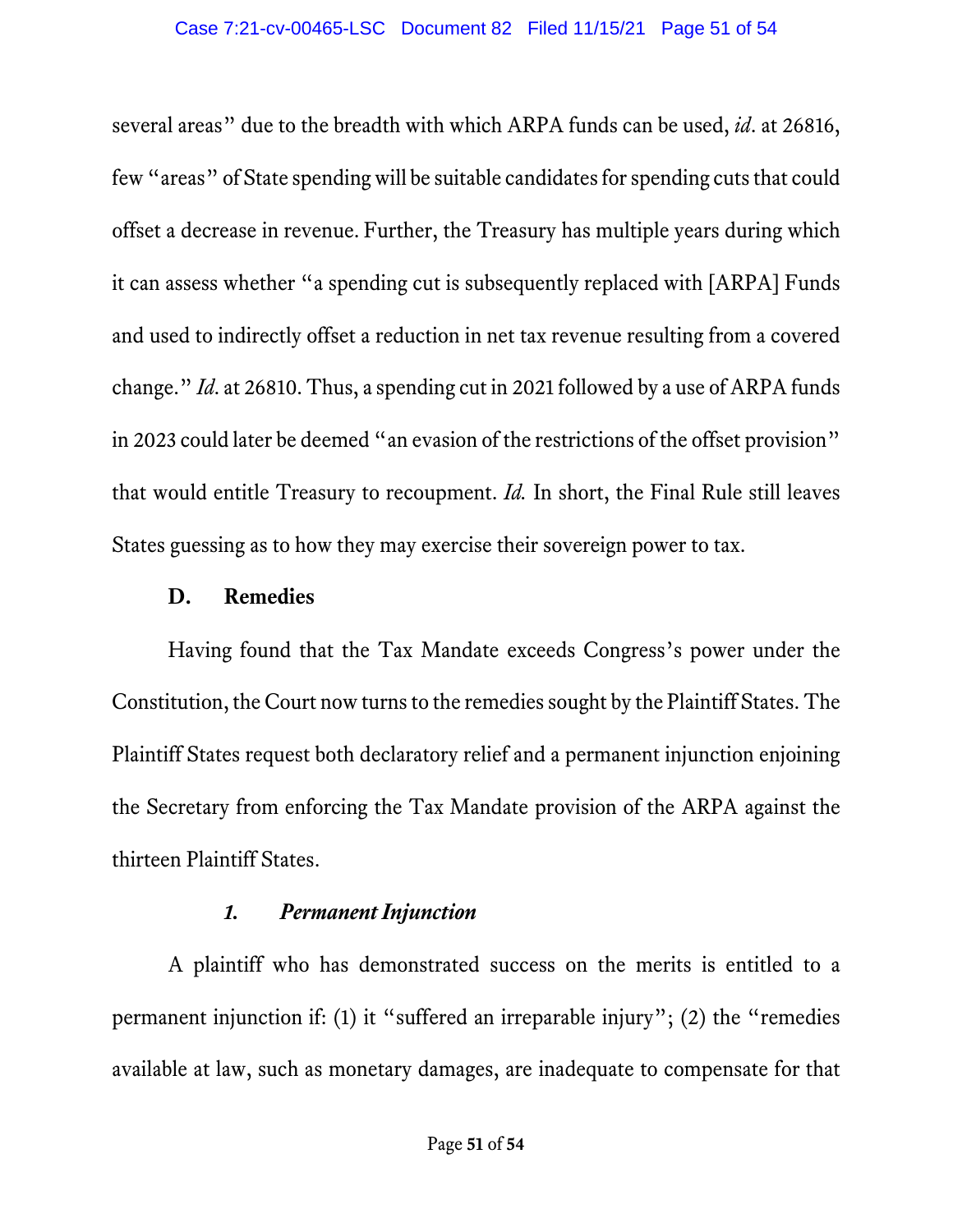injury"; (3) the "balance of hardships between the plaintiff and the defendant" justify an equitable remedy; and (4) "the public interest would not be disserved by a permanent injunction." *eBay Inc. v. MercExchange, L.L.C*., 547 U.S. 388, 391 (2006).

The Plaintiff States satisfy each factor. First, the Tax Mandate has and will continue to inflict irreparable injury on the Plaintiff States, who are all either faced with or bound by an unconstitutionally ambiguous "deal" that is intruding on each State's ability to exercise its "indispensable" sovereign power to tax. *See Gibbons*, 22 U.S. at 199. Second, the States cannot sue the federal government for damages. *See F.D.I.C. v. Meyer*, 510 U.S. 471, 475 (1994) ("Absent a waiver, sovereign immunity shields the Federal Government and its agencies from suit."). Thus, since their harms are not redressable through damages, "the remedies available at law" are "inadequate." *eBay*, 547 U.S. at 391. Third, the balance of hardships favors the States, which have a strong interest in not having their sovereign authority impinged by an unconstitutional law, while the Defendants have no legitimate interest in enforcing that law. Additionally, given the limited scope of the permanent injunction, the Defendants will be free to enforce every other provision of the ARPA. Fourth, an injunction will promote the public interest because "the public . . . has no interest in enforcing an unconstitutional law." *Scott v. Roberts*, 612 F.3d 1279, 1297 (11th Cir. 2010).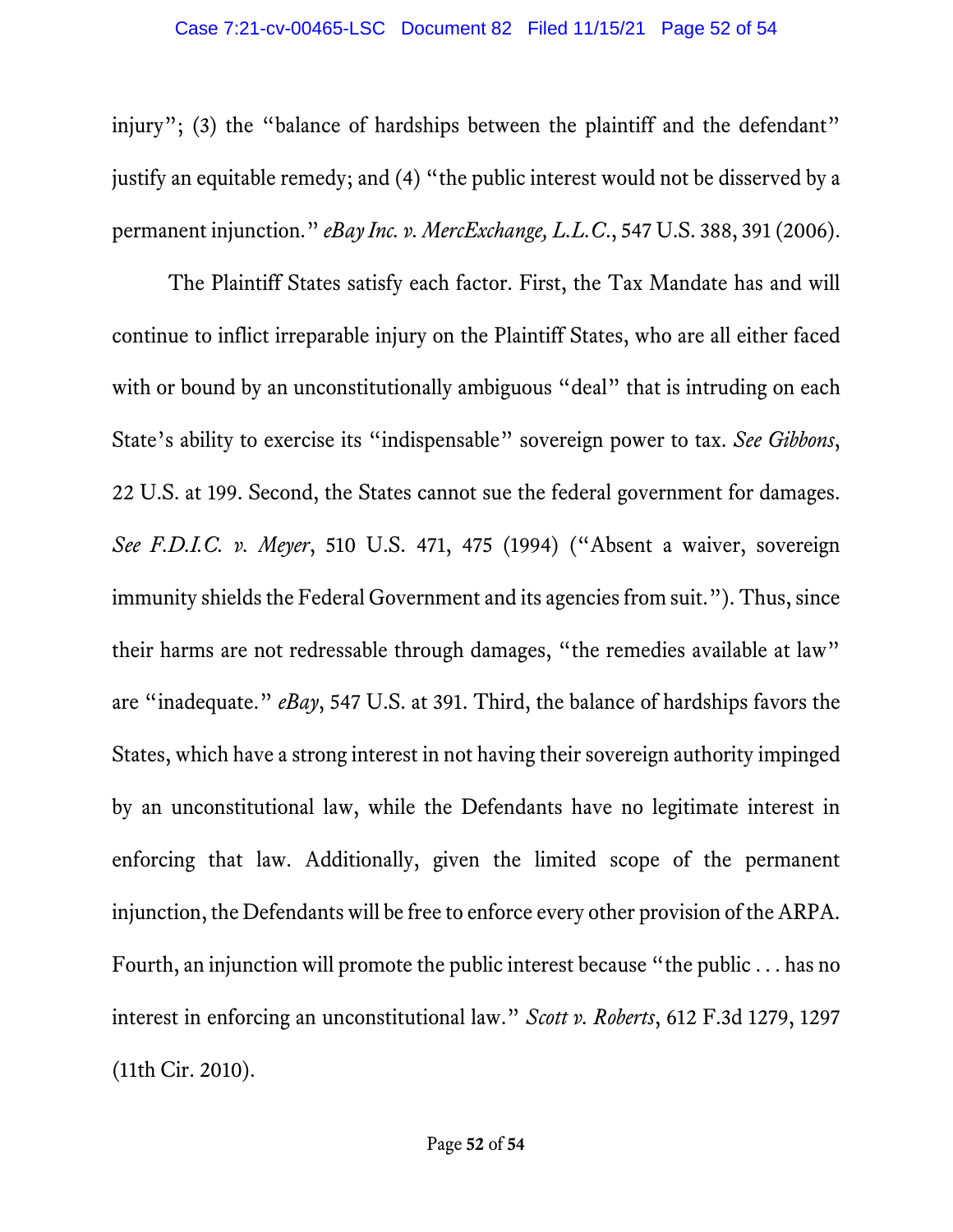A permanent injunction is proper in this case, as enjoining the enforcement of the Tax Mandate against the Plaintiff States alleviates the constitutional harm.

## *2. Declaratory Relief*

The Declaratory Judgment Act provides a federal court with jurisdiction over "a case of actual controversy" the authority to "declare the rights and other legal relations of any interested party seeking such declaration, whether or not further relief is or could be sought. Any such declaration shall have the force and effect of a final judgment or decree and shall be reviewable as such." 28 U.S.C. § 2201(a). "The Declaratory Judgment Act is 'an enabling Act, which confers a discretion on courts rather than an absolute right upon the litigant.'" *Ameritas Variable Life Ins. Co. v. Roach*, 411 F.3d 1328, 1330 (11th Cir. 2005) (quoting *Wilton v. Seven Falls Co.*, 515 U.S. 277, 287 (1995)). "It only gives the federal courts competence to make a declaration of rights; it does not impose a duty to do so." *Id.* (citing *Brillhart v. Excess Ins. Co. of America*, 316 U.S. 491, 494 (1942)). Here, because a permanent injunction fully rectifies the Plaintiff States' harm, the Court need not also issue a declaratory judgment.

## **IV. Conclusion**

For the aforementioned reasons, the Plaintiff States' motion for a final judgment and permanent injunction is due to be granted, and the Defendants'